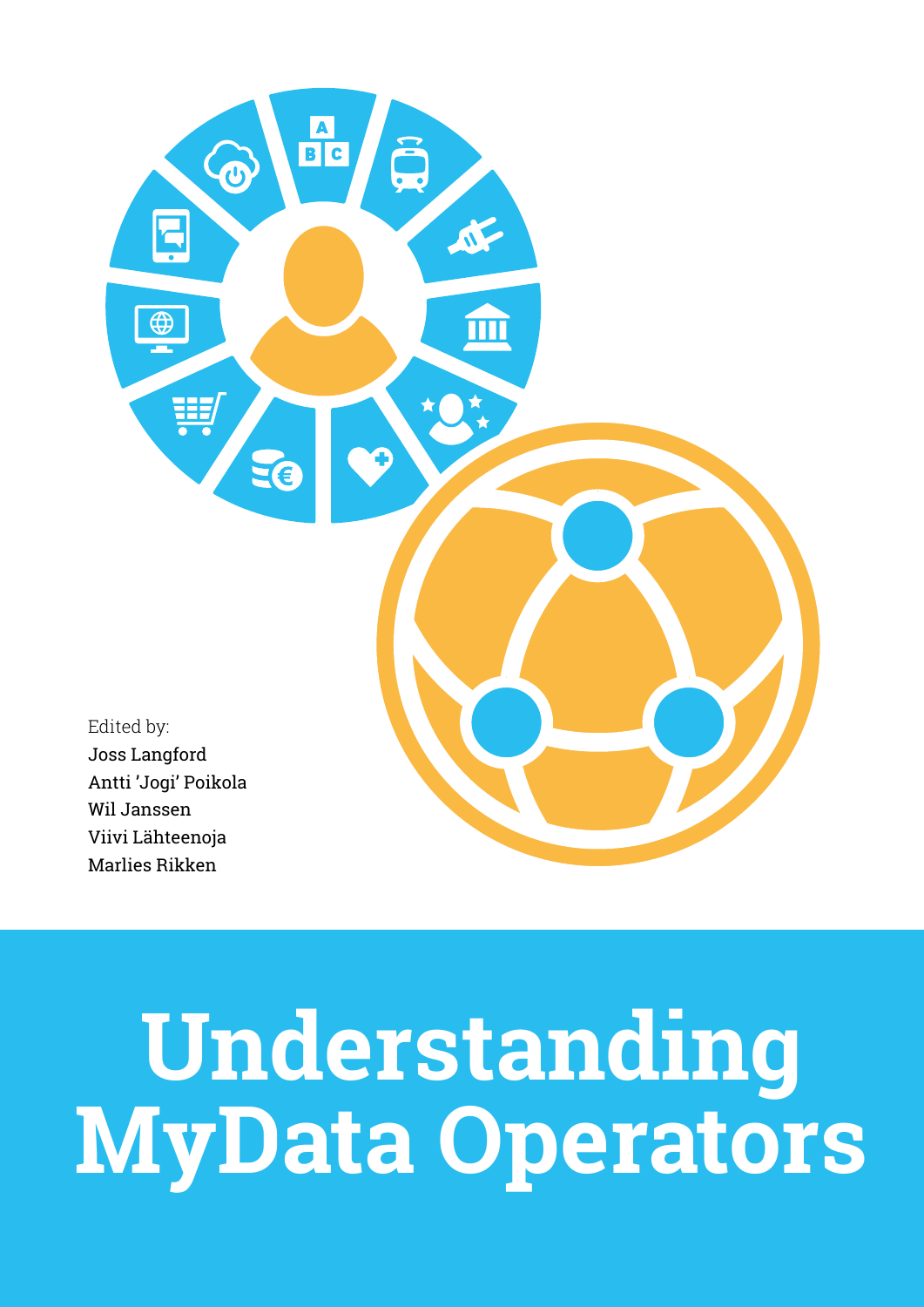# Thank you

MyData Global (*mydata.org*) represents hundreds of individuals and dozens of organisations as members in more than 50 countries. We want to thank the members that have, through their membership contributions, made it possible to produce and publish this paper.

The following MyData Global members have supported the editorial work and production of this paper:

Coelition InnoValor Sitra

All MyData operators are members of MyData Global and we're grateful for their support. Awarded operators are mentioned individually at [page 1](#page-14-0)5 and in the **[Appendix 1](#page-53-0)**.

A full list of MyData Global organisational members and the opportunity join as a member is available at: https://mydata.org/organisation-members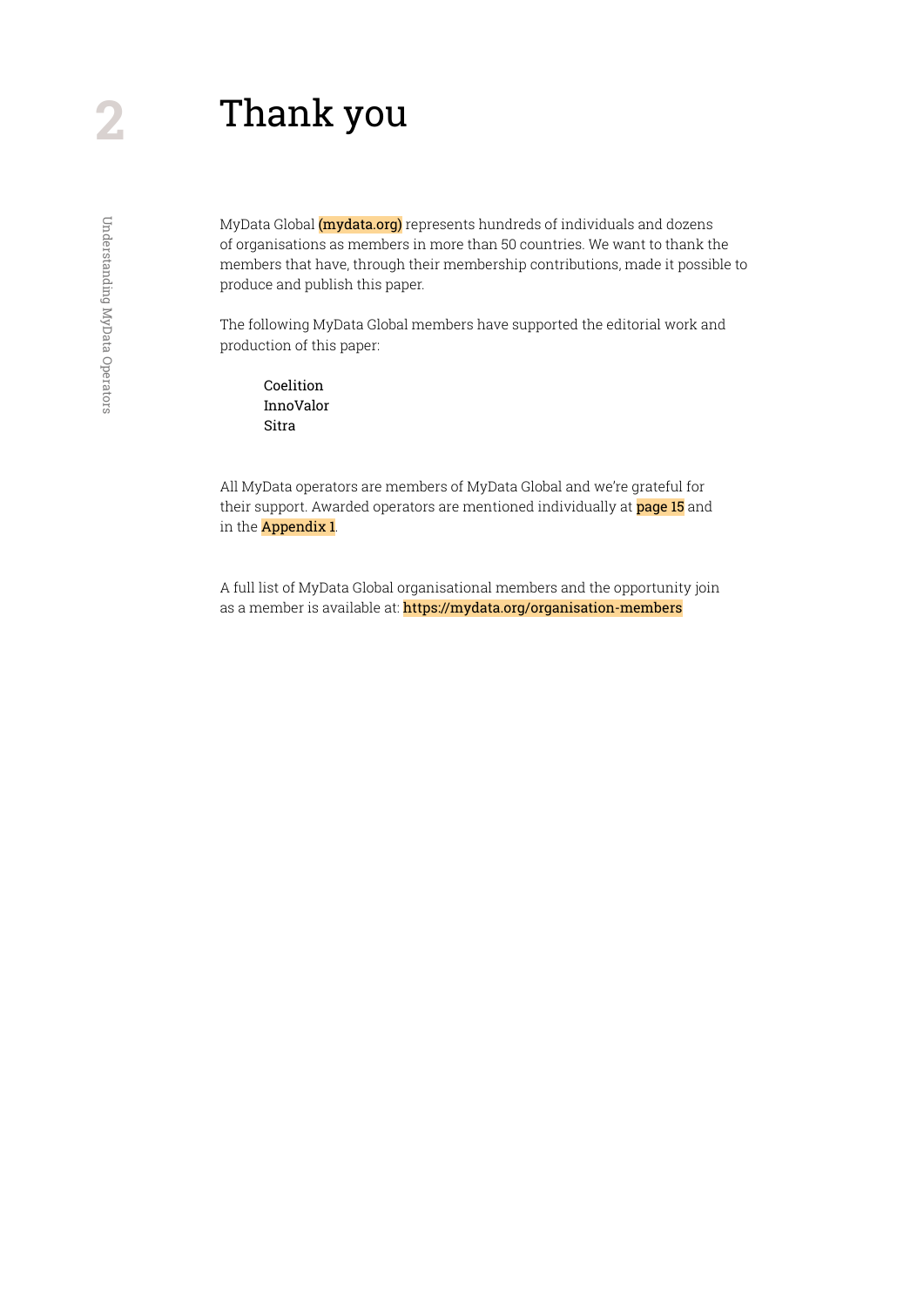# Contributors and the MyData Operators Thematic Group

This paper is a work product of the *MyData Operators Thematic Group*, a part of the MyData Global organisation. MyData Global is a registered association whose mission is to advocate for a human-centric approach to personal data.

The purpose of the *MyData Operators Thematic Group* is to develop the definition and processes associated with the MyData Operator, as described in the MyData declaration (2017, see **mydata.org/declaration**). The group gathers individuals and organisations with deep experience in interoperability and human-centric management of personal data. The following people have actively contributed to the development of this paper:

Benjamin André (Cozy Cloud), Henrik Biering (Peercraft), Davide Calvi (MyData Global), Lal Chandran (iGrant.io), J Cromack (MyLife Digital), Matthias De Bièvre (Visions), Dominik Deimel (comuny), Koen de Jong (Innovalor), Olivier Dion (Onecub), Thorsten Dittmar (polypoly), Katryna Dow (Meeco), Juan V. Durá (IBV), Johannes Ernst (Indie Computing), Christoph Fabianek (OwnYourData), Adrian Gropper (HIE of One), Claudia Grytz (esatus AG), Bo Harald (MyData Global), Iain Henderson (JLINC Labs), Marie-José Hoefmans (Schluss), Jonathan Holtby (Dataswift), Harri Honko (Vastuu Group), Mika Huhtamäki (Vastuu Group), Wil Janssen (InnoValor), Kai Kuikkaniemi (S Group), Christian Kunz (BitsaboutMe), Vladimir Kuparinen (SmartPaper.fi), Viivi Lähteenoja (MyData Global), Joss Langford (Coelition), Jan Lindquist (Linaltec), Xavier Lefevre (Fair&Smart), Jan Leindals (Diabetes Services), Mark Lizar (OpenConsent), Lotta Lundin (iGrant.io), Shiv Malik (Pool), Alan Mitchell (Mydex CIC), Meindert Osinga (Geens), Shauna Overgaard (Clarity Applied Intelligence), Antti 'Jogi' Poikola (My-Data Global), Julian Ranger (digi.me), Gaston Remmers (Mijn Data Onze Gezondheid), Marlies Rikken (InnoValor), Mikael Rinnetmäki (Sensotrend), Teemu Ropponen (MyData Global), Sille Sepp (MyData Global), Mikko Sierla (Vastuu Group), Dixon Siu (Personium), Freyja Van Den Boom (MyData Global), Jan Vereecken (Meeco), Lieve Vereycken (MyData Global), Maurice Verheesen (Schluss), Paul Wang (ICON), Kaliya Young (Identity Woman), Hadrian Zbarcea (apifocal), Isabelle de Zegher (b!loba).

As the MyData Operators Thematic Group, we seek to promote the MyData operator approach to human-centric personal data management and contribute to a common understanding of that approach both within the MyData community and more widely. We bring together the best minds to provide thought leadership to inform technological and business initiatives. We focus on practical aspects of technology and governance to make the operation of infrastructures for personal data sharing, use and management easier and more human-centric, with the long-term goal of establishing full interoperability between operators.

We meet regularly and create publications to support operators, other MyData members, and the global personal data community. We seek to inspire the development of human-centric operator technologies, business models, and public policy that embody the MyData principles and identify collaboration opportunities.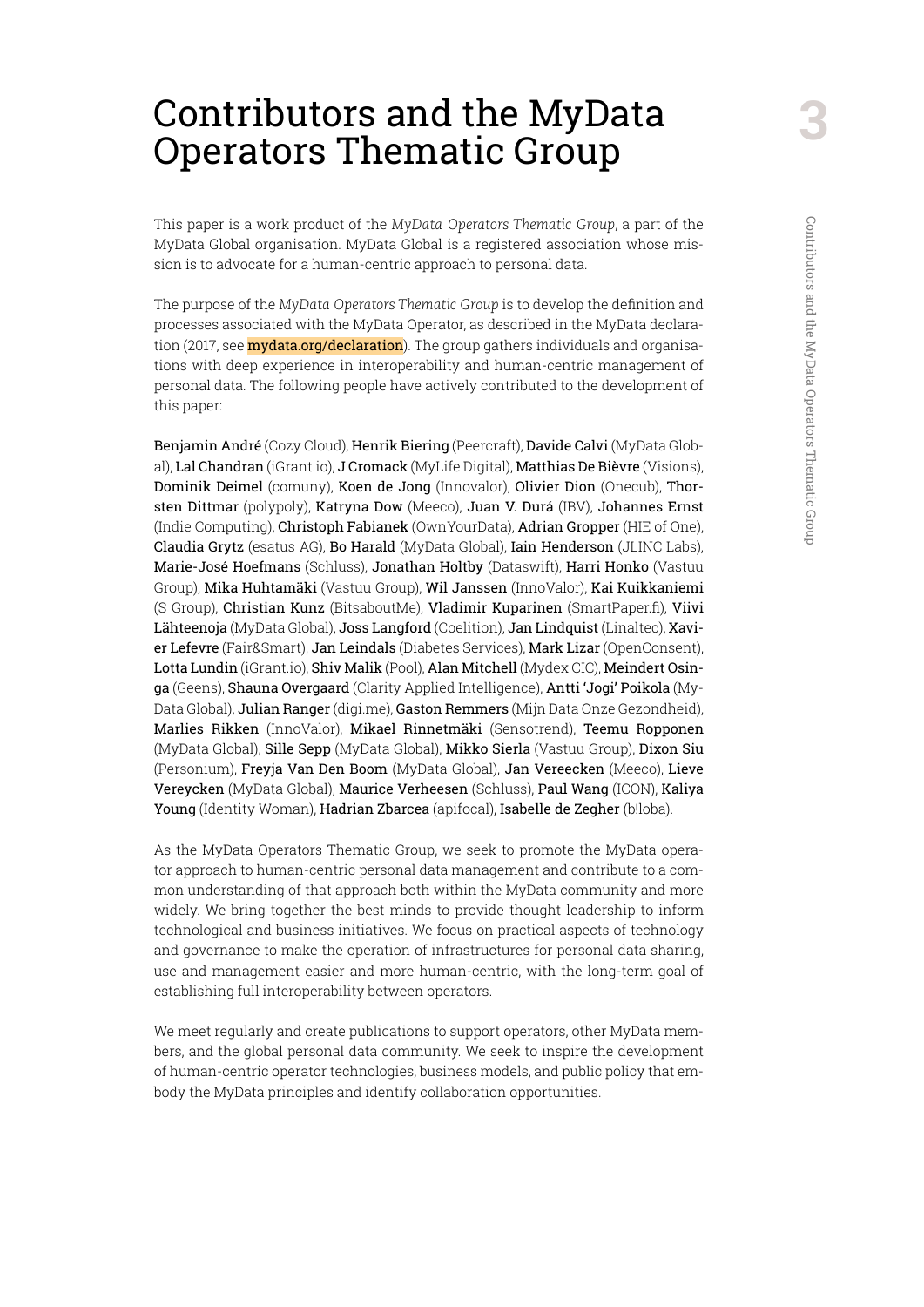# Table of contents

| 3.3. Governance of human-centric data sharing ecosystems38                  |  |
|-----------------------------------------------------------------------------|--|
| Legislation and soft law governing personal data ecosystems39               |  |
|                                                                             |  |
|                                                                             |  |
|                                                                             |  |
| The European landscape on governing data ecosystems 42                      |  |
|                                                                             |  |
|                                                                             |  |
|                                                                             |  |
|                                                                             |  |
|                                                                             |  |
|                                                                             |  |
|                                                                             |  |
|                                                                             |  |
|                                                                             |  |
| Appendix 2 - Proto-operators studied for the first edition of the paper  63 |  |
| Appendix 3 - Technologies, specifications and standards commonly in use  65 |  |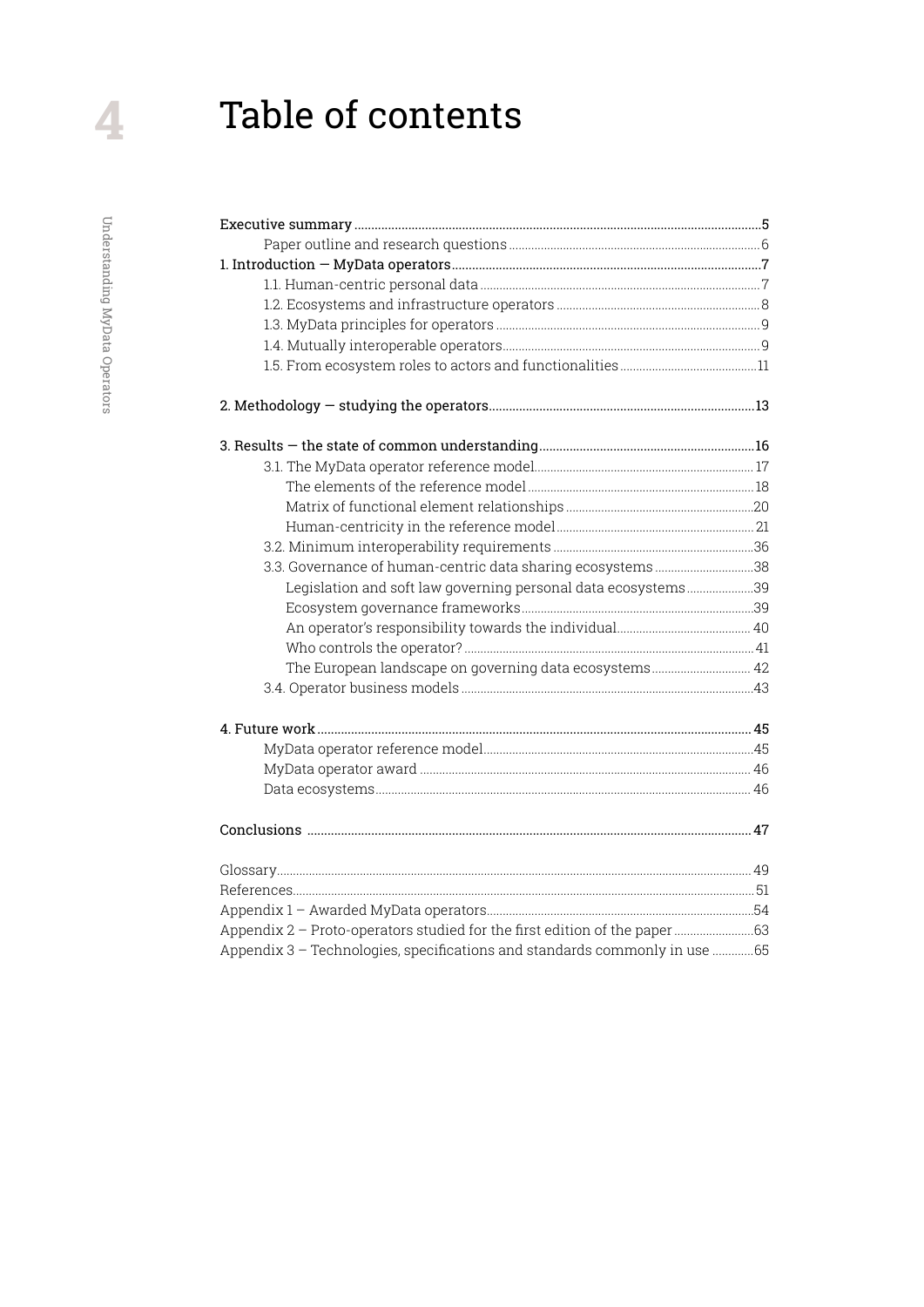# <span id="page-4-0"></span>Executive summary

This is an introductory paper to MyData operators: actors that provide infrastructure for human-centric personal data management and governance. An increasing number of businesses, legal experts, technologists, policymakers, and civil society actors are turning towards the general idea of approaching personal data use and management from a human-centric perspective. As our lives are increasingly digital, many of the rights we have secured in the physical world need to be carried over to the digital world. We also need to recognise new emerging rights and responsibilities native to the digital realm. In addition to laws and regulations, infrastructure for the management of personal data is also key to moving towards human-centricity in practice. The actors operating the infrastructure can guard the limits on what kind of activity is, and is not, possible or allowed or incentivised or rewarded.

The concept of MyData operators was introduced in the MyData white paper (Poikola, Kuikkaniemi and Honko, 2015) and the MyData declaration (MyData Global Network, 2017), but it has been empirically explored only at limited scale (European Commission, 2016; Lehtiniemi, 2017). We have taken the MyData principles as a starting point for this paper. We have studied existing examples of initiatives and organisations that are in one way or another either performing the role of an operator in personal data ecosystems or who offer related tools, services, or technologies. These operators can be considered 'trusted intermediaries'. There is extensive literature and practice around trusted intermediaries of many forms and with many names: infomediaries (Hagel and Singer, 1999), vendor relationship management tools (Project VRM, 2008), life management platforms (Kuppinger, 2012), personal data stores (World Economic Forum, 2013), personal information management services PIMS (Ctrl-Shift, 2014), personal information management systems (Abiteboul et al., 2015), information fiduciaries (Balkin, 2016), mediators of individual data MID (Lanier and Weyl, 2018), information banks (MIC Japan, 2018), data trusts (ODI, 2018), personal data co-operatives (Hafen, 2019), or data intermediaries (European Commission, 2021).

The first edition of this paper (2020) was developed in collaboration with many potential operators existing at the time. It presented the 'state of common understanding' of what being a MyData operator entails. The paper was the reference for creating the MyData operator awards, and the key insights from that process are now captured in this second edition (2022). We present the initial minimum requirements to be considered a MyData operator in the paper. Common understanding and a shared language are essential for progressing towards the envisioned human-centric personal data infrastructure and ensuring interoperability between operators.

One of the central ideas of the MyData operator model is that there will be a large number of actors providing personal data management services. Those services should be interoperable and substitutable. Competing service providers should work together to create a global network for human-centric personal data transfer, similar to how different banks form a network for payments or mobile operators for phone calls. We recognise that this kind of interoperability is a journey where every step positively impacts people and service providers. The first edition of this paper, supported by the operators, provided the first step on this journey. Our ambition for the second edition is for it to build on the success and momentum to attract many more organisations to shape the future work needed.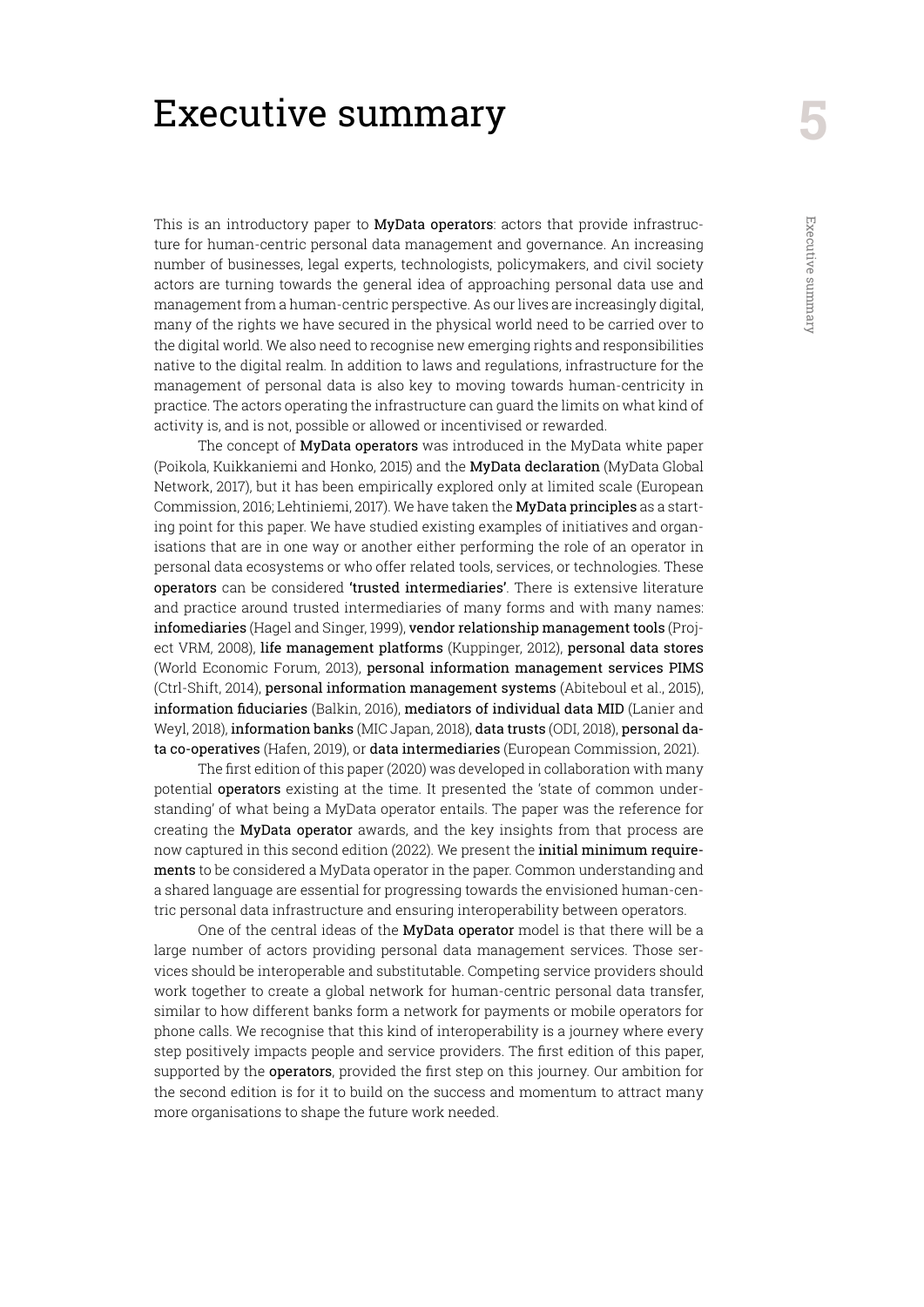# <span id="page-5-0"></span>Paper outline and research questions

The introduction describes the background to the concept of MyData operators as infrastructure providers in personal data ecosystems. We define ecosystem roles, what is expected from operators to demonstrate their adherence to the MyData principles and the idea of mutually interoperable operators. This is done based on the MyData declaration and other prior work.

We have gathered and analysed examples of over 40 potential operators from a dozen countries and engaged many of them in the process of compiling this paper. Our key questions when studying the landscape have been: *What are the functions a MyData operator should fulfil, and what responsibilities should it have? What is needed to create interoperability between the operators? What are the roles of legislation and governance frameworks in ecosystems, and how can operators bring better governance to human-centric data sharing? What are possible operator business models?*

These questions are addressed in the results section, where we present functional elements of the operators studied as a reference model and start defining multi-operator interoperability, human-centric governance and operator business models.

Reference model: The MyData operator reference model provides a structure to analyse operators' offerings and characterise their functional elements. The reference model creates a baseline for expectations for an operator from individuals, other operators, and other actors in the ecosystem.

Interoperability: Interoperability is key to realising the many benefits of the MyData vision. We describe different aspects of interoperability, recognising how these are currently prioritised by the operators and indicating the role of MyData in enhancing human-centric interoperability as ecosystems mature.

Governance: The governance of human-centric data sharing ecosystems is discussed in the contexts of legal and voluntary frameworks. We consider how governance should be formulated and enacted, taking into account transparency, the responsibilities of operators towards individuals and other stakeholders, and how the nature of who controls an operator impacts this relationship.

Business models: We study parameters of the business models options available to and currently used by trusted intermediaries, covering fundamental design criteria from the perspectives of human-centricity and financial sustainability.

The future work section addresses important questions raised during the work conducted for this paper, which deserves to be studied further. We conclude by summarising the MyData operator minimum requirements, and laying out a roadmap for progressing on the journey of interoperability with growing numbers of collaborating operators.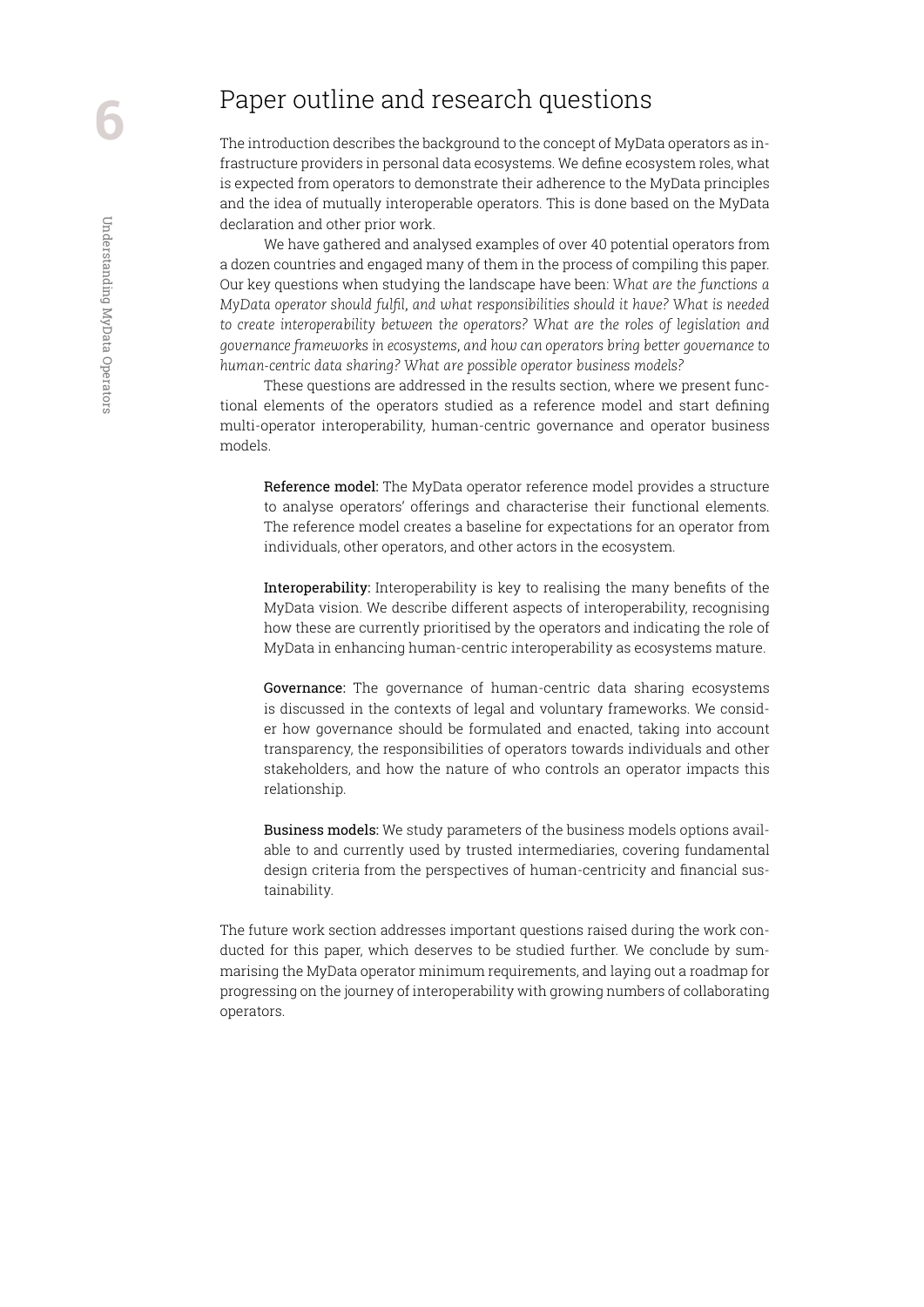# <span id="page-6-0"></span>1. Introduction — MyData operators

Since the early days of the World Wide Web, the Internet has evolved from being a unidirectional broadcasting system, where companies showcased their products and services, to a multi-modal system with increased user engagement. This evolution has given rise to a situation where many technology giants have begun to track every action of every user with little or no transparency provided to individuals about the use of personal data so gained about them. Further, new business models have emerged based on selling data about people to third parties without consent from the individuals in question and with no means to opt-out. The result has been that clicking 'Agree' for consent was dubbed the internet's biggest lie (Obar and Oeldorf-Hirsch, 2018), and incidents of data misuse such as unsolicited calls, spam, and deliberate manipulation have resulted in a massive trust deficit.

Opportunities for innovation and efficiency have also been lost. The same data about the same individuals is collected repeatedly by every organisation that needs it, and this data is siloed and poorly maintained. Individuals cannot keep track of where data about them is held, and it rarely flows between platforms. And individuals are not the only ones to be harmed. The big technology platforms and large corporation systems now dominate markets to such an extent that many smaller companies, media organisations, and other market participants find it difficult to opt-out of these incumbent systems. Public actors, such as cities (Karhu et al., 2020), also face problems managing the personal data they collect, share, and use across their services or with contracted private actors. Public actors are not looking for ways to monetise data but need tools to process personal data ethically with their citizens in control.

# 1.1. Human-centric personal data

Organisations and initiatives are independently converging towards similar ideas about personal data infrastructure, management, and governance, where the people themselves would be in the driver's seat regarding the use and sharing of data from them and about them. This human-centric perspective promises to be the best and most inclusive approach to address the ills of the current data economy and, at the same time, to seize the opportunities for better use of personal data. By enabling individuals to share verified information with whom they wish when needed, we cut out the time, hassle and stress people experience when applying for services. At the same time, service providers' ability to rely on this information means they can streamline their processes. Both sides reduce their own friction, effort, risk and cost. Some examples of early communities focused on this topic include the Internet Identity Workshop<sup>1</sup>, the Personal Data Ecosystem Consortium<sup>2</sup>, and the Open Data & MyData Working Group under Open Knowledge Foundation3 .

Beginning with and facilitated by a series of international meetings and conferences from 2015 onwards, the MyData community has emerged as uniting supporters of the human-centric paradigm. The MyData declaration was published in 2017 as the joint understanding of the direction for MyData. The following year an international nonprofit organisation MyData Global was established. The humancentric MyData paradigm is aimed at a fair, sustainable, and prosperous digital society where the collective benefits of personal data are maximised by fairly sharing

<sup>1</sup> https://internetidentityworkshop.com

<sup>2</sup> https://pde.cc

<sup>3</sup> https://personal-data.okfn.org/index-13.html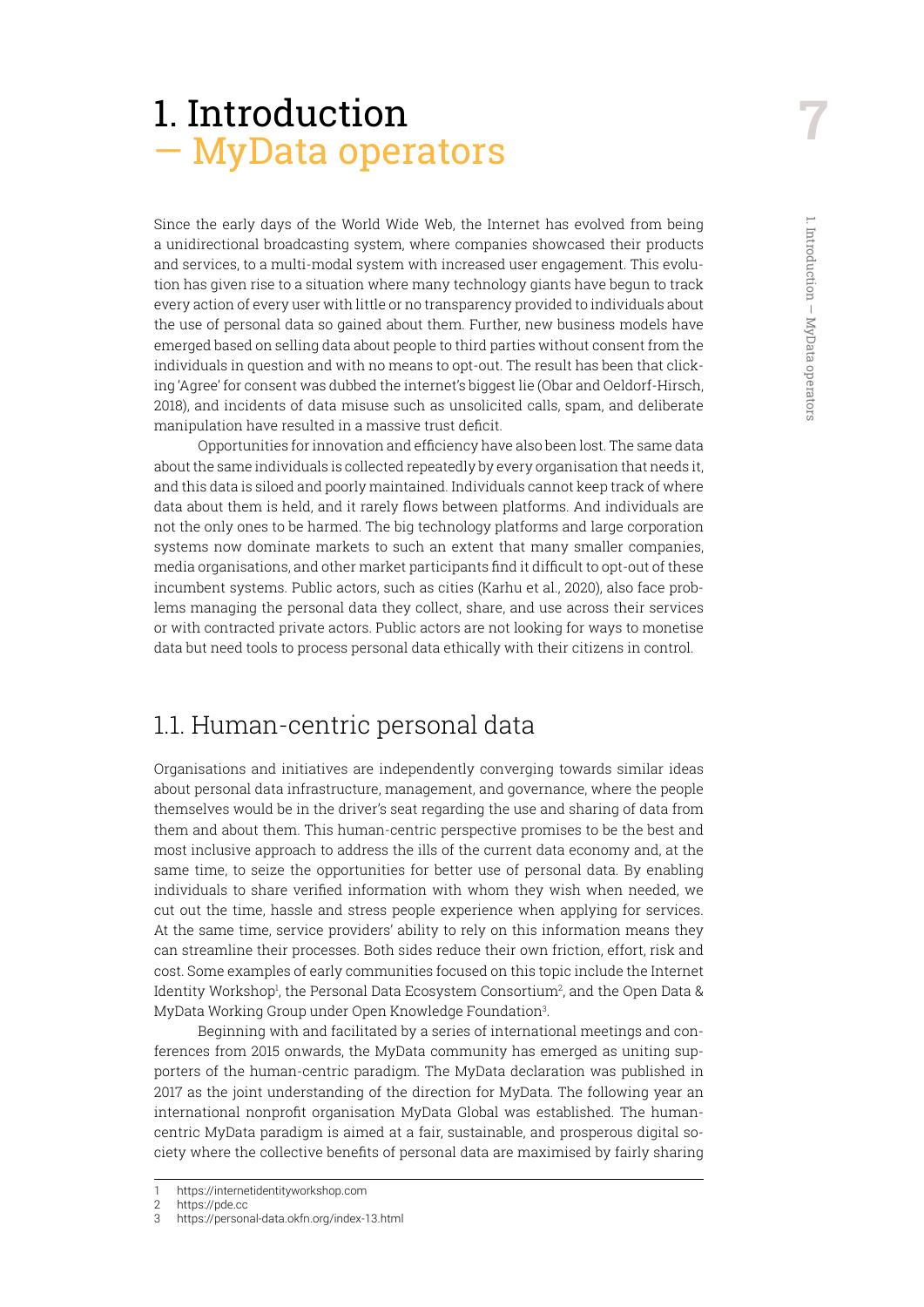<span id="page-7-0"></span>them between organisations, individuals and society. On the one hand, it seeks to ensure that people get value from data about themselves and can set the agenda for its use. On the other hand, MyData aims to establish the ethical use of personal data as always the most attractive option for organisations.

## 1.2. Ecosystems and infrastructure operators

Personal data is created, copied, moved, and used in ecosystems of individuals, data sources, data using services and actors in other roles. These ecosystems rely on infrastructure and infrastructure providers, who are crucially important in turning human-centric thinking into reality. There will always be at least one actor operating the infrastructure within any transaction that guards the limits of data processing by the actors involved. The MyData declaration asserts that this role must be carried out so that individuals can securely access, manage, and use the personal data about them, as well as control the flow of this personal data (MyData Global Network, 2017).

An infrastructure operator is positioned to connect the person and all other roles in the ecosystem. Besides operators, the viable use cases also need the participation of individuals, data sources, and data using services. If any one of these is missing, the case cannot exist. In business terms, the operators are in a multi-sided market position. The operators' value propositions should be viewed simultaneously from the perspective of individuals and organisations:

For individuals: Operators provide transparency, understandability, and convenience to individuals when they share data or receive services using data about them. Operators support individuals to go beyond the control of their data to create their own uses for personal data and to re-use personal data about them. Operators provide an aggregated view to an individuals' personal data, allow them to control who can use the data and for which purpose, and transparently expose past data use and sharing. Other benefits include intuitive user interfaces, enhanced security, and the tools for managing relationships with different services that process personal data.

For organisations: Operators provide easy, legally compliant connectivity to an ecosystem of data sources and data using services as well as a relevant base of potential users. When the use case doesn't include an external data source, the operator can facilitate transparency and act as a compliance mechanism for handling (collection or re-use) of personal data at the data using service. Operators facilitate access to high quality, up-to-date data in realtime, offer tools and mechanisms for legal compliance such as logging and audit trails of permissions, and offer outsourced tools for complying with data portability requirements.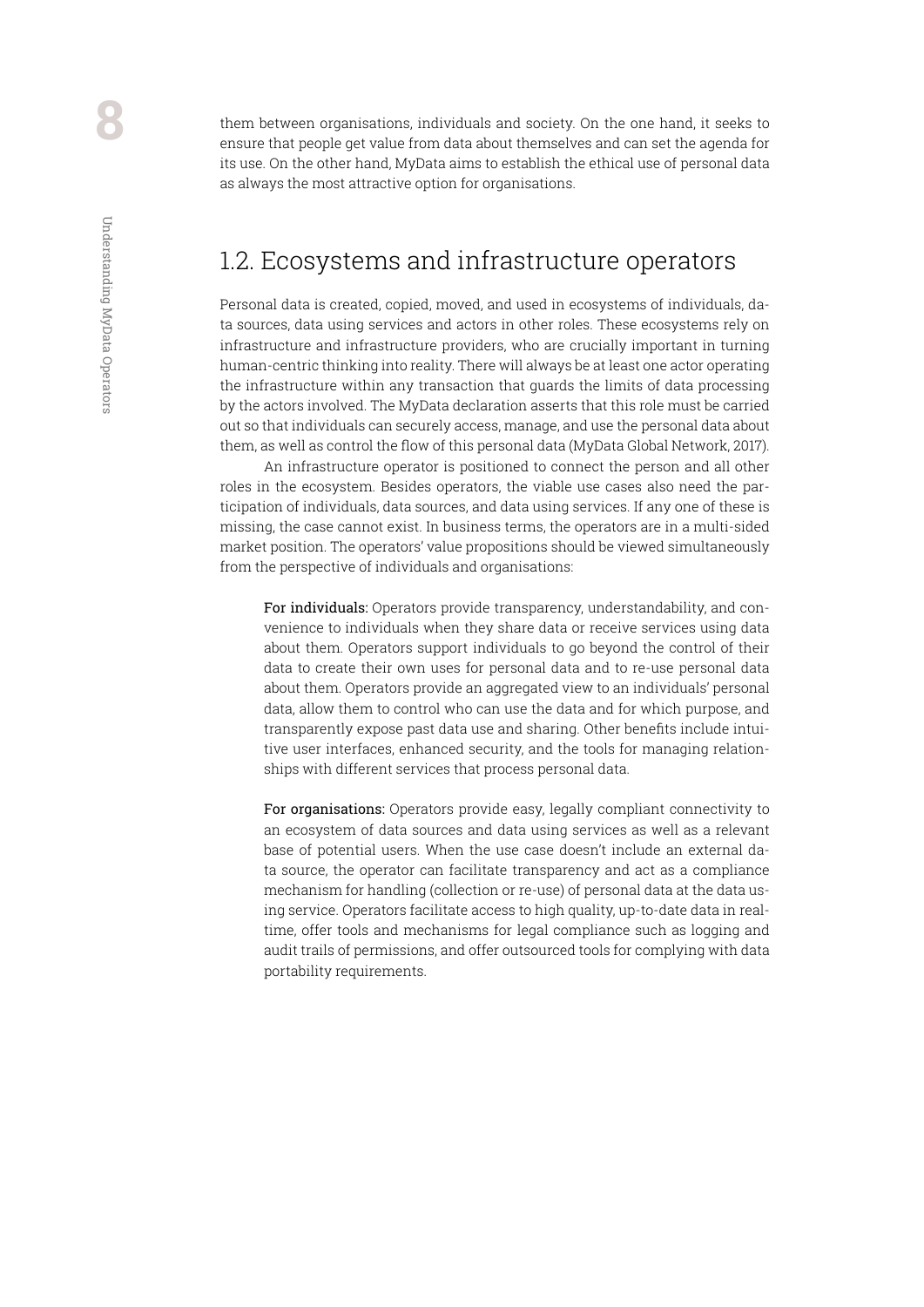# <span id="page-8-0"></span>1.3. MyData principles for operators

While the MyData principles are highly aligned with data protection regulations in many countries and regions, they seek to empower people and communities with data, far beyond mere compliance with legislative requirements in any one jurisdiction.

The MyData declaration describes six principles for moving towards a humancentric vision of personal data. These principles imply the following requirements for relationships between operators, individuals, and other actors.

Human-centric control of personal data: This principle requires that any personal data transaction by an operator always involves<sup>4</sup> the individual. It also requires that the actions required of and performed by the person, such as giving permission, are very easy for individuals to understand.

Individual as the point of integration: Operators deliver the integration of services and data to the individual and, therefore, have a responsibility towards the individual (a duty of care).

Individual empowerment: This principle requires operators to support a shift from an individual merely giving permissions when asked, to them having a wide range of real choices, the initiative regarding data about them, and the ability to negotiate terms.

Portability – access & re-use: This principle allows individuals to go beyond control of their data to create their own uses for personal data. Operators must support individuals to re-use personal data about them.

Transparency & accountability: Adopting these principles, operators must be prepared to deal with intended as well as unintended consequences of personal data use in a manner that creates trust and mitigates potential risks. Without transparency, personal data sharing practices cannot be inspected or contested.

Interoperability: Interoperability requires that individuals are able to move between operators and to transfer data within the ecosystem without the need for transformation or interpretation. Operators must work together, and with other actors, to achieve this.

# 1.4. Mutually interoperable operators

Operators are not the end goal in themselves. Rather, they serve a role in the creation of sustainable and human-centric data infrastructures for personal data ecosystems. Different ways to organise personal data infrastructures exist and some of them are more aligned with the MyData principles than others.

It is easy to imagine at least four different high-level models for organising personal data infrastructures. These are not to be considered mutually exclusive, as there are multiple and differently organised, coexisting and overlapping personal data ecosystems, not a single overarching ecosystem. Also, within one ecosystem some hybrid of the below-mentioned models is possible (for example, a technologically decentralised ecosystem may have governance that is not fully decentralised).

<sup>4</sup> Individual involvement may be setting preferences before the actual data transaction.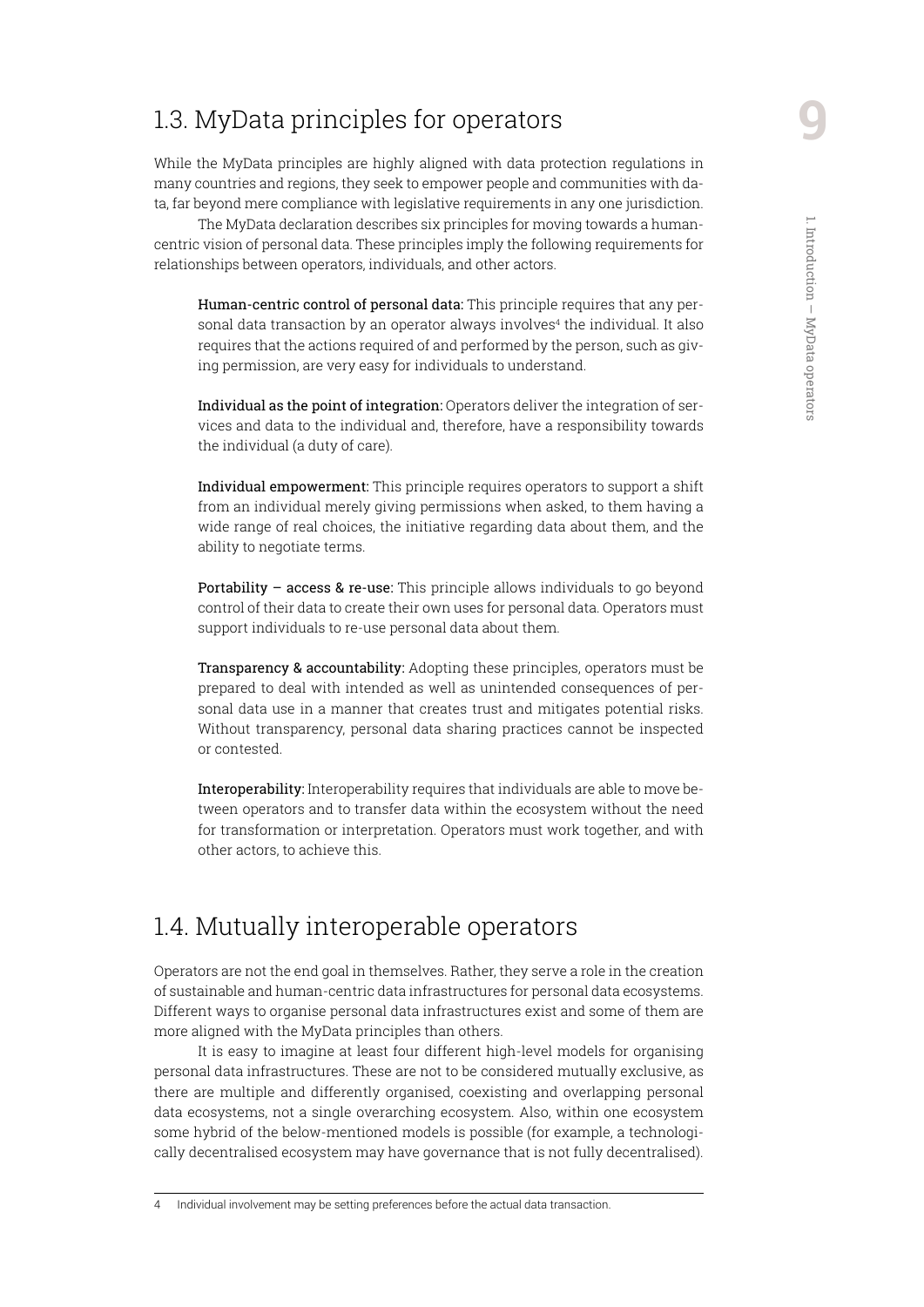Understanding MyData Operators

Understanding MyData Operators

Fragmented: Markets where many small operator-like entities compete to build small-scale use cases without interoperability between them.

Monopolistic data platforms: A few platforms provide connectivity and data sharing inside their ecosystems with little competition and no incentives for interoperability between the platforms.

Fully decentralised: A peer-to-peer world where standardised technical infrastructure and protocols enable data connections without specific operator entities. In the decentralised model, the individual manages data flows directly from the end services or by having personal cloud-based applications on their own devices or hosted for them.

Competition-based interoperable operator network: Similar to the current network of telecom operators, energy providers, or banks where many mutually competing providers are interoperable and together provide global connectivity.

There is a common understanding that the first two scenarios (fragmented and monopolistic) are not desired states from the MyData perspective. It is hard to see human-centric principles sustainably maintained in them, however, they do describe the current starting point of the journey towards the more desirable scenarios (decentralised and competition-based). Many operators in the market are not interoperable yet but aim to be. Some operators may also evolve to build critical infrastructure for the decentralised scenario, for example, by integrating or embedding operator functionalities such as permission management seamlessly into service providers without the need for operators.

The ongoing debate over the relative advantages and disadvantages of the fully decentralised scenario is full of examples of both. Going fully decentralised may give developers the greatest flexibility to design or augment open-source software solutions that do not depend on trusting a third party. Technology should soon also allow self-sovereign peer-to-peer cloud storage. Counter-arguments for full decentralisation maintain that, even if technical infrastructure could be peer-to-peer, there are other reasons that operators would be beneficial as trusted intermediaries. The fully decentralised scenario could overly burden individuals with responsibility. Further, collective safeguards and regulatory oversight might be easier to establish in a model with clearly identifiable and possibly certified or licensed operator entities.

The competition-based interoperable operator network scenario would be comparable to telecom operators that provide global connectivity through shared standards and roaming arrangements. A mobile telephony system is far more beneficial for users than a fragmented system where one could only call phone numbers within the same mobile operator network. In such multi-operator networks, operators provide value to each other in addition to their value propositions to individuals and organisations. In an ecosystem with multiple mutually interoperable operators, this value is created from network effects and diminishing costs through collaboration, risk sharing and standardisation. Suppose each operator makes their connections to individuals, data sources, and services accessible to a common ecosystem. In that case, these operators collectively demonstrate a credible market and wide connectivity more quickly.

In the MyData community, there is general support for the competition-based scenario. However, the last two scenarios (fully decentralised and competitionbased) can co-exist without compromising the MyData principles. This is possible if proper protocols exist for discovery and communication between the parties in the decentralised model and the operator network. In some cases, these two scenarios may even mix within the same offer.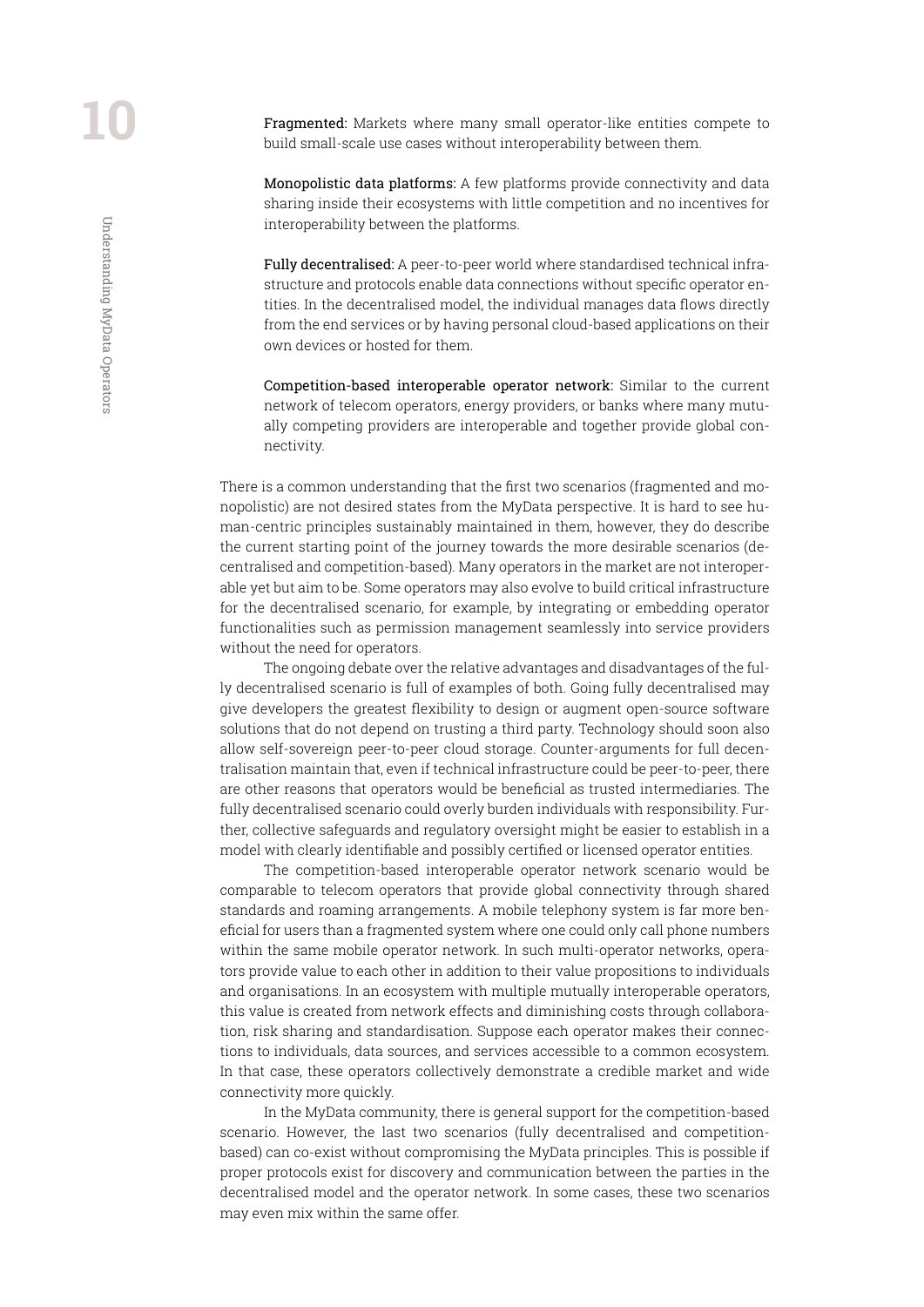# <span id="page-10-0"></span>1.5. From ecosystem roles to actors and functionalities

An ecosystem is composed of actors holding one or more of the main roles as described in the MyData declaration:

Person: The role of data subject as represented digitally in the ecosystem. Persons manage the use of personal data about themselves for their own purposes, and maintain relationships with other persons, services, or organisations.

Operator: The role responsible for operating infrastructure and providing tools for the person in a human-centric system of personal data exchange. Operators enable people securely to access, manage, and use personal data about themselves as well as to control the flow of personal data within and between data sources and data using services.

Data Source: The role responsible for collecting, storing, and controlling personal data which persons, operators, and data using services may wish to access and use.

Data Using Service: The role responsible for processing personal data from one or more data sources to deliver a service.

In practice, people and organisations do not get services from abstract roles; they get services from real-life actors. Different actors like governmental organisations, companies, and individuals can take the roles of an operator, data source, data using service.

In addition to the four roles above, originally described in the MyData declaration, we also recognise a role for Ecosystem Governance. This role is for actors that are responsible for managing, developing, and enforcing the governance frameworks for the ecosystem.



**Figure 1:** Illustration of a multi-operator ecosystem with the five roles of Person, Operator, Data Source, Data Using Service and Ecosystem Governance.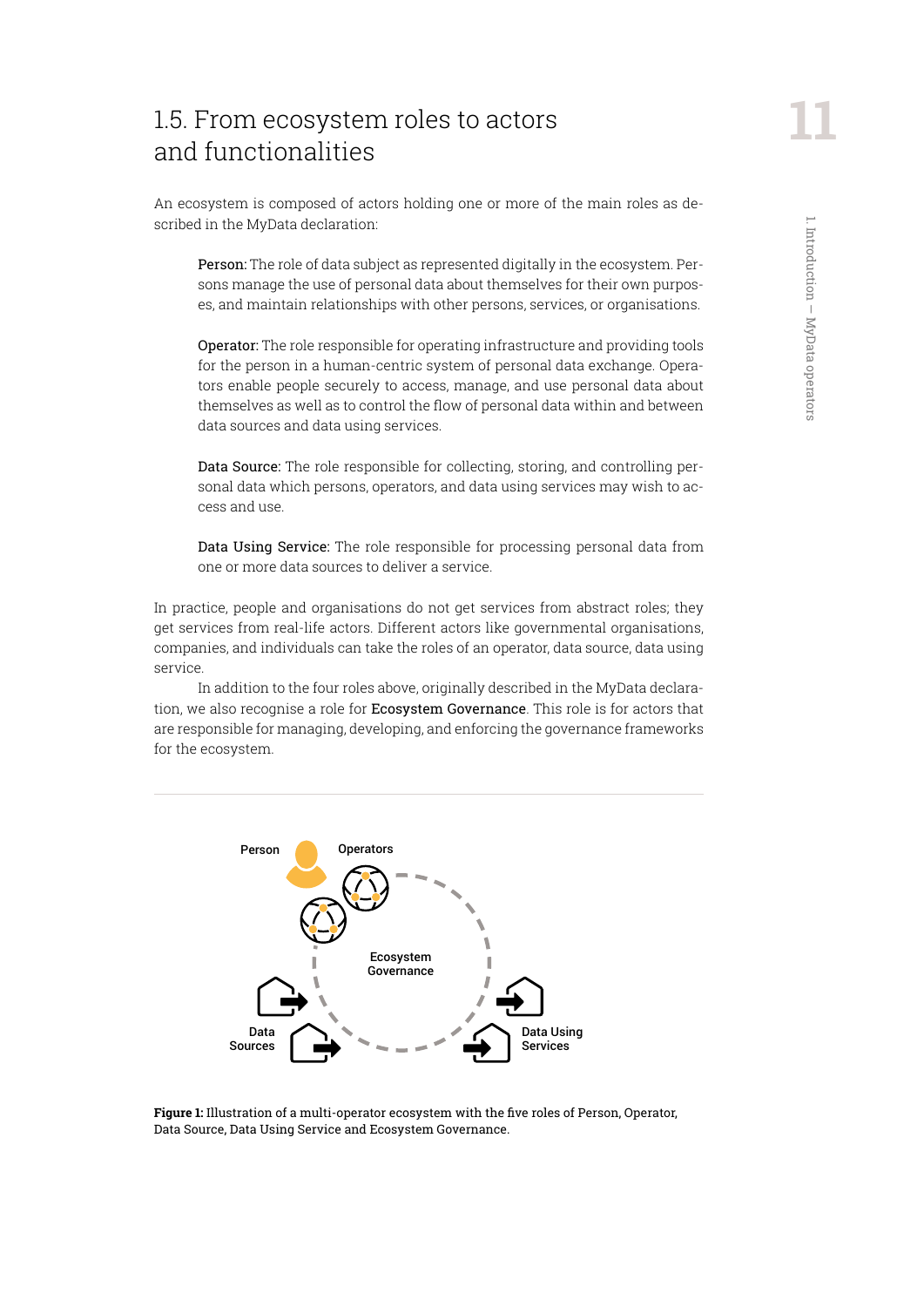Example of a data transaction in a multi-operator ecosystem: A person in debt seeks debt counselling from their municipality. This debt counselling process can be supported by a specific operator for this purpose, which facilitates data gathering from multiple data sources (such as creditors, employers, tax authorities etc.) and the secure and controlled data transfer to data using services (such as the municipality and social security administration). It might even be the case that more than one operator is involved. For example, a specific operator focusing on health care costs may be used.

The role of an operator can have a wide range of functions associated with it. In this paper, we explore these functions and how those can be delivered in line with the MyData principles to understand the notion of a MyData operator further.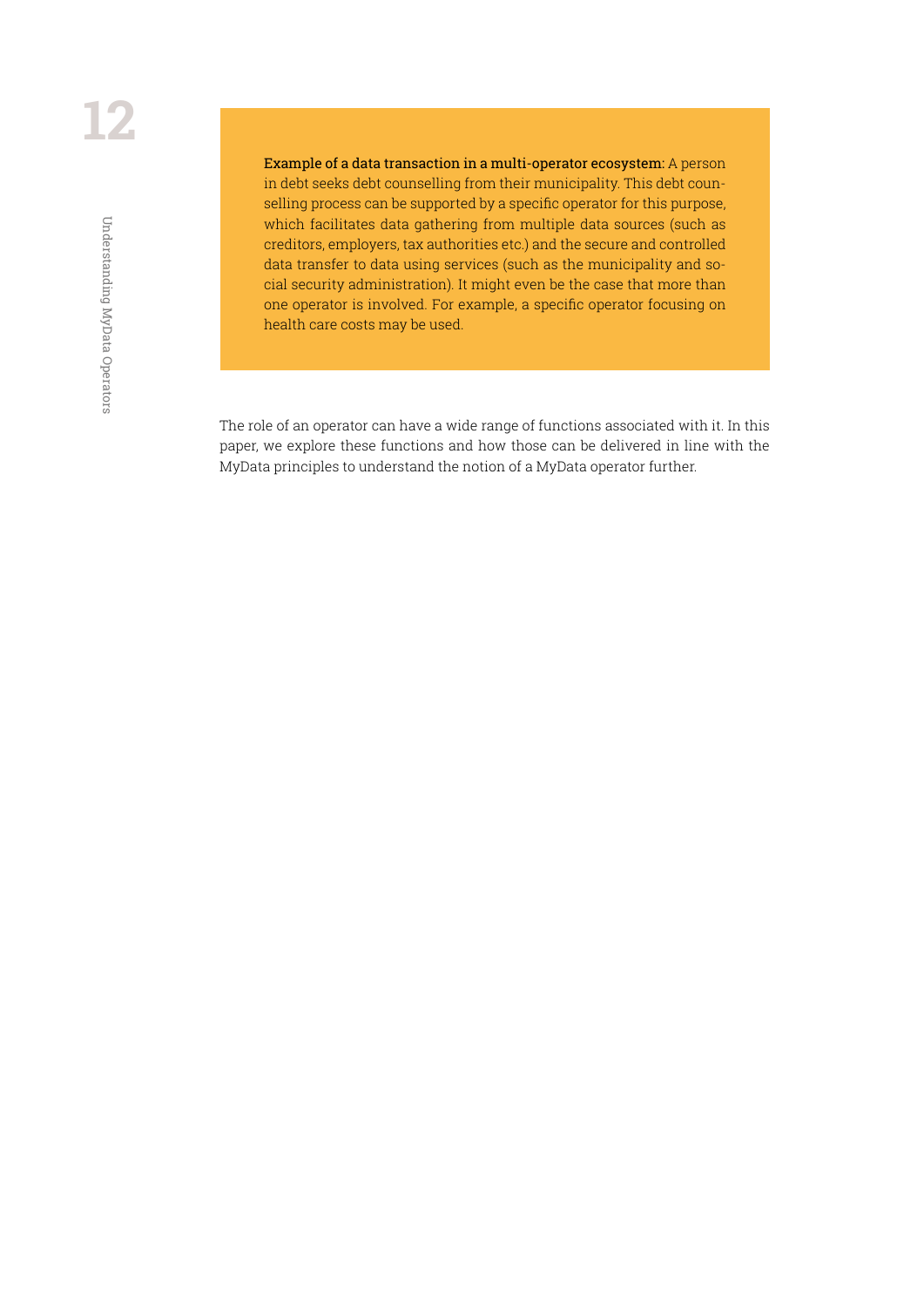# <span id="page-12-0"></span>2. Methodology — studying the operators

This paper is the result of several years of work by many members of the MyData community. In the call for proposals preceding the 2019 MyData conference in Helsinki, several groups requested a workshop to explore the roles and definitions of the MyData operator. An open working group convened bi-weekly to prepare a briefing paper for the conference workshop (Janssen et al., 2019). Following the conference, the bi-weekly open calls continued to create the first edition of this white paper on understanding MyData operators by consolidating the learnings from the contributors.

In February 2020, the *MyData Operators Thematic Group* was approved by the MyData Global board to provide a structure for the ongoing initiative (MyData Global, 2020). The MyData Operators Thematic Group gathers a diverse range of individuals and organisations with long-standing experience in the interoperability and sharing of personal data. Many participants of the group run organisations that have operator functionalities are involved in the technical or service design of operator offerings. They have deep knowledge of how these functionalities are delivered across many sectors.

Working together, we compiled the list of 48 potential operators (proto-operators) from 15 countries shown in the appendices. The list was not exhaustive; rather, it was illustrative and reflective of the methodology of this paper. During our work on this paper, we approached organisations that we knew could qualify as operators. We requested them to read and comment on the paper draft and subsequently indicate if they wished to be included in the first edition of this paper.

Analysing the examples of operators collected, we saw a wide variety of actors in various stages of maturity with different technical approaches, business models, primary functionalities, offerings, and domains of activity. This diversity is a logical consequence of the early stage of the evolution of personal data ecosystems. It shows that the field is in a phase of rapid innovation and convergence, where standardised approaches are likely to emerge as the field's maturity grows.

In 2020, the first edition of this paper was published and a questionnaire was designed to allow operators to describe:

- how their approaches embody the MyData principles,
- the modularity of their systems with respect to the reference model,
- operation of their technical modules and associated interfaces,
- their business models, including data flows and value flows between actors.

This process of public self-description underpinned the MyData operator awards process on the basis of the sufficiency of the answers provided. The awards questionnaire was first run in 2020. It was then updated with improvements for the 2021 and 2022 MyData operator awards.

In the conclusion of the first edition of this paper, the editors and contributors suggested criteria by which potential operators would be awarded MyData operator status based on their self-descriptions (now shown below). These criteria were accepted by operators and informed the MyData operator awards process. The background for each of these minimum criteria is explained in the results section.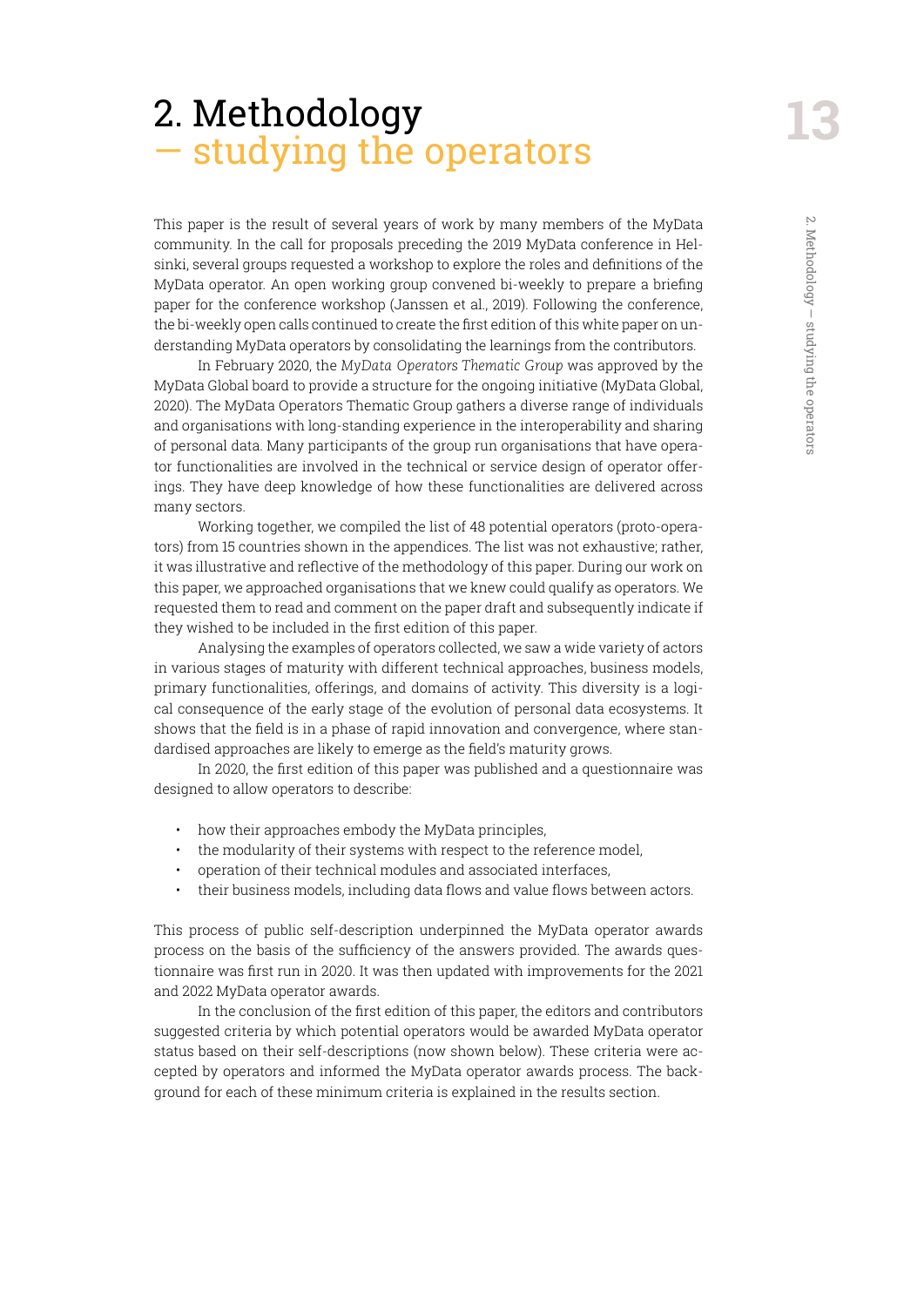The initial minimum requirements to be considered a MyData operator are to describe the systems for personal data management with respect to the MyData operators reference model (interoperability), demonstrate alignment with the MyData principles (governance) and show that the operator business model satisfies the criteria of transparency with the person as a primary beneficiary.

This set of minimum requirements will evolve as the field matures. It has been possible to develop methods for the operators to selfdescribe as MyData operators based on these initial minimum requirements.

The operator self-descriptions from three years of awards and associated workshops within the MyData Operators Thematic Group have provided rich content that was previously unavailable. This material has allowed the editors to provide a greatly enhanced reference model description that forms the core of this second edition.

Our method throughout has been to uncover aspects of what is commonly understood among the various operators, constantly validating our findings with the group of contributors. What can be said about the state of this common understanding is more general than the state of the art of individual operators.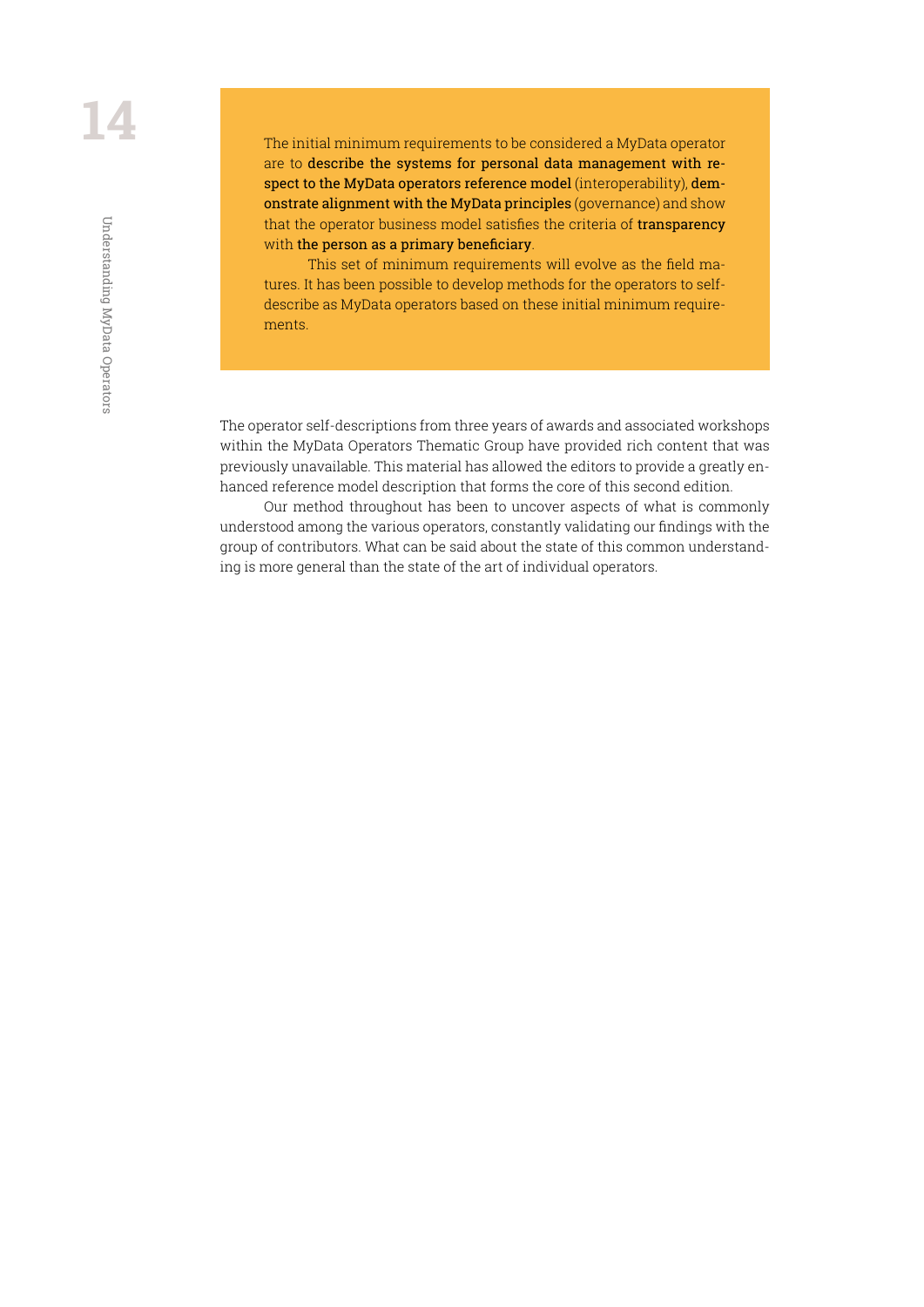<span id="page-14-0"></span>

**Figure 2:** MyData operators awarded 2020-2022 (see Appendix 1: awarded MyData operators). This landscape will be updated regularly on the MyData operators webpage https://mydata. org/operators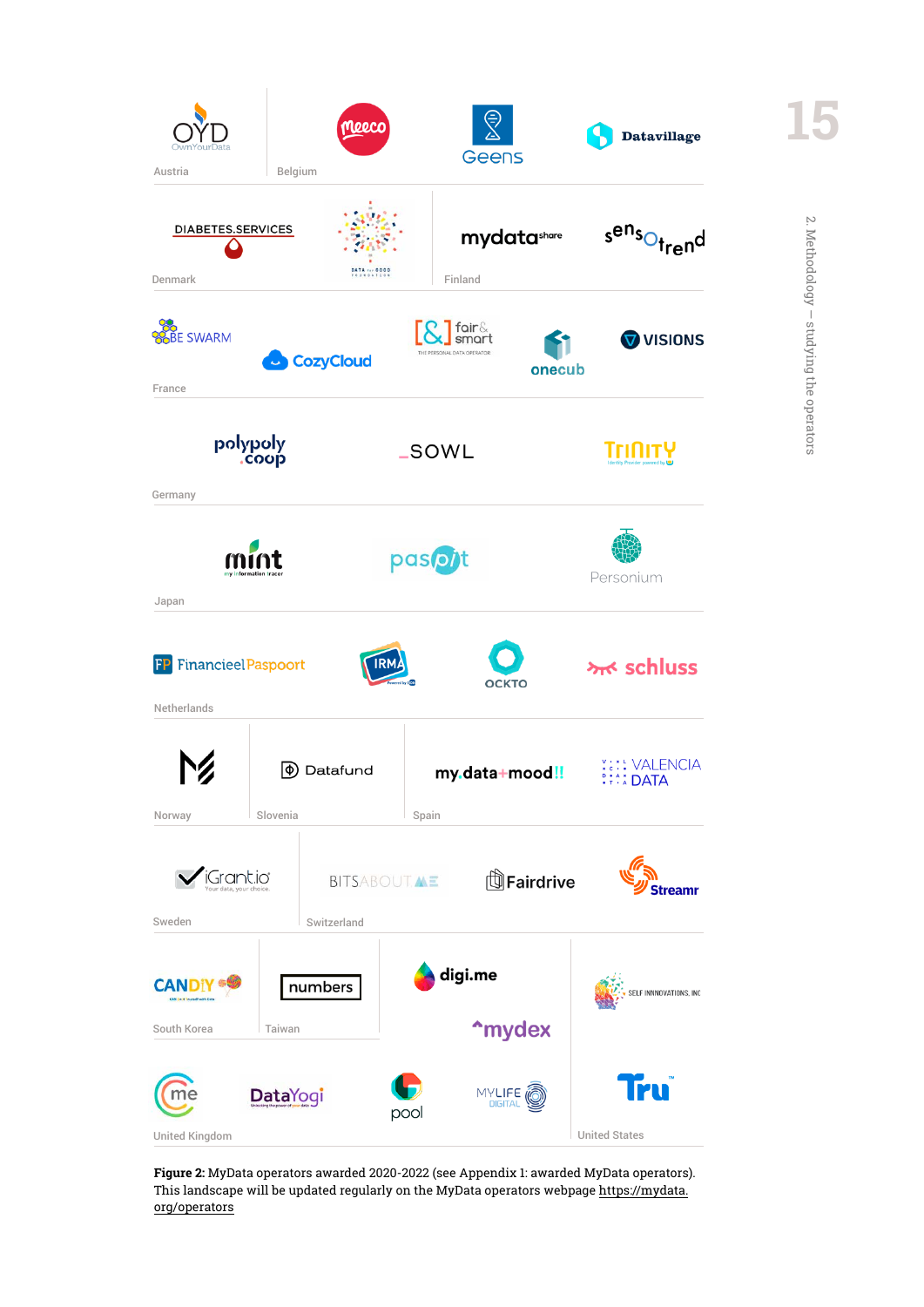Understanding MyData Operators

Understanding MyData Operators

# <span id="page-15-0"></span>3. Results — the state of common understanding

The results are presented under the broad categories of a reference model, interoperability, governance, and business models. These results have been derived empirically from our observations and analysis of the identified operators. Further, the results have been cross-checked and validated with these operators. They also reflect the current state of discussion in the MyData community. They are not intended to be normative guidelines but rather frame the debate to formulate more exact guidelines. At some future point, these guidelines may then contribute to binding rules.

This paper is not a call to tear down the offerings of the current operators but a challenge to make their functional elements visible to allow for digital rights to be exercised and to enable a fully functioning market. It is a call to action for those architecting new systems and applications using personal data to think clearly about who is performing the operator role and how they are empowering people.

The *MyData operator reference model* describes typical functional characteristics in many operators to understand better the commonalities and differences between operators. A crystal-clear picture of MyData operator archetypes is not immediately evident by studying the operators as they have different configurations of similar functionalities. The reference model has been structured to surface the differences of the operators studied, develop a shared vocabulary to discuss them and provide context for future harmonisation.

We use the metaphor of a 'journey of interoperability' throughout and lay out its initial roadmap with the *minimum interoperability criteria* for operators. At every stage in this journey of interoperability, MyData operators will be expected to assist people, in whatever way they can, to exercise their rights and to be empowered with their data. They must also always strive to work towards and within open networks, while innovating and creating differentiated offerings in a competitive market.

Balanced and fair relationships between people and organisations do not emerge automatically in personal data ecosystems. There need to be explicit humancentric governance methods to guarantee that MyData principles are followed. In the governance of *human-centric data sharing section*, we start to address questions regarding the extent to which an operator's responsibility is to 'create the balance' and guarantee human-centricity. And if it is not the operator's responsibility, then what other options are available?

Finally, the current state of *operator business models* is discussed with outlined design criteria for future operators. As the underlying business model strongly influences operators' functions and modes of activity, it is important to define what kinds of business models are aligned with the MyData principles and which models might not be.

Under the interoperability, governance and business models sections, we present the initial minimum requirements to be considered a MyData operator.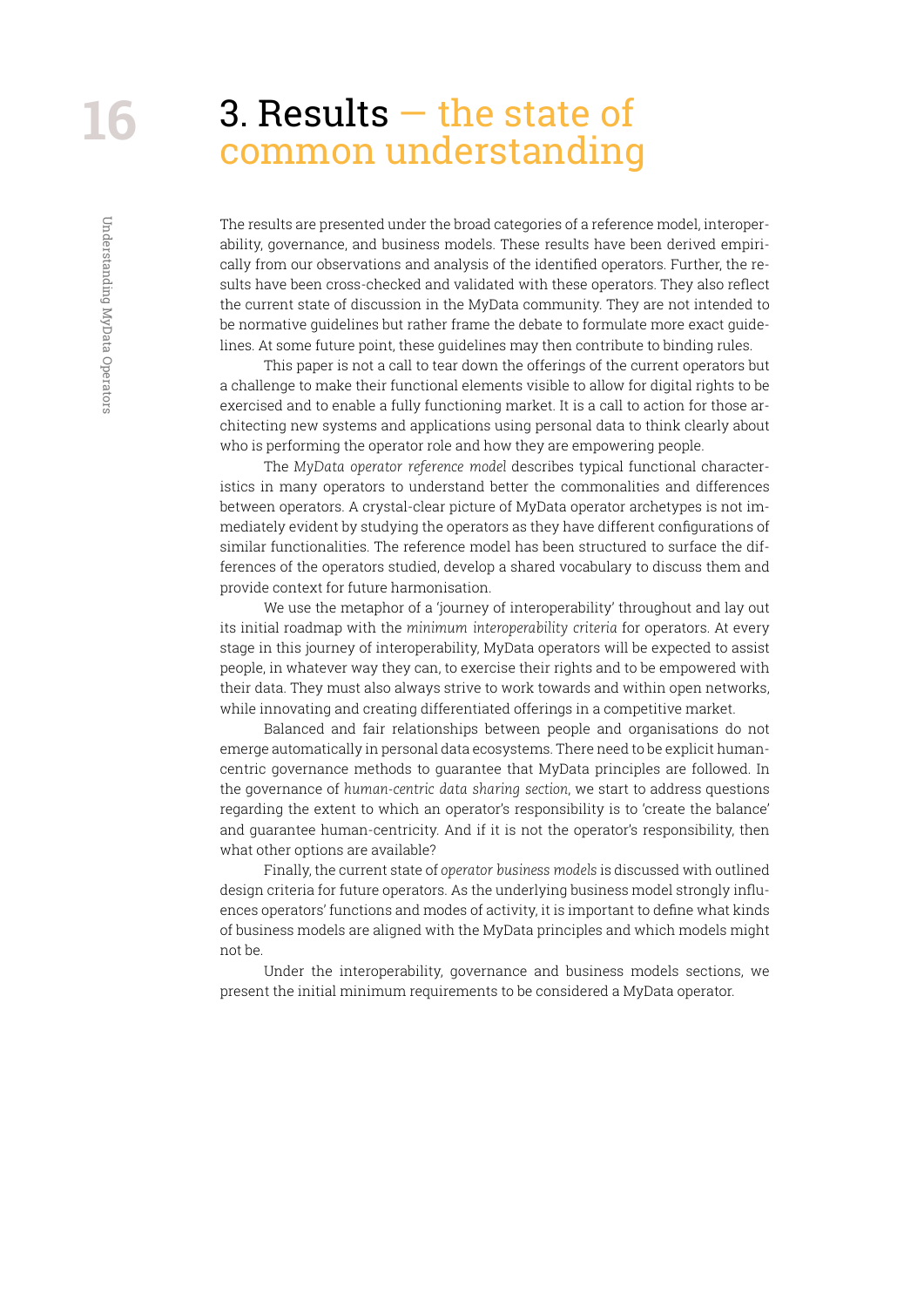# <span id="page-16-0"></span>3.1. The MyData operator reference model

The MyData operator reference model describes nine core functional elements of operators. These elements affect how easy it is to utilise personal data, how transparent and human-centric the utilisation of personal data is, and how well the infrastructure supports open competition.

In the rich and complex landscape of operators, a basic common understanding of the types of functionalities offered is needed to transition from a fragmented landscape of solutions to sustainable personal data ecosystems. This reference model is a tool for the operators to describe their functionalities using shared terminology and collectively advance the interoperability by gradually converging to common standards.

This reference model results from iterative synthesis from studying the wide range of functions that existing operators currently support. All the elements described are present in many of the operators, and they are commonly considered important or even essential for realising sound and sustainable personal data ecosystems. The empirical understanding gained from our research has been validated against previously presented conceptual models of key technical solutions for human-centric personal data management (Poikola et al., 2015; Rikken et al., 2019; Sitra, 2020).

We acknowledge that important properties, such as information security, are not included in this model as they are general requirements to all personal data services. We have selected elements for inclusion in the reference model based on the criteria that they are relevant in the context of MyData, help to differentiate between operators, and are directly valuable to individuals. Also, using data as the means of payment and directly paying individuals for their data are contentious issues. The MyData operator reference model does not intend to solve or move that debate in any direction.

The reference model should not be thought of as a monolithic template for direct implementations. We emphasise that not all reference model elements need to be part of all operators. Value exchange, for example, may not be an important aspect in many ecosystems but can be essential in commercial settings where it needs to be implemented according to the MyData principles. Functionalities can also be distributed or duplicated over the different roles in the system: not everything resides with an operator in isolation, and some functions might apply to all roles (e.g., logging). How operators choose which elements to support falls outside the scope of this paper. To help understand the elements in the context of each other, we include a connection matrix below that indicates how the different elements work together and are connected.

Technologies and standards related to each one of the functional elements are being developed independently of each other and independently of MyData. When describing the functional elements, we deliberately do not reference any particular technology or standard as we acknowledge that today's technology choices are subject to change in the future. Evolving legislation, technology, standards, and organisations operating in personal data management all affect how operators eventually implement the functionalities presented in this reference model. We include the first landscape of standards and specifications most commonly in use by the current My-Data Operators for general guidance.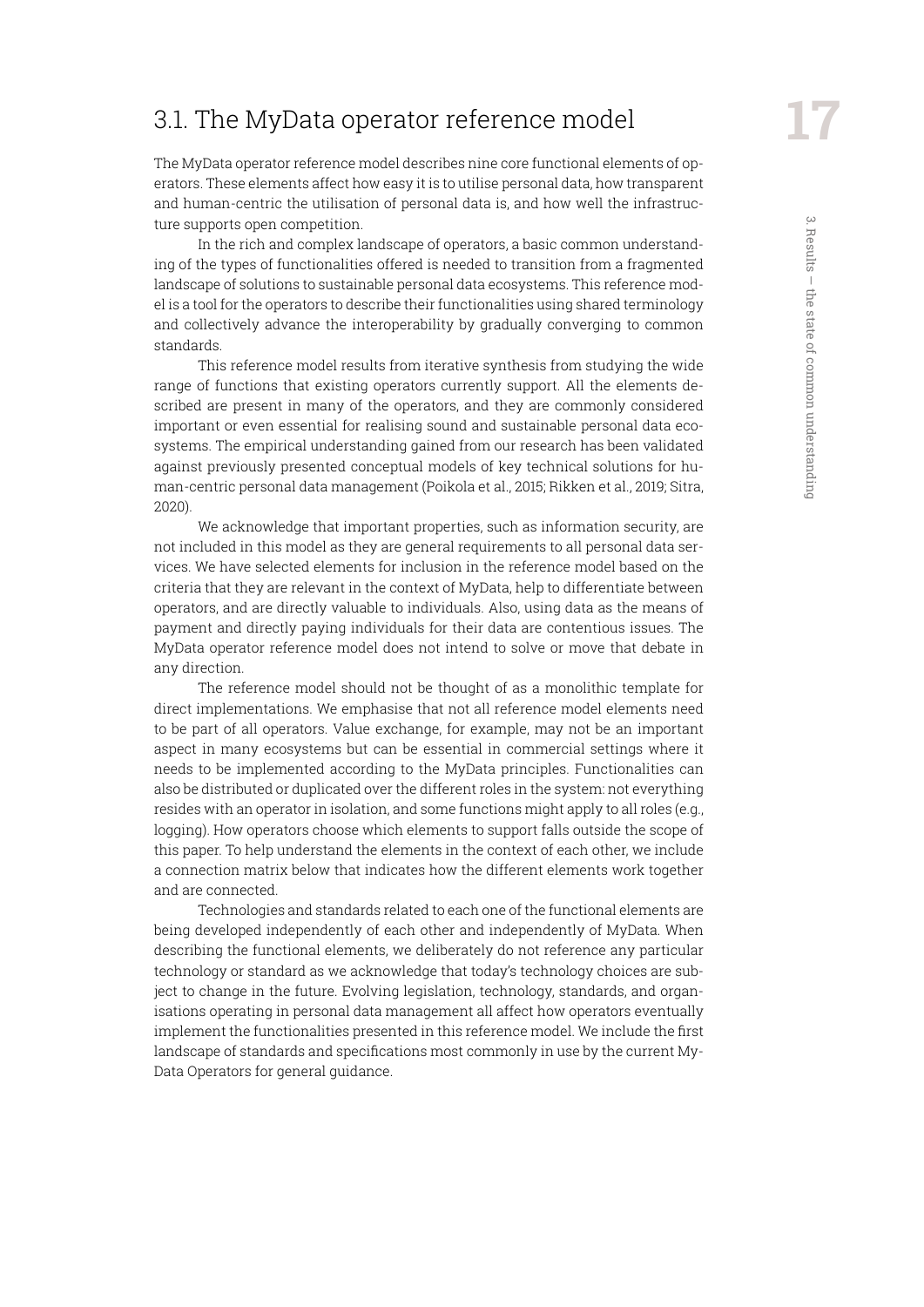Understanding MyData Operators

<span id="page-17-0"></span>Understanding MyData Operators

# The elements of the reference model

The set of functional elements that a MyData Operator implements influences the functionalities that an operator can offer to the individuals and other entities in the ecosystem. Each of the nine core functional elements enables some unique capability that is not covered by any other element. However, the elements should not be considered in isolation as most of the functionalities that are valuable to the other parties in the ecosystem involve more than one functional element.

A summary of the unique capabilities of the functional elements follows below after the image. We then present a matrix table showing the relationships between the functional elements and how they impact the human-centricity of the ecosystem. A more detailed description of each element follows.



**Figure 3:** Functional elements of a MyData operator. The first two (yellow) pillars mediate data transactions in terms of participants and permissions. The middle two (grey) pillars describe what services are enabled in the ecosystem and how value can be exchanged between ecosystem participants. The right-hand three (blue) pillars manage data, its meaning, its exchange, and its storage. 'Governance support' and 'Logging and accountability' provide context for the other functional elements and are critical for transparency and trust in the ecosystem.

Unique capabilities provided by the functional elements:

Identity management (IM) functional element enables the identification and authentication of the different actors involved in data exchange.

Permission management (PM) functional element enables the configuration and authorisation of data exchanges that are allowed to happen (e.g. notices, consents, permissions, mandates, legal bases, purposes, and preferences), and collection and handling of such authorisations.

Service management (SM) functional element enables maintenance of a register of known actors and information about them (e.g. supported data models, preferences, and discovery information) in the data ecosystem.

Value exchange (VE) functional element enables accounting and the transfer of value (monetary or other forms of credits or reputation) related to the exchange of data.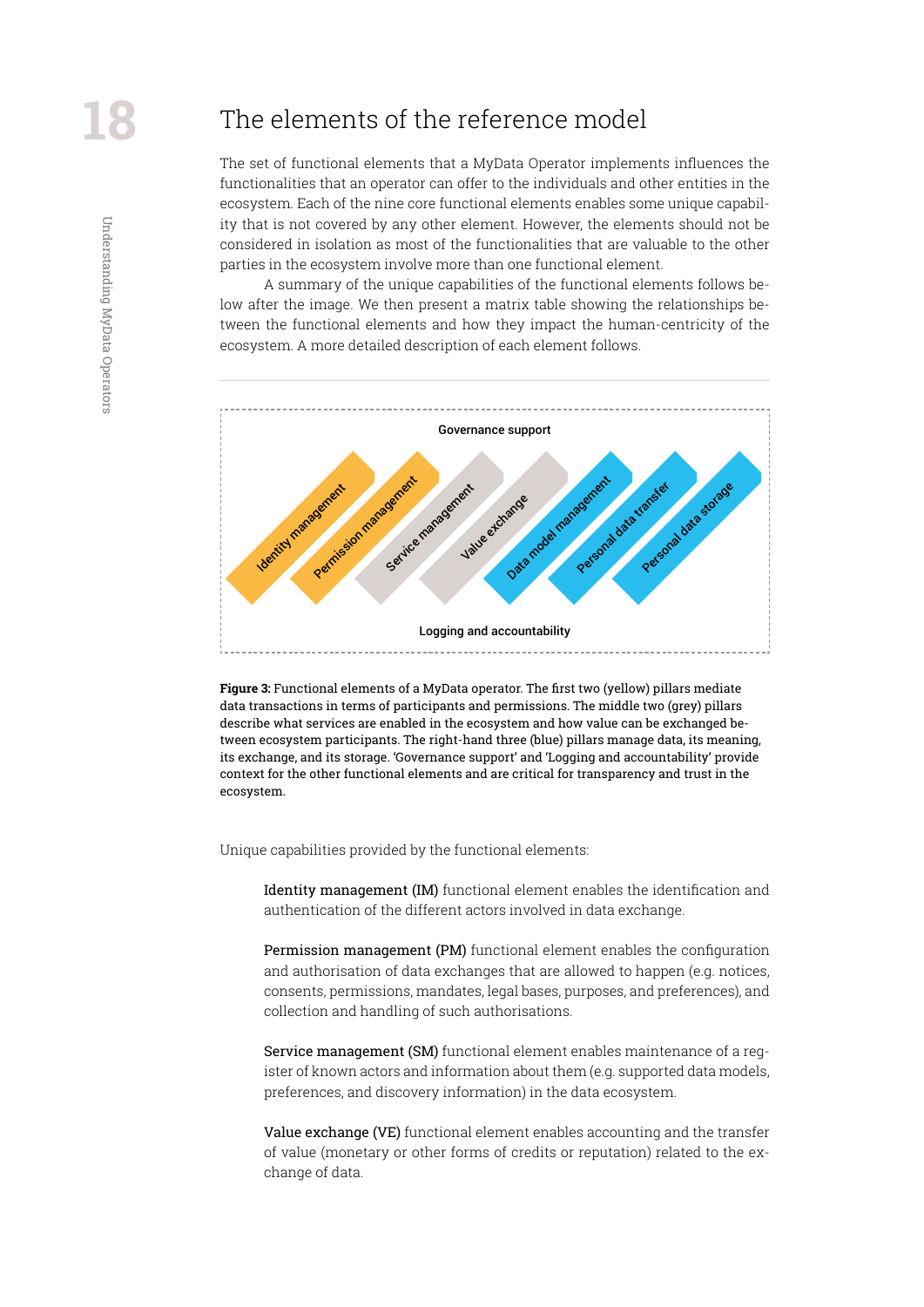Personal data transfer (PDT) functional element enables data exchange between the ecosystem participants in a standardised and secure manner by implementing permissioned interfaces (e.g. APIs).

Personal data storage (PDS) functional element enables data integration from multiple sources (including data created by a person) in personal data storage under the individuals' control and serving data from PDS to data using services.

Governance support (GS) functional element enables compliance with the underlying governance frameworks to establish trustworthy relationships between individuals and organisations.

Logging and accountability (LA) functional element enables the maintenance of records (including record deletion) on data exchanges taking place and creating transparency about who accessed what and when and based on what permissions.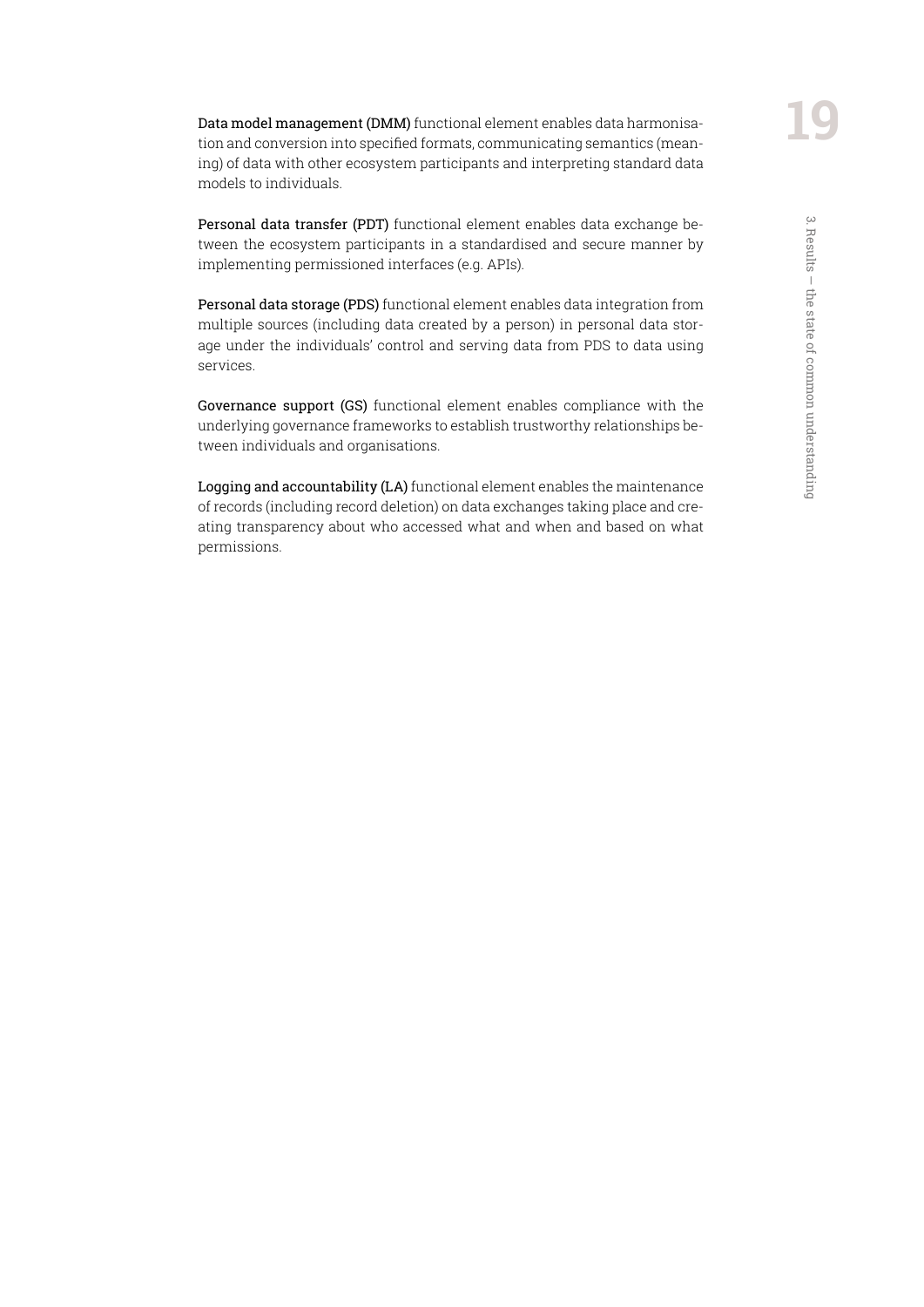|                              | Permission<br>management                                                                              | <b>Service</b><br>management                                                                                                     | Value<br>exchange                                                                                     | Data model<br>management                                                                                  | Personal data<br>transfer                                                                                                | Personal data<br>storage                                                                                                         | Governance<br>support                                                                                                   |
|------------------------------|-------------------------------------------------------------------------------------------------------|----------------------------------------------------------------------------------------------------------------------------------|-------------------------------------------------------------------------------------------------------|-----------------------------------------------------------------------------------------------------------|--------------------------------------------------------------------------------------------------------------------------|----------------------------------------------------------------------------------------------------------------------------------|-------------------------------------------------------------------------------------------------------------------------|
| Identity<br>management       | The identities of the<br>parties are needed<br>to codify who is<br>granting permis-<br>sions to whom. | The identity of a<br>service is needed<br>to allow discovery<br>in service manage-<br>ment.                                      | Identity manage-<br>ment broadly de-<br>fines who is eligible<br>or accountable in<br>value exchange. | Identity manage-<br>ment can use<br>transaction data<br>models for describ-<br>ing identity in<br>detail. | The identities of<br>authorised partici-<br>pants are needed<br>for personal data<br>transfer.                           | Authenticated<br>identities are<br>needed to verify<br>access and control<br>for personal data<br>storage.                       | Governance poli-<br>cies define what<br>kind of identity<br>management is<br>required for which<br>action.              |
| Permission<br>management     |                                                                                                       | Service manage-<br>ment provides<br>contextual infor-<br>mation about the<br>services to which<br>permissions may<br>be granted. | Value exchange en-<br>ables the transfer<br>of value related to<br>permissioned data<br>sharing.      | Transaction data<br>models define the<br>structure and<br>granularity of per-<br>missions.                | Technical enforce-<br>ment of permis-<br>sions can control<br>the transfer of<br>personal data.                          | Access control and<br>authentication<br>mechanisms are<br>needed for permis-<br>sioned data storage<br>and access.               | Governance poli-<br>cies can be encod-<br>ed into permis-<br>sions.                                                     |
| <b>Service</b><br>management |                                                                                                       |                                                                                                                                  | Value exchange<br>rules are controlled<br>within service<br>management<br>structures.                 | Service manage-<br>ment can use<br>machine-readable<br>data models for<br>service descrip-<br>tions.      | Provides discovery<br>of interfaces for<br>data sources, mod-<br>els and functions<br>used in personal<br>data transfer. | Personal data<br>storage should be<br>addressed as a<br>service or group<br>of services within<br>service manage-<br>ment.       | Governance poli-<br>cies can be applied<br>through service<br>management when<br>vetting and on-<br>boarding services.  |
| Value<br>exchange            |                                                                                                       |                                                                                                                                  |                                                                                                       | Transaction data<br>models help to de-<br>fine metrics for<br>value exchange.                             | Value exchange is<br>based on permis-<br>sioned data trans-<br>fers.                                                     | A PDS containing<br>wallet function-<br>alities can store<br>value (tokens).                                                     | Governance poli-<br>cies can define if,<br>when and how<br>value exchange<br>can be realised.                           |
| Data model<br>management     |                                                                                                       |                                                                                                                                  |                                                                                                       |                                                                                                           | Semantic and<br>transaction data<br>models harmon-<br>ise personal data<br>transfers.                                    | Semantic and<br>transaction data<br>models (includ-<br>ing standard APIs)<br>enhance the utility<br>of personal data<br>storage. | Governance poli-<br>cies can be specific<br>to data model or<br>require linkages to<br>data semantics.                  |
| Personal data<br>transfer    |                                                                                                       |                                                                                                                                  |                                                                                                       |                                                                                                           |                                                                                                                          | A personal data<br>store can be a<br>source and/or a<br>target in personal<br>data transfer.                                     | Transaction related<br>governance poli-<br>cies can be applied<br>through personal<br>data transfer func-<br>tionality. |
| Personal data<br>storage     |                                                                                                       |                                                                                                                                  |                                                                                                       |                                                                                                           |                                                                                                                          |                                                                                                                                  | Governance sup-<br>port defines the<br>role of personal<br>data storage in<br>the data exchange<br>environment.         |
| Governance<br>support        |                                                                                                       |                                                                                                                                  |                                                                                                       |                                                                                                           |                                                                                                                          |                                                                                                                                  |                                                                                                                         |

| Logging and<br>accountability                                                                                                            |                           |
|------------------------------------------------------------------------------------------------------------------------------------------|---------------------------|
| Identity manage-<br>ment can imple-<br>ment logging of<br>identifiers and<br>authentication<br>events.                                   | Identity<br>management    |
| Logging modifica-<br>tions of permis-<br>sions ensure that<br>the parties can be<br>accountable for fol-<br>lowing the permis-<br>sions. | Permission<br>management  |
| Service manage-<br>ment can imple-<br>ment logging of<br>service registration<br>and modifications.                                      | Service<br>management     |
| Logging can be<br>used either as a<br>measure for value<br>exchange or audit<br>for valid billing for<br>services or data.               | Value<br>exchange         |
| Transaction data<br>models support<br>interoperability<br>of logging and ac-<br>countability.                                            | Data model<br>management  |
| Logging of personal<br>data transfer activi-<br>ties forms part of<br>a verified transfer<br>documentation.                              | Personal data<br>transfer |
| A personal data<br>store can log all<br>transactions to pro-<br>vide transparency<br>to the person.                                      | Personal data<br>storage  |
| Logging provides<br>records for audit-<br>ability of compli-<br>ance with the gov-<br>ernance policies.                                  | Governance<br>support     |

# <span id="page-19-0"></span>Matrix of functional element relationships

#### **Table 1:** The cells in the interaction matrix describe each relationship between the functional elements (rows and columns).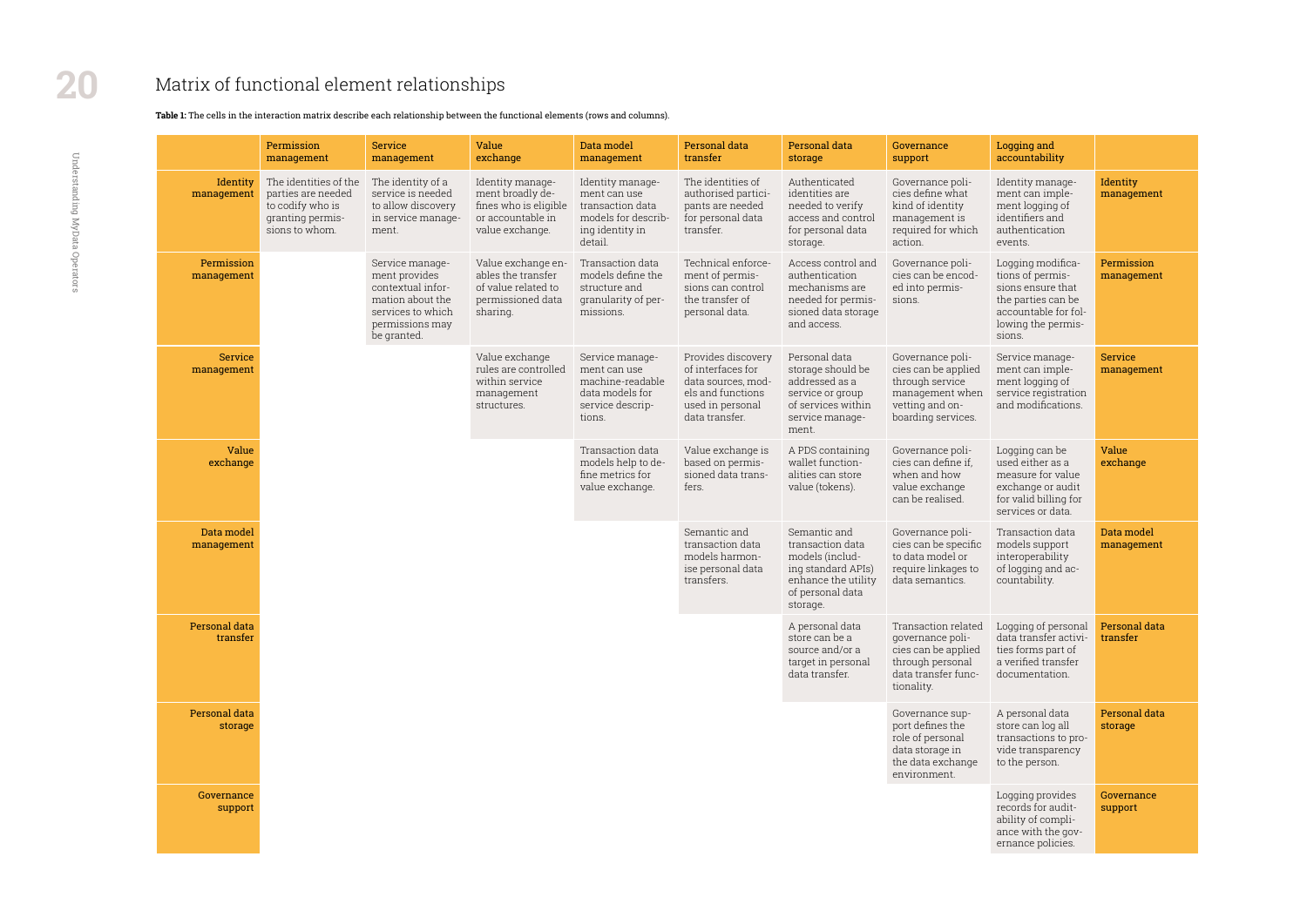# <span id="page-20-0"></span>Human-centricity in the reference model

The system's usability and individual's control define the human-centricity of an identity management system. The concept of self-sovereign identity SSI (Wang and De Filippi, 2020) can have an advantage over federated and centralised identity models as the locus of control is more directly with the individual. The understandability of any identity model needs to be carefully addressed to be more human-centric.

Value exchange can only be human-centric when the person is involved in or aware of all stages and relationships in the exchange. The person must be a primary beneficiary of an exchange involving an operator.

The human-centricity of personal data transfer, permission management and service management depends on the granularity of control and the understandability of the interfaces that provide the control. These need to be usable and intuitive while also being fine-grained and configurable. They need to provide overviews of both transactions and relationships. The interfaces and controls must not be a bottleneck or the weakest link.

A key contributor to the human-centricity of personal data storage is the usability of key management and levels of encryption. Technically, personal data storage should be implemented so that an operator does not have access to the data and has little to no information about what data the person stores. Data model management should help the person interpret the data about them, including personal and transaction data.

Logging and accountability should provide the person the ability to control logging within the limits of the governance framework and regulatory requirements. Visibility, transparency and data minimisation (restriction of excessive logging) must be balanced for all parties to achieve optimal accountability.

#### Identity management

*Identity management (IM) functional element enables the identification and authentication of the different actors involved in data exchange.*

Managing the identities of individuals and confirming the identities of other actors in the ecosystem makes it possible for individuals to act as the 'point of integration' regarding data about them. Individuals can have different identities, or profiles, with different data sources and data using services. For example, they can have public and private identities or self-sovereign identities. The role of identity management within a MyData ecosystem is to assist actors in making informed decisions about who they want to interact with. This applies to individuals, organisations and services – all need to be identified and authenticated to enable trusted data exchanges. This trust is built, in part, on providing the appropriate level of assurance in each instance.

A functional operator service without some identity management is impossible as authenticated identities of parties are needed to achieve any effective data flows. A MyData operator service can use external identity providers and implement only lightweight identity management to do key matching between the data source and the operator (also known as 'blind linking'). On the other hand, an operator can also offer a full identity management service.

MyData promotes human-centricity through individuals being able to manage their accounts and personal data, giving them the ability to interact in the digital world with the same freedom, pseudonymity, and capacity for trust as they interact with organisations in the offline world. The concept of self-sovereign identity SSI is well-aligned with human-centric personal data management and a promis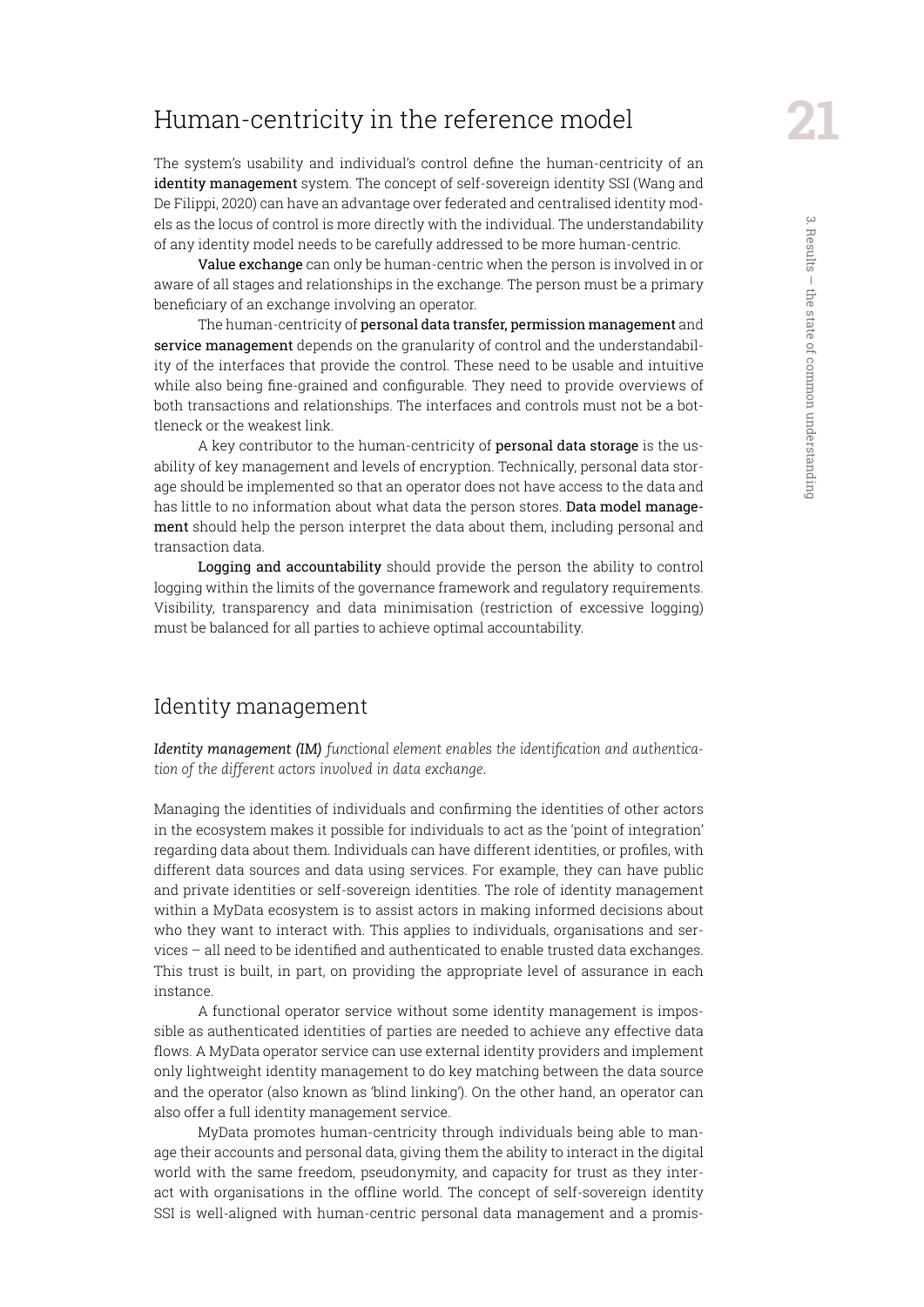ing approach to overcome verification and privacy issues and enable interoperability across the ecosystems in a scalable manner. In the self-sovereign identity model, the individual can control of their digital identities. SSI addresses the difficulty of establishing trust in an interaction. To be trusted, one party in an interaction will present credentials to the other parties. Those relying parties can verify that the credentials came from an issuer they trust. In this way, the verifier's trust in the issuer is transferred to the credential holder. This basic structure of SSI with three participants is sometimes called "the trust triangle".

Some operators also copy ('cache') identity attributes, allowing them to function as a log-in tool. There is a grey area between operators and authentication-only tools, as some data attributes are also exchanged when identifying a person during authentication processes.

#### Uniquely in the scope of this element:

Identity management uniquely covers the authentication of actors in the ecosystem. MyData operator can realise this using different identity management models and related authentication protocols:

- Centralised identity management: based on a proprietary or external identity provider (IdP) supporting authentication protocols such as LDAP or OAuth2. It may use an API key for enabling service- or application-level authentication, while individual to application authentication may use an HTTP authentication schema (e.g. a Bearer JWT token).
- Federated identity management: supported with shared protocols such as OpenID connect or SAML authentication. It may also provide out-of-the-box support towards any existing identity stack (e.g. national bank ID or eIDAS). Note that this is only applicable to individuals as there are currently no largescale ID federation schemes for organisations.
- Self-sovereign identity (SSI): Self-sovereign identity (SSI) is an approach to digital identity that gives individuals control of their digital identities. In an SSI system, identity holders generate and control unique identifiers called decentralised identifiers (DIDs). Verifiable Credentials standard (W3C recommendation) is an open protocol for issuing, holding, and verifying digital credentials. Data Sources can issue verifiable credentials tied to a pairwise DID that the individual can use to make claims towards a Data Using Service without any interaction with the Data Source. A DID is associated with a DID method via the DID Document that can be resolved independently by the Data Using Service or any third party via a DID registry. The DID Document contains the public keys associated with the DID that can be used for any verification, e.g. authentication. DID authentication refers to a method of proving control over a DID for the purpose of authentication. Self-Issued OpenID Provider (SIOP) is a flavour of DID authentication to use OpenID Connect (OIDC) and strong decentralisation.

Positioned between federated and self-sovereign identity systems are user-centric identity approaches that provide a life-long digital identity that can be used anywhere but is not decentralised. These systems are often sector or state-defined and limited by those boundaries.

Key, questions assessing the identity management capability of an operator are:

- Is a "full" IM service provided or only lightweight key-matching using another IM service?
- Which identity management models (see above) and related authentication mechanisms does the operator support?
- How does an individual access the operator service? How do they log in?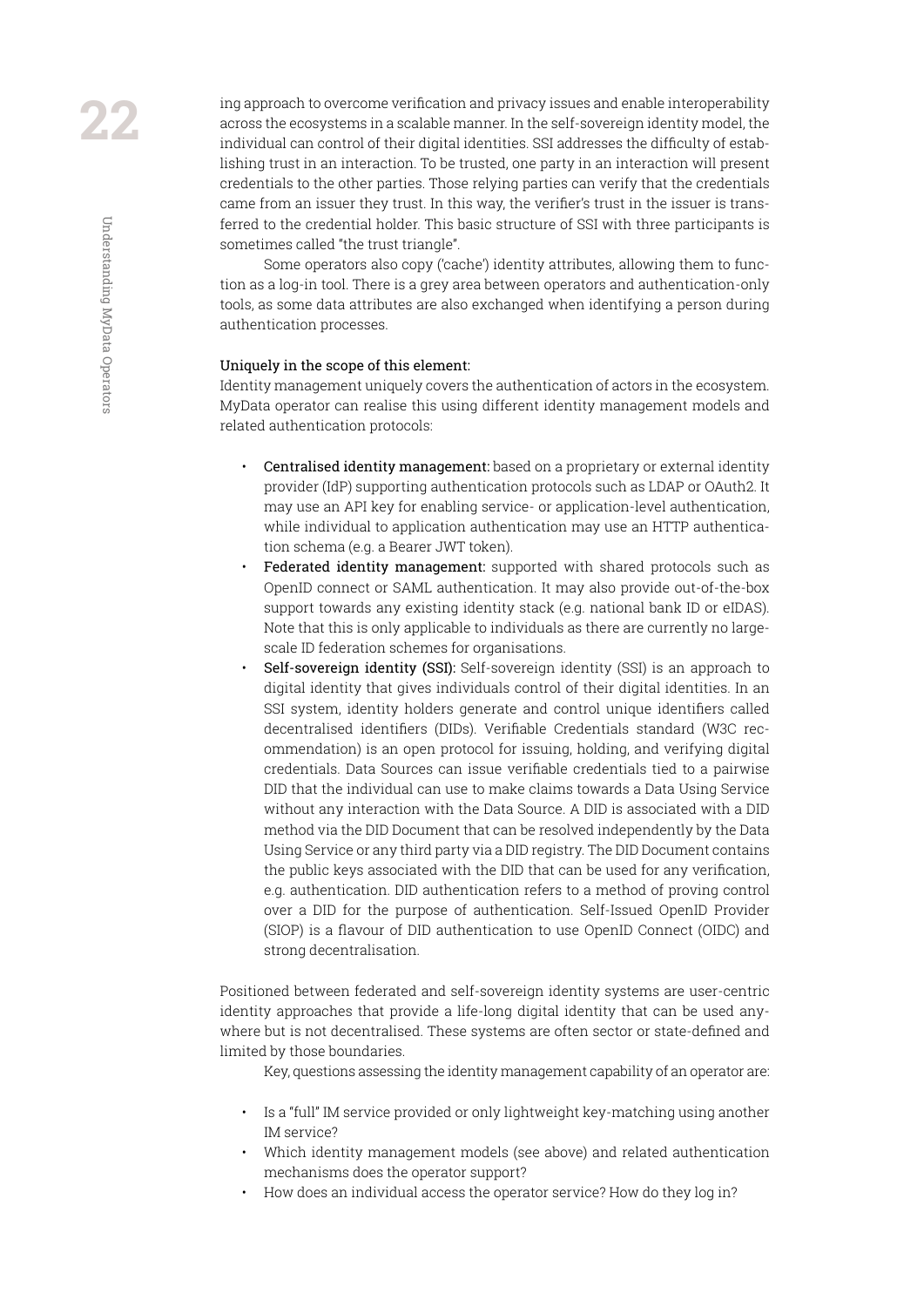Scales of Interoperability:

Interoperability for the identity management functionality depends on the support for shared authentication protocols among the operators.

#### Delivered with other functional elements:

- The identity of data sources and data using services remains uniquely in the scope of identity management functionality. Still, service management covers the discovery of these services and enriches the information about the services, for example, by validating the legal entities against the public business registries.
- Personal data transfer relies on identity management for data sources to prove the person's identity whose data will be accessed.

#### Permission management

*Permission management (PM) functional element enables the configuration and authorisation of data exchanges that are allowed to happen (e.g. notices, consents, permissions, mandates, legal bases, purposes, and preferences), and collection and handling of such authorisations.*

The term 'permission' is used in a broad sense to cover the mechanisms used by the individual to control the use of data, and the data flows. These mechanisms can be based on legislation (executing legal rights such as consent) and more detailed preferences.

Several operators focus primarily on permission management, providing a way for people to orchestrate which data is shared for whom, for which purposes, and for how long. These operators often have a core value proposition of facilitating legal compliance for the data sources and data using services involved in the data transactions.

Existing and emerging standards (see Appendix 3) provide interoperable data structures for handling permissions. This includes the data usage purpose, the legal basis of the use of data, and the retention period. These standards enable interoperability where individuals can share their permissions from one operator to another. The standards also allow a consistent user experience across different permission management services.

Implementations of permission management may enable different types of permissions:

- Content permissions: marketing, offers, customer research, newsletter, membership etc.
- Data sharing permissions: permission to share data onwards within a group or with partners etc.
- Data use and purpose permissions: permission to process data for a particular purpose such as automated decision making, tracking location or online activity, selling personal data etc.
- Data portability: e.g. permission to move data to a different country.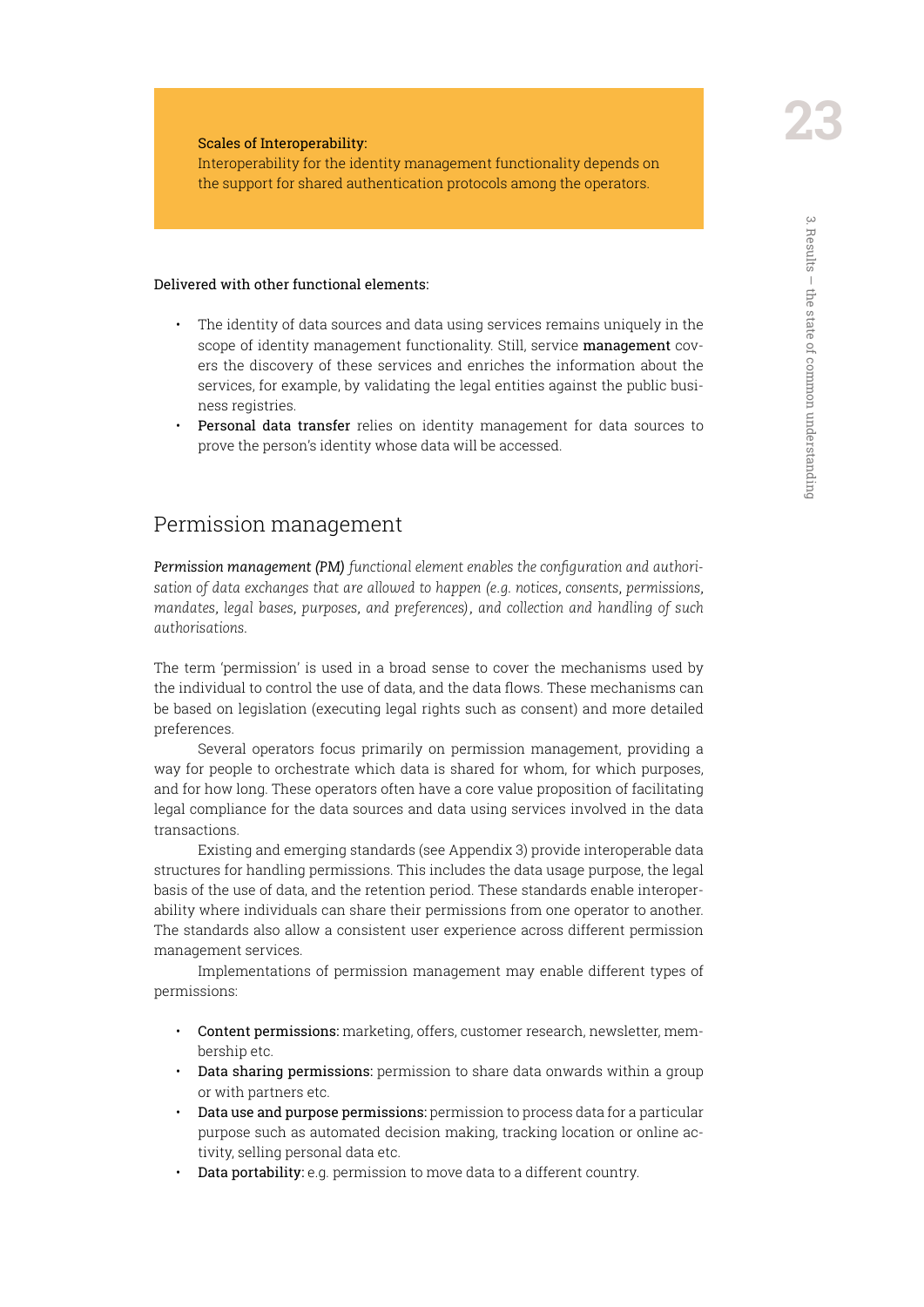The types of permissions mentioned above have reference points in regulations such as the GDPR, and the list will evolve. Building a standardised list of permissions and agreeing on the naming and design of data attributes will advance the interoperability of the operators. The permission types listed above often overlap in the real world use cases where several types of permissions may be asked and granted in a single transaction.

The different types of permissions can be encoded in data sharing agreements that all parties of the data transaction agree and comply with. The data sharing agreements should follow all relevantvernance policies (see governance support) and be generated using appropriate standards in human and machine-readable formats.

#### Uniquely in the scope of this element:

Permission management covers the technical functionalities required for humancentric control of personal data, such as the user interfaces and underlying data structures for individuals to view, understand, grant, revoke, and modify different permissions related to data flows. It may provide the ability to control permissions at the level of data usage purpose and with further granularity at the attribute level. This functional element also technically enables enforcing permissions so that an operator only allows personal data transactions based on valid permissions.

The permission management functional element enables the generation of data sharing agreements based on contract templates or clauses from a policy register, where relevant. Further, the functional element enables providing the agreements and related metadata (parties, data set, policies, time) to all parties of the agreement. The authorised data ecosystem participants can check the existence of a permission, get relevant metadata about the permission and a token proving the validity of the permission that can be used to enable data exchange. Generating new data sharing agreements and providing information about existing agreements could be manifested to the authorised ecosystem participants via a contract API.

Key questions assessing the permission management capability of an operator are:

- What types of permissions (see the list above) does the operator support?
- How does the operator ensure valid permission (consent or other) for data exchange between a data source and data using service? What protocols are used?

#### Scales of Interoperability:

The permission definitions (receipts) and the identifiers needed to identify parties of given permission should be universal enough to allow an individual or organisation to switch freely from one MyData operator to another (permission portability). At the level of user interfaces, the implementation of permission management should be universal enough to allow individuals to share data correctly using different My-Data operators.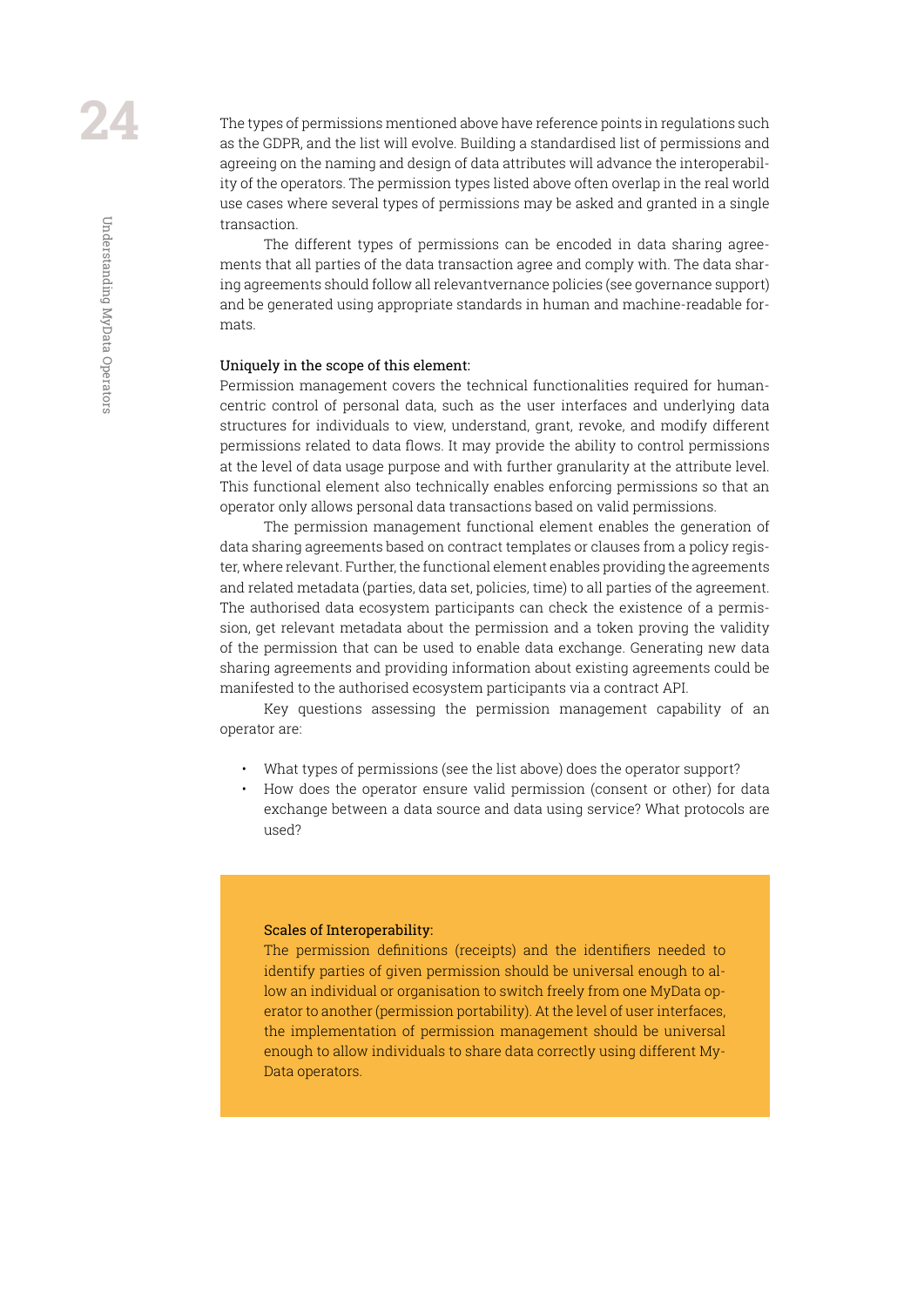#### Delivered with other functional elements:

Permission management is central to operator services and connected to several other functional elements:

- Identity management and service management can be used to codify permissions (i.e. determine the different parties of the data transactions and attach additional information such as the end-points from the service registry).
- Permission management technically enforces the permissions so that **per**sonal data transfer is allowed. Permission management may also support use cases where a data using service requests additional data processing permissions, via an operator, for data to which it already has access for existing purposes.
- Governance support sets requirements for permission management derived from the legislation and ecosystem-level governance frameworks.

#### Service management

*Service management (SM) functional element enables maintenance of a register of known actors and information about them (e.g. supported data models, preferences, and discovery information) in the data ecosystem.*

Operators live in an ecosystem with data sources and data using services. Navigating this ecosystem requires linking actors through an operator: this is the purpose of the service management functionality. The human-centric manifestation of service management is the possibility for individuals to manage the relationships and connections to different data sources and data using services in the ecosystem.

Service management enables dynamic linking of data sources and data using services (permissioned by the individual) so that data can be available at different sources and can be used by multiple data using services.

It is a significant decision in a multi-operator environment if the operators use a shared service registry (potentially still distributed) or if each operator manages services separately. This topic will evolve in future work; currently, there is limited standardisation or convergence in this field.

#### Uniquely in the scope of this element:

The central components of the service management are service registry and relationship management. The service registry enables the discovery of trusted data sources and data using services that individuals can then link to with the relationship management tools.

The service registry responds to the question: "what does an operator know about the data sources and data using services in the ecosystem?" The register could contain, for example, the basic information (address, representatives, etc.), types of data available in the sources, supported data models or access endpoints. Besides technical information, the register can also contain information on the legitimacy of the services, for example, by validating the legal entities against the public business registries and maintaining information on how these services have been vetted when onboarding to the data ecosystem.

The relationship management responds to the question of which data sources and data using services the individual is connected to and offers tools for the individual to manage these connections. The relationship information should be accessible with a standard request interface so that the data using services can query from an operator what data sources the individual has already as linked connections and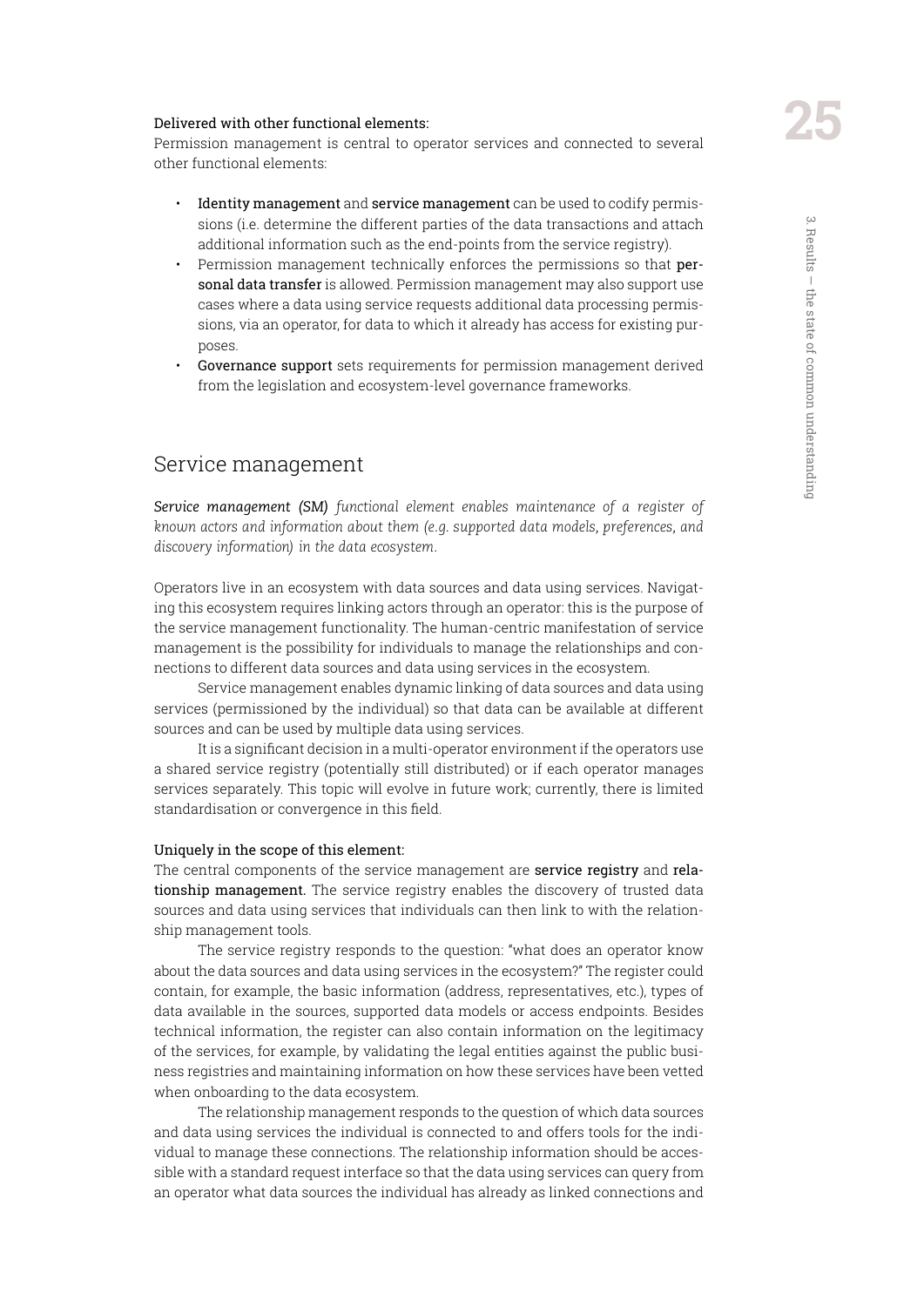Understanding MyData Operators

Understanding MyData Operators

request an individual to add new connections. The visibility of the individual's connections to the data using services must be under the individual's control.

Key questions assessing the service management capability of an operator are:

- What kind of service registry does the operator use?
- How is information about the services maintained in the service registry?
- How can individuals manage connections to data sources and data using services via the operator?
- Does the operator offer architecture to facilitate harmonised access to data sources?

#### Scales of Interoperability:

Operator interoperability (enabling substitutability and enhancing roaming possibilities) in service management would be advanced by developing interoperable service registries or a shared distributed service registry. Another dimension of interoperability is standardising interfaces for data sources with architecture supported by the operators.

#### Delivered with other functional elements:

- Service management and data model management combine to offer standard interfaces for the data sources. Although data sources may largely determine the delivery of the interfaces, the operators can support the harmonisation of these interfaces by offering a standard connector or socket architecture and even help data sources to get onboarded and implement such connectors or sockets.
- Service management needs identity management because the data sources and data using services need identities.
- Vetting and onboarding (and expulsing) of data using services and data sources to the data ecosystem technically happen via the service management functionality, but it shall comply with the governance policies (audit, contracts, regulatory compliance) stemming from the governance support applied.
- Service management can also support the orchestration of end-to-end transaction flows across multiple actors, including individuals, enterprises or IDPs. Such orchestration of multi-party transactions typically involves *identity* management and permission management and may also involve other functional elements.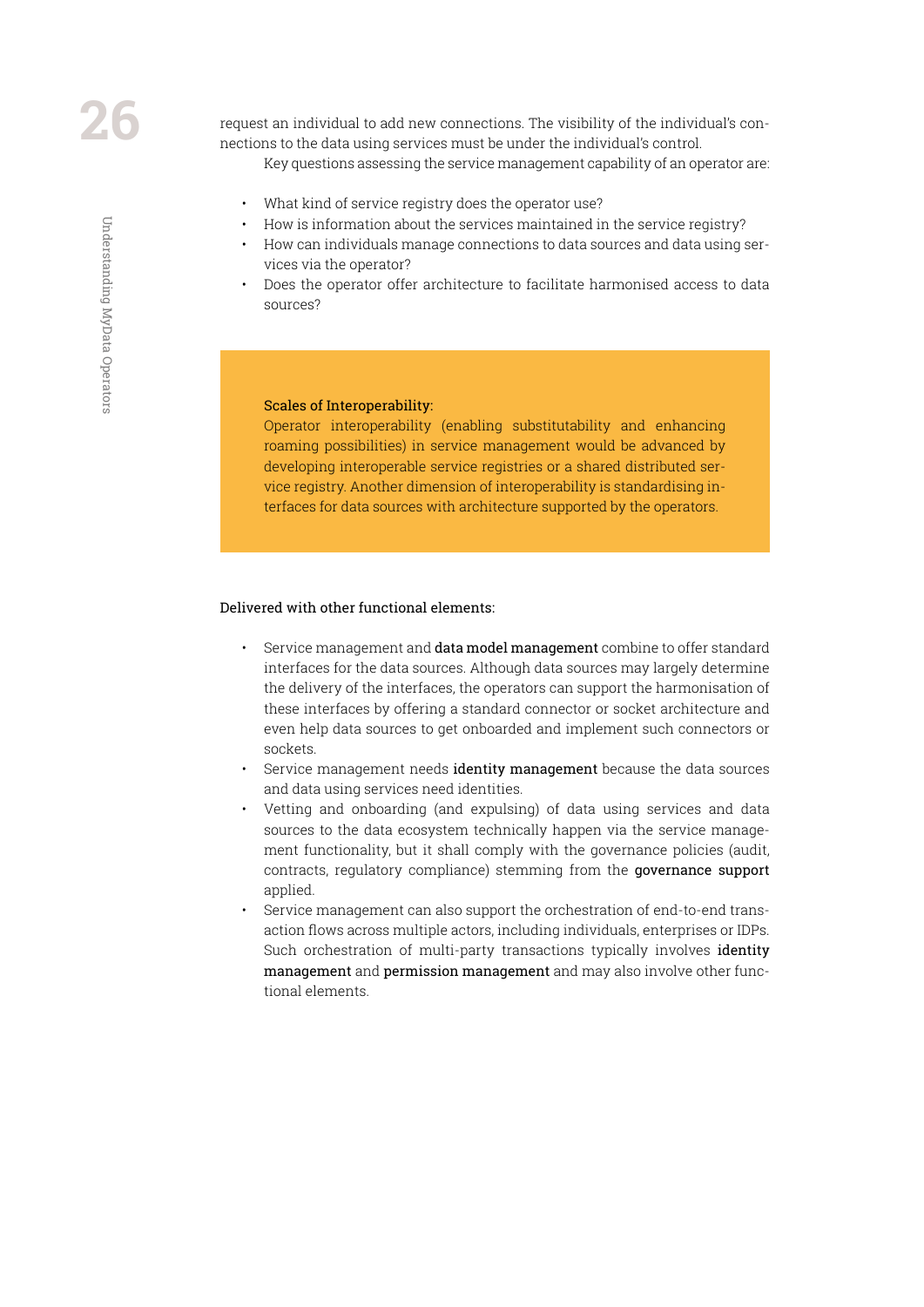#### Value exchange

*Value exchange (VE) functional element enables accounting and the transfer of value (monetary or other forms of credits or reputation) related to the exchange of data.*

Value exchange enables business models  $-$  it allows the creation and distribution of value in the operator ecosystem. An ecosystem business model is a blueprint of how a network of cooperating organisations intends to create and capture value from services or products (Haaker et al., 2006). In the case of MyData operators, from facilitating the data exchange or exchanging or processing personal data. Some My-Data operators may also support value exchange, which is not directly related to data transfers, e.g. payments or non-fungible tokens (NFTs). However, value exchange beyond data is not in the scope of the MyData operator reference model that focuses on the operator functionalities.

Sustainable business models are a requisite for ecosystems in general. Business models are about creating value, and all participants in the ecosystem need to have more benefits than costs in the long run. Value, benefits and costs can also be non-monetary (also, not-for-profit organisations have a business model). For individuals, time and effort can be a high cost, and benefits often come from the services.

In total, a personal data ecosystem that adheres to the MyData principles should create more value than the overall costs incurred by the participants collectively. However, value creation does not happen equally in all parts of an ecosystem and mechanisms for distributing value are needed.

To identify the value exchange in an ecosystem, we can follow the flows between the different actors in the ecosystems. These flows can be data, services granted or accessed, or even societal value flows. There should be reciprocity of flows between the actors (Gordijn, 2004). If there is a data flow from a data source to an operator, there should also be a value flow in return from operator to data source – for example, compliance to GDPR.

#### Uniquely in the scope of this element:

As operators provide technical infrastructure for making multi-party data transactions possible, they are also in a natural position to keep track of such transactions for payments and billing or creating other forms of rewards, such as loyalty and bonus points. Operators may provide a value 'accounting' mechanism that transparently keeps a log of the data transactions. The different parties in the ecosystem may use it as the base for payments. Also in the scope of this functional element are operator enabled payments or other types of explicit value transfers besides the transferred data.

Key questions assessing the value exchange capability of an operator are:

- What kind of value accounting mechanisms does the operator provide?
- What types of explicit value transfers does the operator enable?

#### Scales of Interoperability:

Interoperability for the value exchange functionality depends on the trustworthiness, wide recognition and fungibility of the value accounting mechanisms it supports.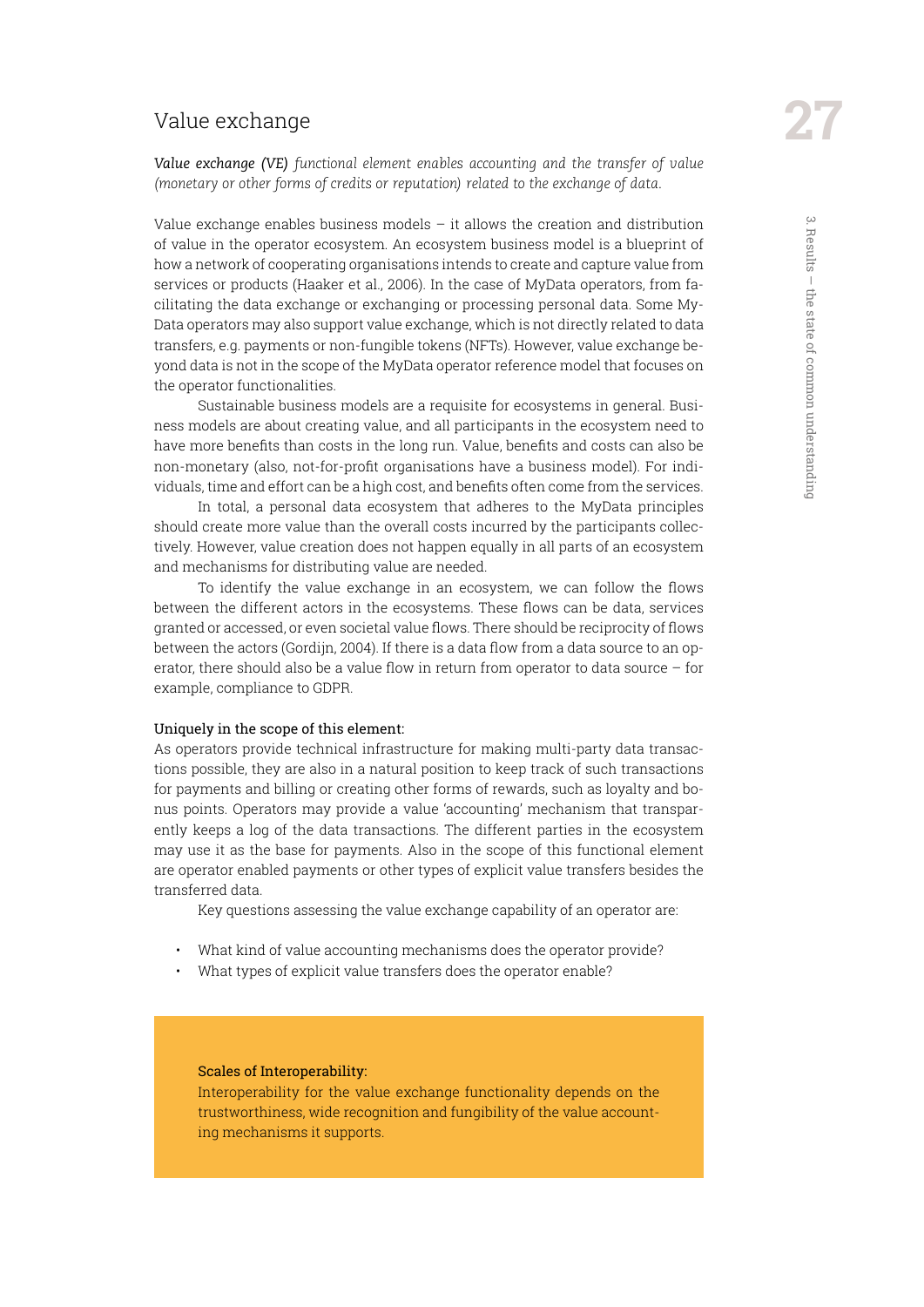#### Delivered with other functional elements:

Every one of the functional elements has the opportunity to deliver value through new benefits and improved efficiency. The configuration of functional elements for a specific operator needs to be optimised to maximise the overall value created at a minimum cost to give a sustainable business model. Promoting services will often emphasise the value delivered in a certain area to provide market differentiation.

#### Data model management

*Data model management (DMM) functional element enables data harmonisation and conversion into specified formats, communicating semantics (meaning) of data with other ecosystem participants and interpreting standard data models to individuals.*

Data models aim to define the terminology used across processes, services and data, including the semantics, structure and format of data structures. Harmonisation of personal data models strengthens options and potential for data portability and increases data usability. Without standardising the definitions of used concepts, each data source and using service will require and develop its own definitions. Not only is the lack of standard definitions costly, but multiple definitions can also lead to confusion over the relationship between data assets and the real-world concepts they describe.

Designing a data model starts from scoping the systems that the data model would be required to support. For example, the data model required for a carbon calculator app would differ from that needed for a smart home dashboard. The scoping discussion is followed by defining the data elements' structure and relationships and, finally, technical implementation specifics.

Generally, the data model management can be thought of in three phases:

- 1. The scoping discussion delivers a conceptual data model
- 2. The logical data model defines the structure of the data elements and the relationships between them
- 3. The physical data model specifies a technical implementation

MyData operators work in different domains, each having business-specific technical requirements related to data models. Developing, harmonising and maintaining data models is tied to real-world use cases. Standardising the physical data models (phase 3) across all different MyData operators is unrealistic. Depending on the domain, semantic data standards are more or less evolved. Until widely adopted standards exist, translations between data models are necessary.

As MyData operators support the management of personal data, one can assume 'person' will always be an object within the data model. Therefore, the used data models should have a significant commonality at the core. It is possible to build common views to inform human-centric data models (phases 1 & 2).

Some operators offer data harmonisation as a service, while others focus more on the data transfer leaving the data model management for the data sources and data using services. Personal data management without data model management is possible but limited in scalability, interoperability, and data usability. Also, if a data using service depends on a specific type of data harmonisation uniquely provided by one operator, it may become a barrier to change operator.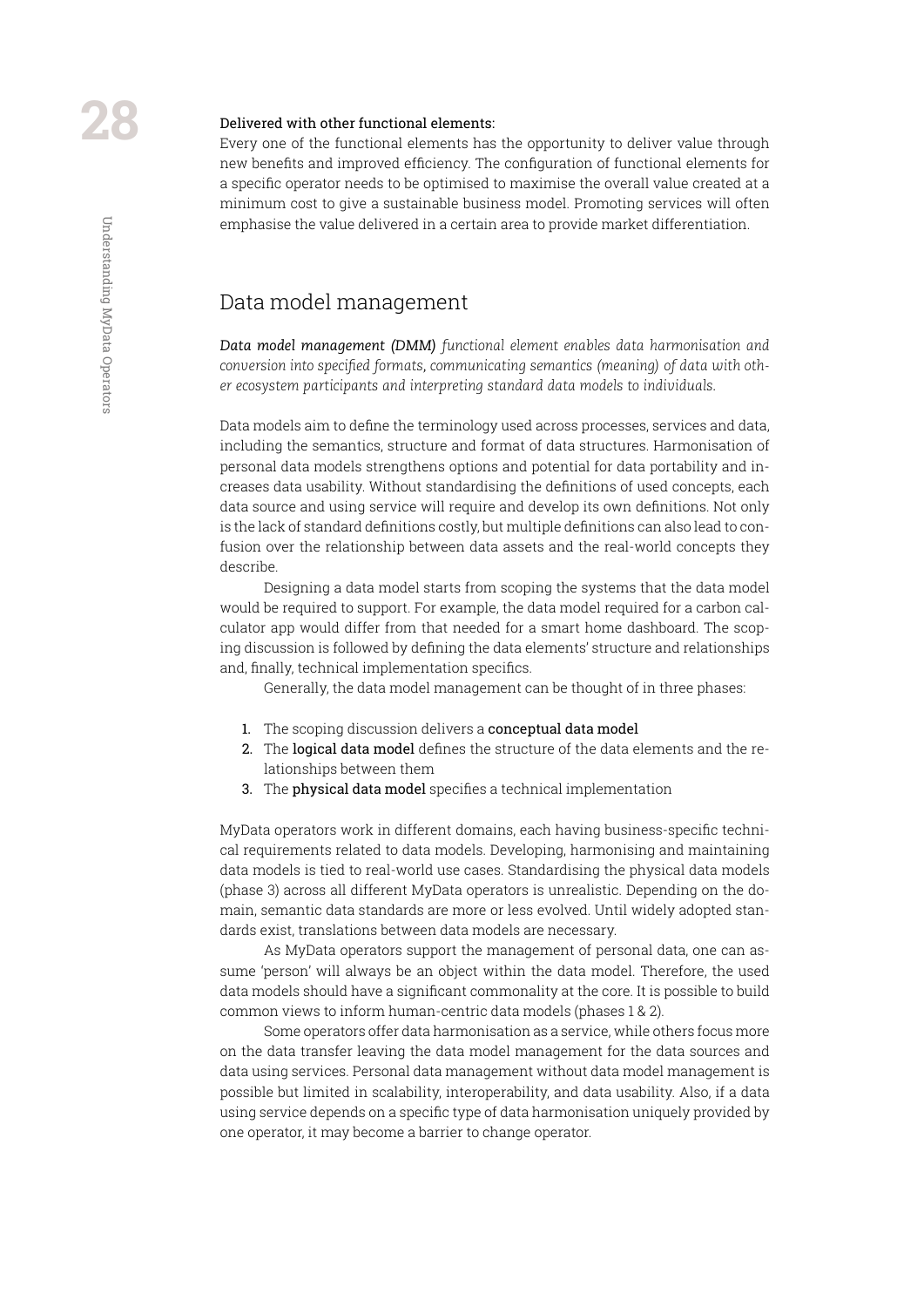#### Transaction data models and semantic data models

It is important to differentiate the semantic data models related to the content itself from the transaction data models that enable the participants of the data ecosystems to share and manage data. Transaction data models define, for example, the structure of identity claims, permissions, service definitions, standard APIs, governance policies and log data syntactics. Harmonisation of the transaction-related data models is crucial for the interoperability of the data ecosystem. Therefore, operators that do not support semantic data model management should still support some transaction data models.

#### Uniquely in the scope of this element:

Data model management as an operator functionality covers tools and services to facilitate translation of one data model to another, master data management and data governance within the data ecosystem.

As many data standardisation processes are not human-centric, data model management as an operator functionality can also facilitate interpreting standard data models to individuals. Supporting commonly agreed human-centric data models is also in the scope of this functional element5.

Key questions assessing an operator's data model management capability are:

- What data models does the operator use internally?
- What standardised data formats will the operator accept?
- What tools for data modelling, management, and governance does the operator offer?

#### Scales of Interoperability:

Interoperability for the data model management derives from an operator's support of the human-centric data model and commonality of the offered tools and services.

#### Delivered with other functional elements:

The transaction data models (non-content-related data models) are not uniquely in the scope of the data model management functional element but are delivered with the respective functional elements. For example:

- Identity management needs data models for authentication and verification.
- Data sharing contracts and permission receipts are data models related to permission management.

5 The MyData dictionary https://mydata.org/mydata-dictionary is a data model built from the perspective of the individual, not from that of organisations. It includes the key data fields an individual would expect to see in a data-set.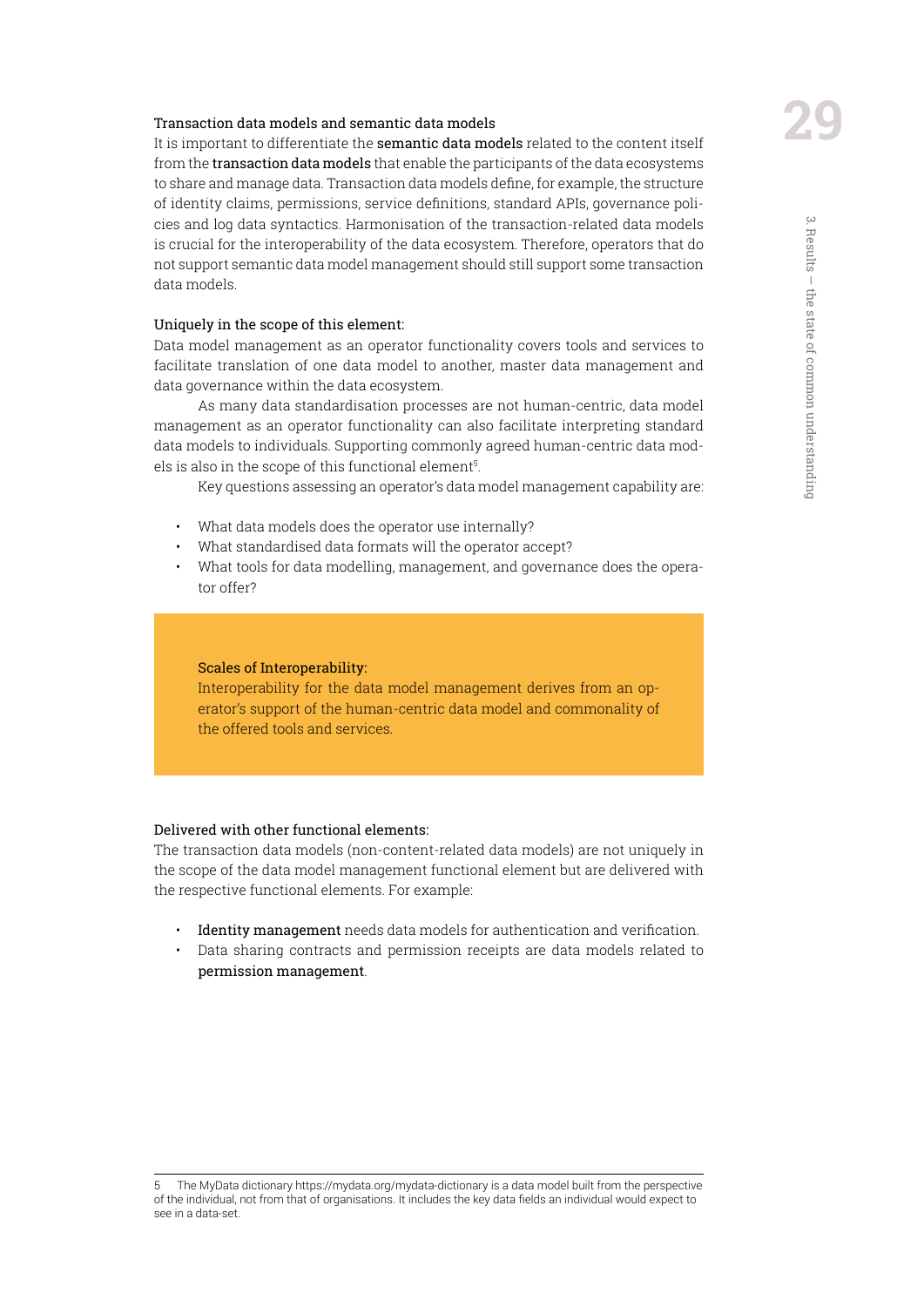#### Personal data transfer

*Personal data transfer (PDT) functional element enables data exchange between the ecosystem participants in a standardised and secure manner by implementing permissioned interfaces (e.g. APIs) that rely on operator/s for controlling access to the data.*

Personal data transfer, through an operator or facilitated by an operator, is a key concept in leveraging value from personal data as it technically enables portability, access and re-use of data.

A MyData operator can technically facilitate personal data transfer with different models:

- 1. data can flow through an operator;
- 2. an operator can facilitate the direct transfer from data source to data using service under valid permission.

In the first case, an operator implements the interfaces for data transfer (uniquely in the scope of this element). In the second case, an operator caters for permission management but does not implement the data transfer interfaces.

In both cases, operators need to manage the transfer of personal data in line with permissions (see permission management) and ensure compliance with the governance framework reflecting applicable laws and the individual user's needs (see governance support). The applicable governance framework may set limitations to data transfers regarding the physical location and jurisdiction of the receiving end of the data transfer.

'Data sharing' is a catch-all term that is often used in the context of personal data transfer and hides a multitude of variations. The user may send data to a data using service to gain new insights but requires privacy-preserving mechanisms not to leak any information. The user might also share access to data to earn rewards, including improved services or monetary compensation. The user may decide to donate data or transfer it to be managed by a data trust. These are just a few examples of the reasons why data might need to be transferred. However, the data transfer functionality is agnostic to why data is transferred in the first place.

#### Uniquely in the scope of this element:

This functional element enables data movement in a standardised and secure manner between the ecosystem participants. These participants can be personal data sources (e.g. smartphone, personal data store) and third-party data sources, data using services (e.g. data processor, storage provider) and other operators (roaming in an operator network). While data transfer is about moving the data and not storing it (see personal data storage), it can still use transient data stores to facilitate the transfer. The data transfer functionality should control for the removal of the data after such transient handling.

Key questions assessing an operator's personal data transfer capability are:

- What dynamic (e.g. time series from sensors) and static (e.g. files, credentials, etc.) data transfer types do the operator support?
- What types of interfaces (e.g. REST API) and connections (push, pull) and possible secure and privacy-preserving processing capabilities the operator enables for data transfers?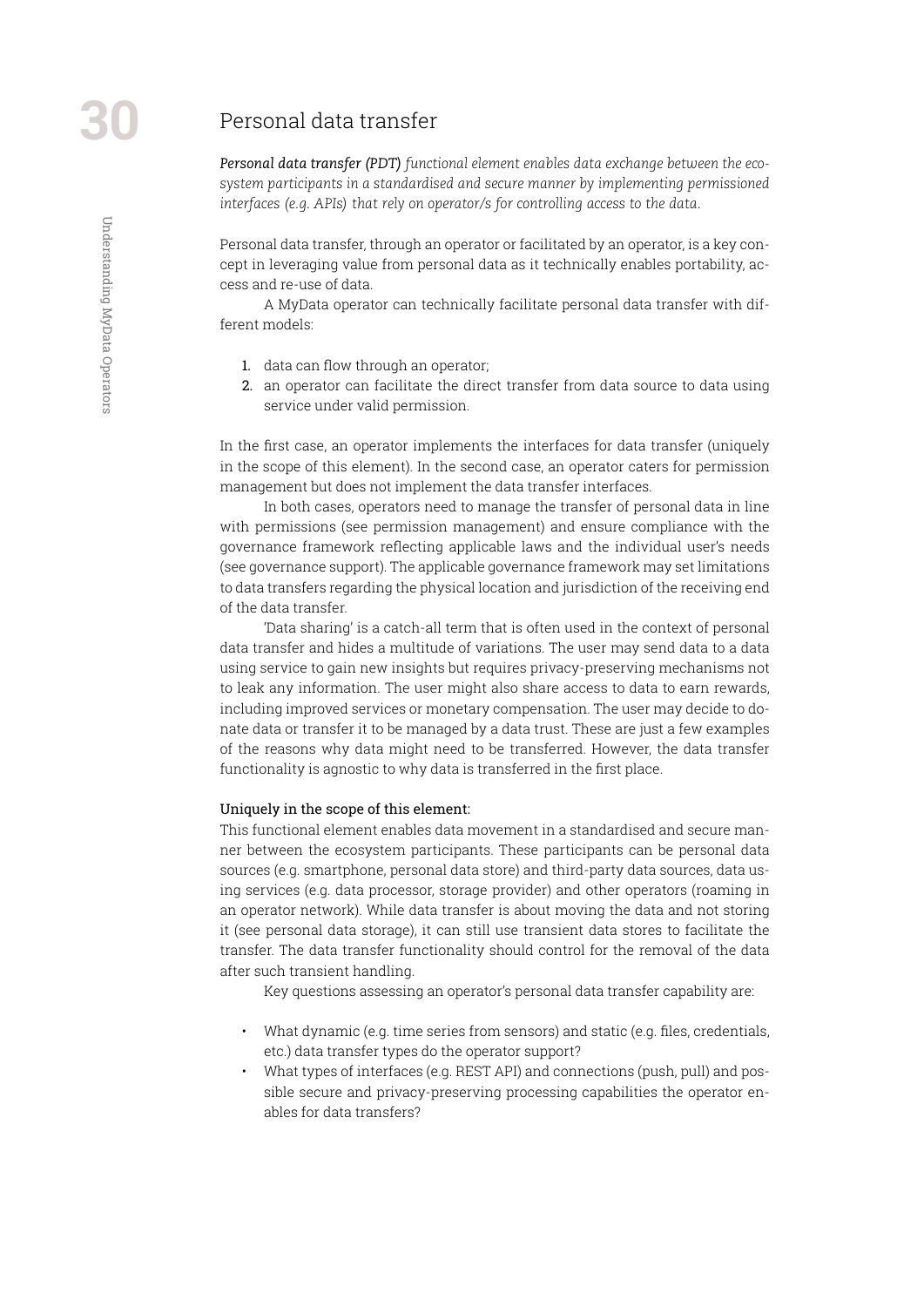#### Scales of Interoperability:

The interoperability for the personal data transfer functionality derives from supporting common standards on the aforementioned aspects (types of data transfers, interfaces and connections). The weight of each aspect needs to be considered based on the user needs and requirements in a particular ecosystem.

#### Delivered with other functional elements:

The MyData operator may facilitate data transfer with other functionalities such as discovering data sources and data using services, authentication of the transfer parties, logging, provenance of data sets and data model transformations. Operators may also support data governance and management to ensure that data is not unnecessarily duplicated and can be updated easily across any copies when required. These highly valuable compound functionalities require the involvement of other functional elements and are therefore not unique to personal data transfer.

- The questions of what data is shared, with whom, for what purposes and based on what permissions are generally in the scope of permission management, except for what is required by the technical requirements for the data transfer interfaces.
- Standard interfaces for the data sources ('socket' or 'connector') and discovery of data models and functions used in personal data transfer are in the scope of service management and data model management.

#### Personal data storage

*Personal data storage (PDS) functional element enables data integration from multiple sources (including data created by a person) in personal data storage under the individuals' control and serving data from PDS to data using services.*

Besides a functional element provided by an operator, a PDS can also be considered a separate data source and/or data using service controlled by the individual. It is included in the operator reference model as it is a central part of the offering of many operators. In practice, the operators are well-positioned to offer a PDS.

Using PDS as a 'station' for personal data configures the connections in the data ecosystem so that the different parties of data transfer can connect via the person and do not need to be directly connected to each other. This configuration may also simplify legal liabilities and the implementation of permission management.

Enforcing the separation between data sources and data using services is a potential path to increase human-centricity in the data ecosystem. The person with a physical or virtual PDS is technically in the centre of the data transactions. Operators offering PDS solutions strive that people would hold up-to-date 'personal master data' for commonly used attributes and data types, such as contact and preference profiles. This reduces the need of having the data duplicated (and often outdated) in many places.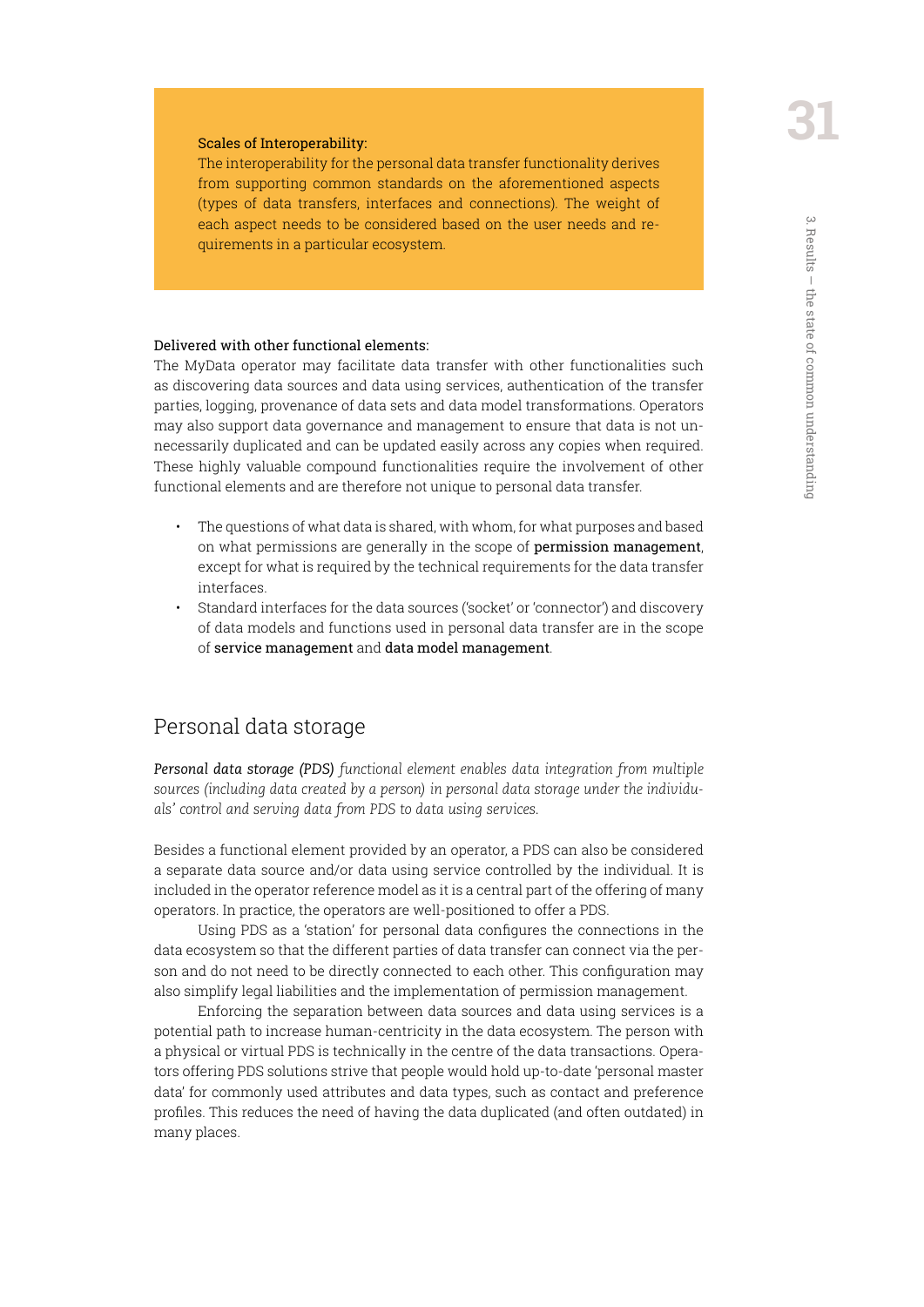#### Are digital wallets in the scope of the personal data storage functional element?

A digital wallet is an application that allows the individuals to store and manage identity data, credentials and attributes linked to their identity. The stored credentials can be used to sign transactions, statements, documents, or make claims. A digital identity wallet enables an individual to establish relationships and interact with third parties in a trusted manner.

Personal data storage (PDS) functional element of the MyData operator reference model does not cover the identity- and key management functionalities typically related to wallets as these functions are defined in the identity management element. However, some wallets extend from key- and identity management towards management of personal data by supporting storage of verifiable credentials and other types of personal data. Therefore, a wallet application may also implement the PDS function.

#### Uniquely in the scope of this element:

Personal data storage (PDS) functionality allows stored data under the individual's direct control to be integrated from multiple sources — harmonising, using and resharing it.

As PDS is also a data using service, it can be extended via plugins or apps running next to the personal data store. Such plugins may enable various operations for the data and with the data, including data cleansing, harmonisation, integration, analysis etc. The extensibility is uniquely in the scope of this functional element, even if the individual plugins are not.

Key questions assessing an operator's personal data storage capability are:

- Where and how the data is hosted (on device, on cloud, on server)?
- What is the level of decentralisation (centralised, decentralised, self-hosted) of storage?
- What storage formats the PDS supports as part of data model management (files, flat (e.g., JSON), graph) and if there are differences to what you get from the API as part of personal data transfer?
- What kind of data encryption is supported (not encrypted, symmetric, asymmetric), and how does the encryption key management work?
- Is the PDS extensible through plugins or apps?

#### Scales of Interoperability:

The scale of interoperability for the PDS functionality is defined by the storage standards, hosting options, and the universality of supported interfaces for apps, plugins and extensions.

#### Delivered with other functional elements:

Standard APIs, permission control and authentication mechanisms, as well as the audibility of the PDS, are integral to a trusted and functioning PDS. However, they are not uniquely in the scope here as they require the involvement of other functional elements.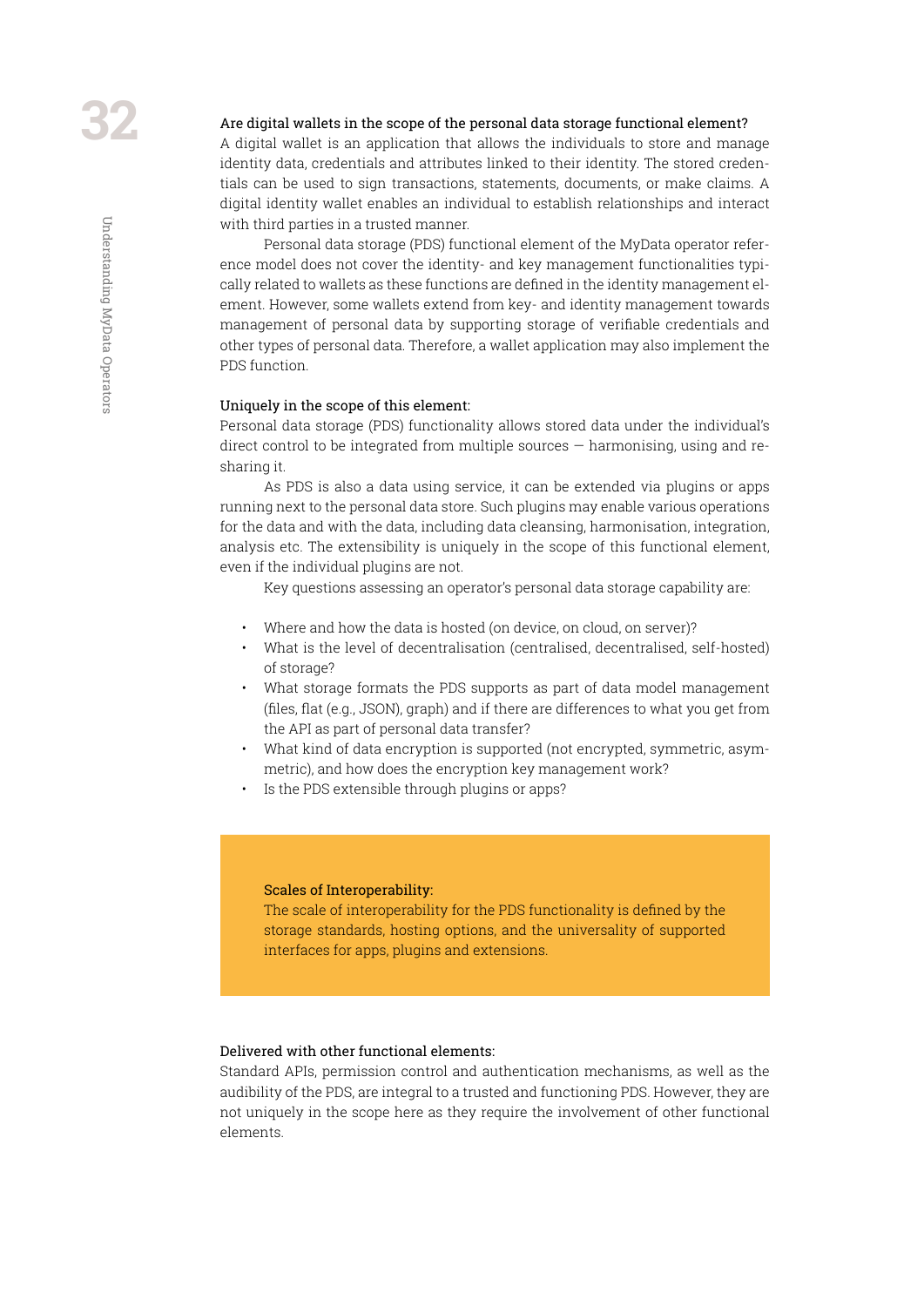#### Governance support

*Governance support (GS) functional element enables compliance with the underlying governance frameworks to establish trustworthy relationships between individuals and organisations.*

Human-centric governance helps to mediate the relationships between people and organisations. This dedicated functionality in an operator can guarantee that My-Data principles are followed and enable compliance with underlying governance frameworks.

To some degree, all operators operate within a governance framework to be transparent about the trustworthiness of their services. Operators may be able to select governance frameworks within which to work, or they may have to respond to mandatory requirements within their sector and jurisdiction.

All data transactions within a governed data ecosystem follow some rules and conditions, such as pre-set policies or dynamic conditions specified by the transaction participants. These rules and conditions regarding data use and sharing are collectively called governance policies. They may cover: *codes of conduct, obligations, restrictions, prices, terms of service, certifications, data protection and security requirements, rights, liabilities etc*.

Establishing governance bodies or setting and changing governance policies are not in the scope of the operator reference model. These questions are the primary concerns of the ecosystem governance frameworks discussed later. The governance support element contains the functional counterparts on the operator level to support such ecosystem governance frameworks.

#### Technical realisation of governance

Governance policies translates into responsibilities for an operator, which can then result in liabilities in a well-governed ecosystem. The governance policies state what different parties 'should do' and can be 'expected to do', of critical importance are the actual governance practices, 'what is done'. Auditing provides the mechanism to reconcile any differences between policy and practice.

Technically, an operator implements the governance policies with many functional elements. The role of the governance support is to maintain up-to-date governance policies from external sources (e.g. the governance framework) and serve the policies so that the different functional elements can implement and enforce them in practice. For example, the permissions generated with the permission management functionality can link to the machine-readable governance policies served by a policy register maintained within the governance support functionality.

In a multi-operator environment, the operators and other ecosystem participants could rely on a shared (potentially still distributed) policy registry similarly than they could use a shared service registry. Such a shared policy registry would essentially be a machine readable implementation of an ecosystem governance rulebook. Even if such a shared policy registry exists, the operators would still need internal governance support functionality that translates the shared policies to be implemented by the operator functionalities.

#### Uniquely in the scope of this element:

The governance policies' discovery and management are unique for the governance support functional element. The internal governance structures of the operator entity, such as a data ethics board and contractual settings for the leadership, can also be considered to be in the scope of the governance support functional element, even if their implementation is organisational rather than technical.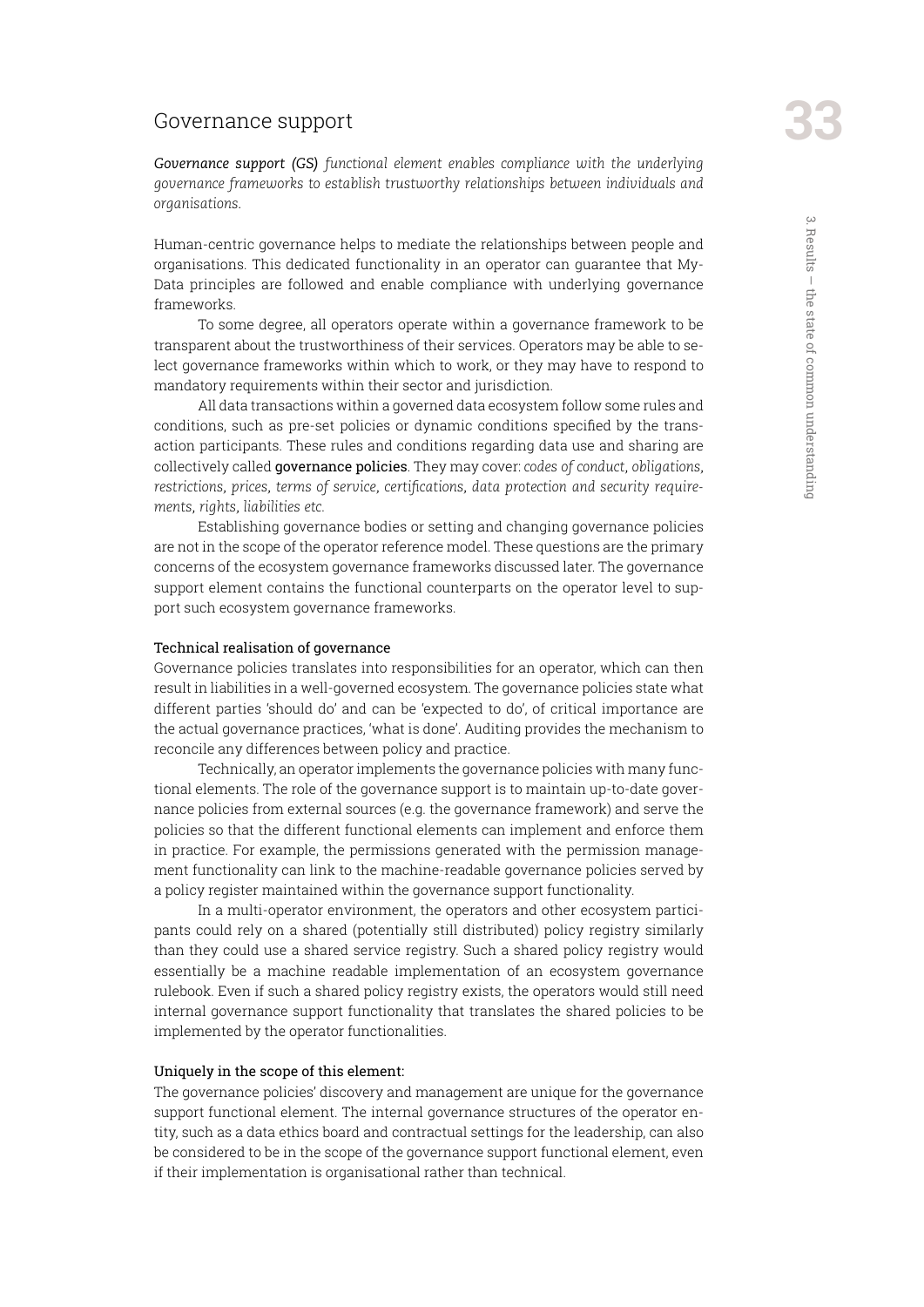Key questions assessing the governance support capability of an operator are:

- What types of governance policies does the operator support?
- How does the operator maintain the governance policies up-to-date?
- How does the operator coordinate the implementation of the policies i.e. ensure that the policies are actually followed in its operations?

#### Scales of Interoperability:

Interoperability for governance support is defined by the extent to which aims and values shared between organisations are effectively translated into functional implementations.

#### Delivered with other functional elements:

- Permission management functionality uses the governance policies, clauses and contract templates from the governance support to generate compliant permissions and data sharing agreements.
- Enforcement of the governance policies from the governance support is delivered with corresponding functional elements. For example, applying governance policies for onboarding and expulsion of data sources and data using services happens via the service management functional element and required authentication standards are implemented by identity management functionality.
- Logging and audit functionality is responsible for the auditability of compliance with the governance policies.

#### Accountability and logging

*Logging and accountability (LA) functional element enables the maintenance of records (including record deletion) on data exchanges taking place and creating transparency about who accessed what and when and based on what permissions.*

Transparency and accountability are essential principles and prerequisites in many legislations. Accountability can enhance assurance, and logging can mitigate misuse or unintended use risks. Logging is not the sole responsibility of the operators and has counterparts in data sources and data using services.

Accountability arrangements may flow from the rules and regulations in the underlying governance framework, but many operators work without an explicit governance framework. Even in those cases, operators must comply with the relevant legislation that often includes logging and accountability obligations.

In general, governance implies some accounting obligations; but logging and accountability are still needed for auditability and transparency if no explicit governance applies.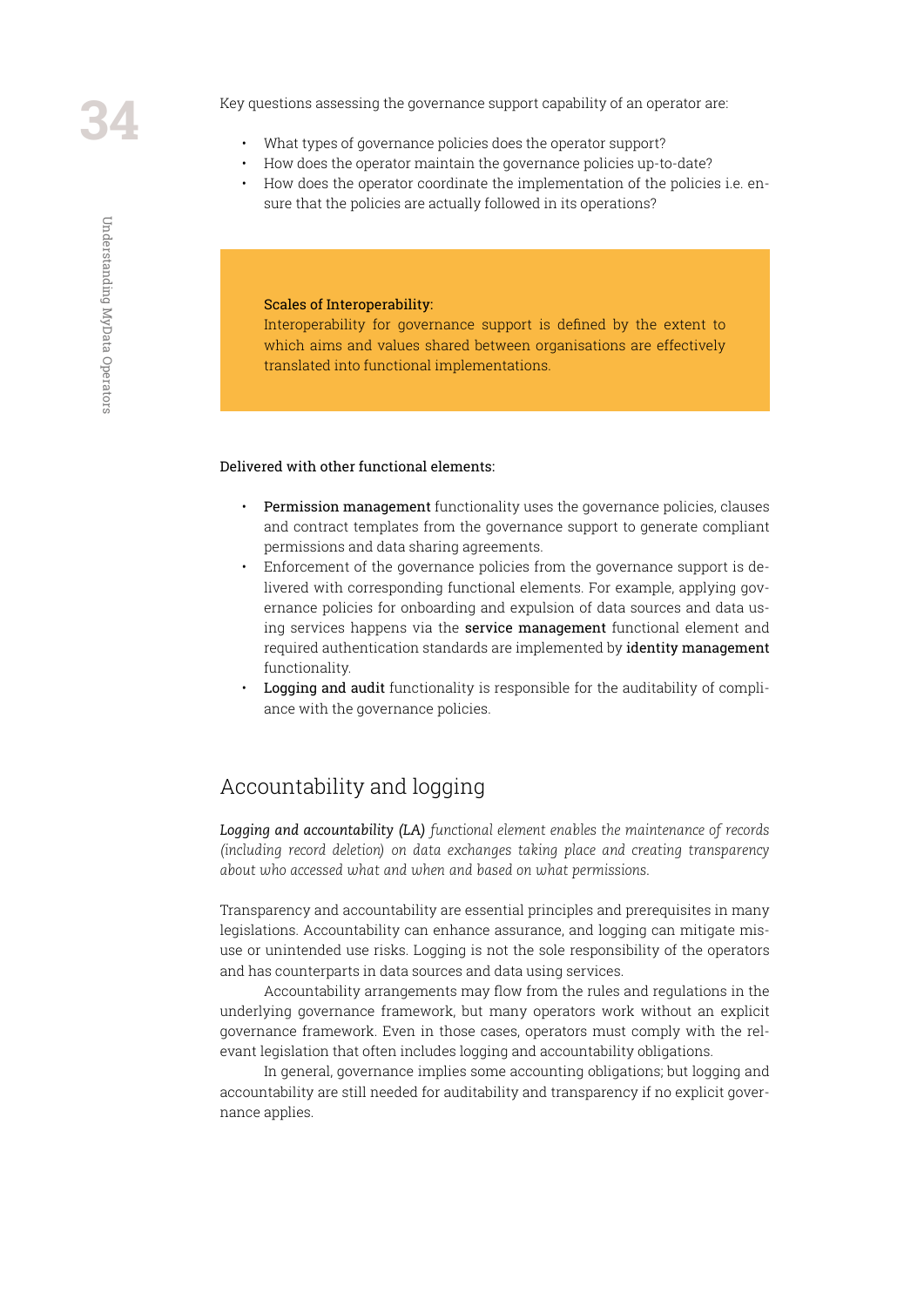This functional element covers logging and record management for internal monitoring, oversight and reporting (for authorities) and providing the individual with meaningful records and transparency of the activities.

Implementations of logging and accountability may provide:

- Event and transaction logs: audit logs, internal and external access logs, permission logs, and environment logging.
- Characteristics of logging: immutability, revocability, standard timestamping, and persistent history (independent of the operator that logged it).
- Records for the individual: metadata on the usage of data and services (what, when, how often etc.), and tracking of copies of data in circulation.
- Log management: configurable logging, log access, historical log management, and data minimisation of logs.

Key questions assessing an operator's accountability and logging capability are:

- What is logged and recorded?
- Who can configure logging and manage logs, and how?
- How is data minimisation and deleting records taken care of?

#### Scales of Interoperability:

Interoperability of the logging and accountability is defined by how accessible and portable the logs and records are for the other data ecosystem participants.

#### Delivered with other functional elements:

The actual logging implementation can be delivered with corresponding functional elements. For example, identity management can implement logging of identifiers and authentication events, and service management can implement logging of service registration and modifications.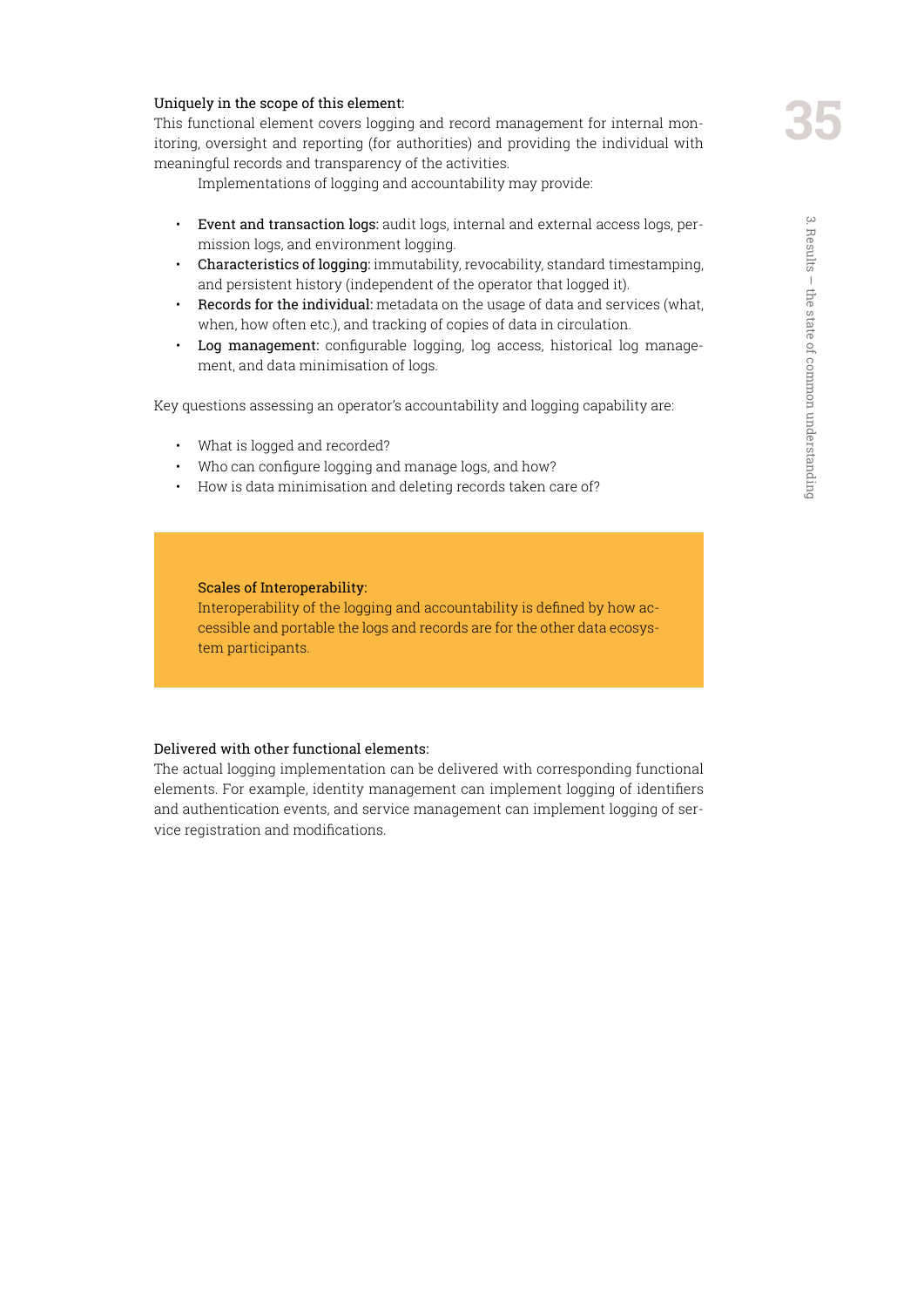# <span id="page-35-0"></span>3.2. Minimum interoperability requirements

The MyData community holds strong expectations for operators to cooperate and work towards interoperability. Actors with functionalities similar to those described above are not considered MyData operators if they do not embrace the vision of future interoperability between operators. MyData operators should be proactive on the journey to interoperability to allow for ecosystem growth and share resources.

There are many dimensions of interoperability, and clarity on specific objectives is required to progress our journey. We need to understand both the means for achieving interoperability and our ambitions for it. In the context of an interoperable MyData operator network, we identify four areas of focus:

Transparency and usability: Turning formal rights into actionable rights for people. This means using control vocabularies and semantics for transparency and common elements of user experience, such as recognisable icons and labels.

Standardising interfaces for personal data: Enabling ecosystems to scale fast and for data portability to become seamless.

Enhancing roaming possibilities: Enabling the routing of data transactions within and between data spaces via multiple operators so that there is no need for all people and all services to link to a single operator.

Enabling substitutability: Supporting easy switching of operator services and, ultimately, fungibility of base functionalities that are entirely interchangeable with indistinguishable inputs and outcomes.

Interoperability provides overall system benefits at different, distinct dimensions that can and should be developed concurrently: technical (connectivity), semantic (informational), and organisational (governance, business models etc.) (Tolk, 2010).

Technical level: Definitions of connectivity, syntactics, and protocols for data exchange (e.g., APIs) and data storage that underpin basic integration. The first objective here is to enable the easy connection of new data sources and data using services to an operator and their mutual interoperability, where operators can work with each other technically.

Semantic level: Harmonised information with shared data models and mutually agreed content. The pragmatic approach here is to identify the categories of data where common data models are most useful for MyData. These could be data models for data control and governance (e.g., transaction records, consent records purpose categories) or widely used attribute data types and domain-specific data models.

Organisational level: Interoperability in more mature ecosystems goes beyond the technical and semantic levels, encompassing shared objectives and policies between organisations. These objectives and policies will cover issues such as responsibilities, liabilities, business models, and governance structures.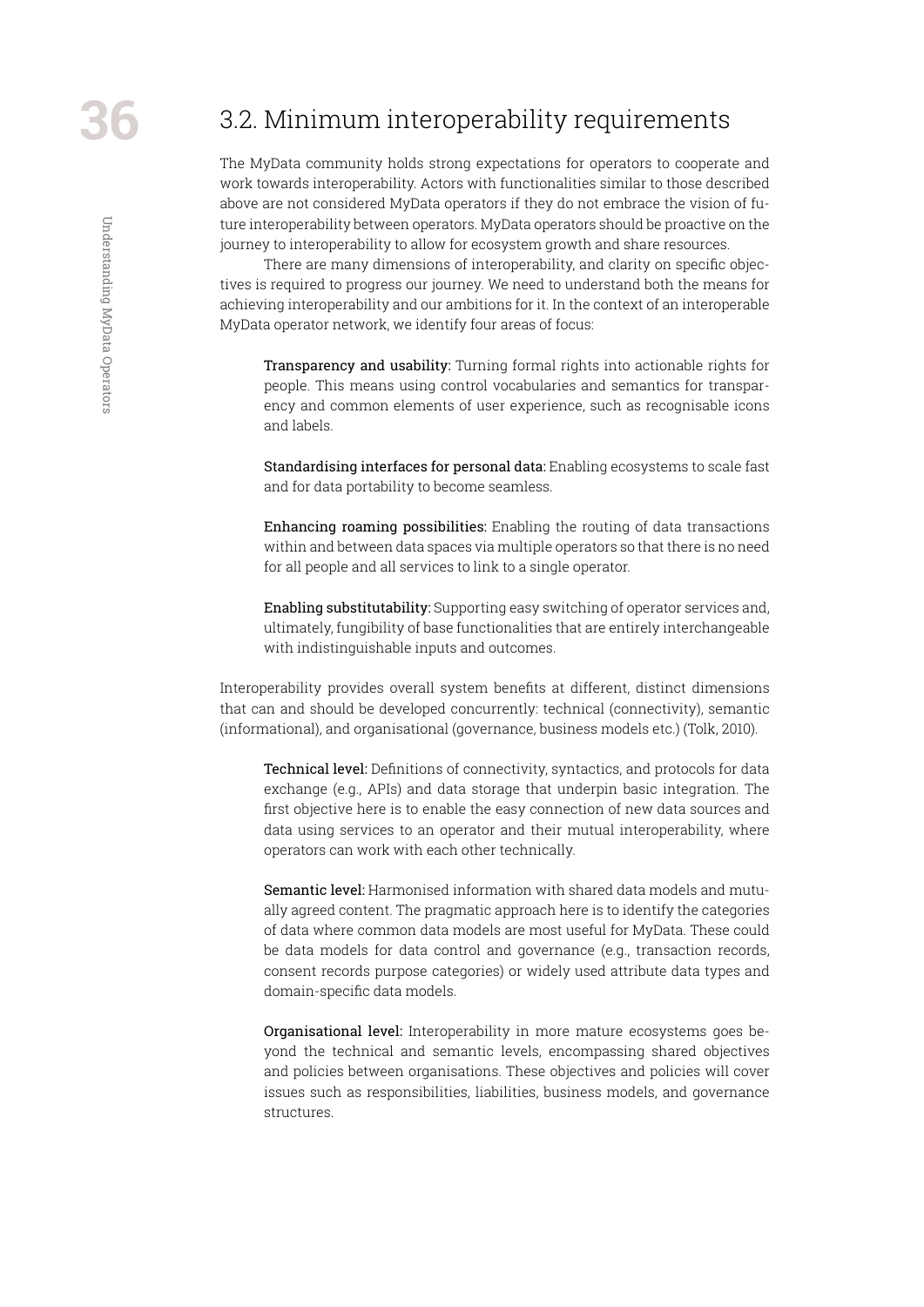While we will work with other organisations to address opportunities for legal interoperability, for example, in the European Interoperability Framework (European Commission, 2017), it is currently beyond the scope of this paper and future work.

Organisational, semantic, and technical interoperability are all essential if we want to achieve ecosystems with multiple operators, data sources, and data using services that can work together to deliver human-centric services. Interoperability between the different actors in different roles is required to enable effective data flows in the ecosystem. People should not be locked into services but should be able to choose to move when they want to. The ability of the person to change their operator without barriers, or to use multiple operators, further requires that there is interoperability between operators.

By understanding the ecosystem roles and using the reference model for architecting the implementations, we can reach a degree of technical modularity that enables the separation of concerns (SoC). Each module addresses a different aspect, or concern, of the overarching system in this approach. When concerns are well separated, there are more opportunities for transparency and good governance.

The MyData community is uniquely placed on developing and driving frameworks for interoperable human-centric data sharing. We have both the skills and the mindset to ensure that interoperability questions related to personal data are correctly framed around the person's needs rather than the organisations' that should be serving that person.

Delivering human-centric interoperability requires agreement, alignment, and significant effort beyond just drafting rules or technical specifications. This journey towards convergence can be guided by an evolving roadmap where the immediate steps can be easily seen already, and further plans can be made as the situation unfolds.

Common goal: The first step of agreeing on a common goal has already been taken as our objectives are defined in the MyData declaration.

Common understanding and definitions: This next stage is embodied in this paper and the MyData operator awards process. They have created 'a state of common understanding' by defining agreed terms describing systems and methods.

Common processes: The output of this descriptive stage then allows us to identify common existing processes and common tasks.

Harmonising processes: We can then agree on which tasks in which functional elements of the reference model are the best targets for initial harmonisation efforts. Selection criteria may be their linkage (or lack of linkage) to other elements, their impact on the overall functionality of the ecosystems, or the ease or difficulty of the harmonisation task. Ultimately, however, the selection will come down to people and organisations wanting to take on any specific task.

Common governance: In parallel, we need to agree upon the position of My-Data with respect to governance frameworks.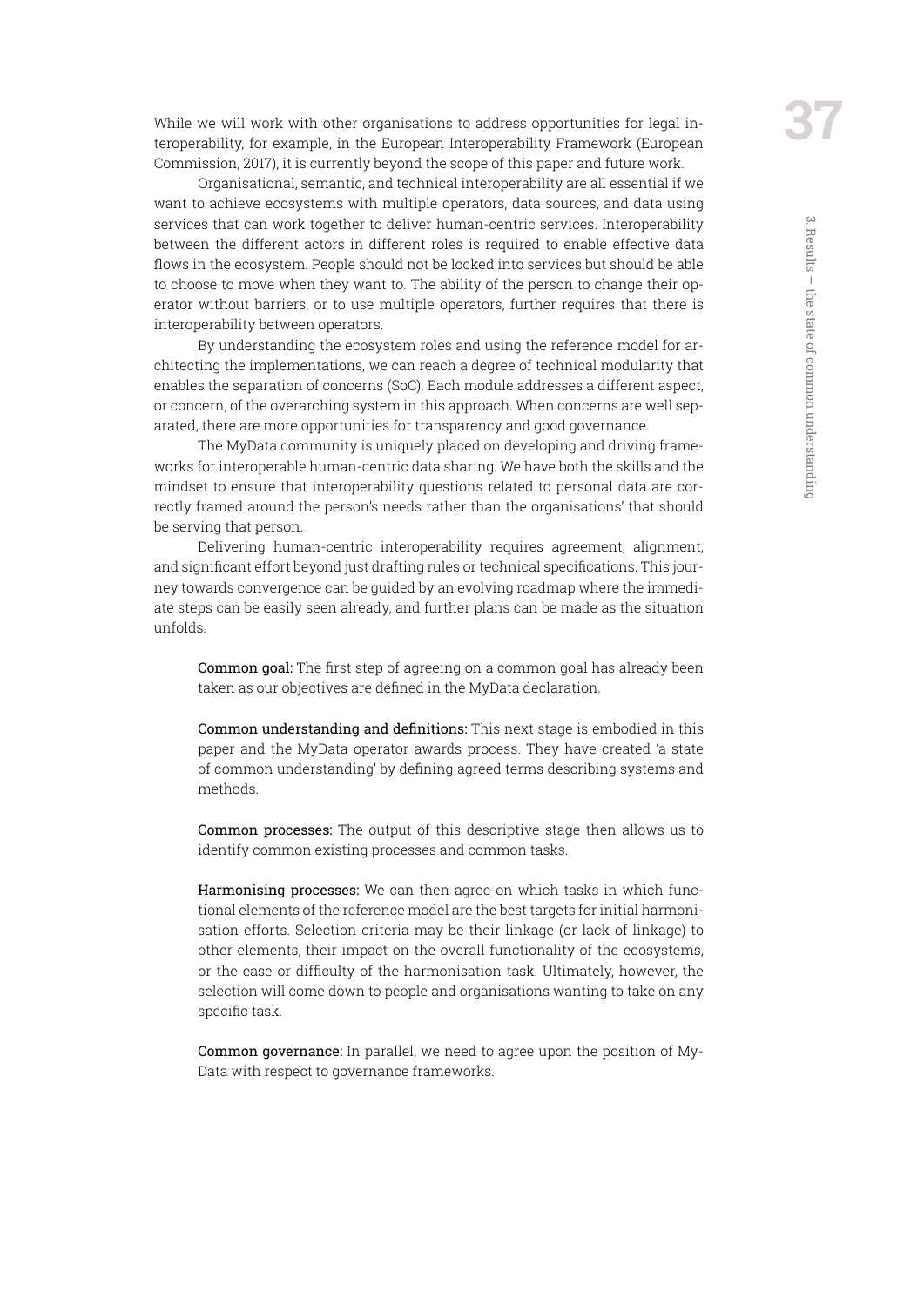<span id="page-37-0"></span>This early roadmap follows an action standard approach, where compliance is defined by completing the specified steps rather than being a quality standard.

The initial minimum interoperability requirement for a potential operator to be considered a MyData operator is to describe the systems for personal data management with respect to the MyData operator reference model. Operators need to show the modularity of their approaches as required by SoC. There will be aspects of an operator's service that are proprietary and other aspects that can contribute to best practice for open standardisation. The functions of proprietary service components must be described and the operation of non-proprietary components must be transparent. The interfaces between modules should be described in detail. This allows the community to identify the basic tasks commonly performed by most operators and build interoperable components from there.

This phase of describing operator systems based on the common reference model and terminology has encouraged the open sharing of practices and processes that have a common aim. The learnings from this approach will continue to inform the development of the roadmap towards interoperability described above and, ultimately, the emergence of rulebooks, auditable specifications, quality standards, and test tools. Mutual interoperability is inherently supported by this iterative way of working and the shared knowledge will help operators to innovate faster, better, and with lower risks to privacy.

# 3.3. Governance of human-centric data sharing ecosystems

Governance should be targeted at facilitating trust and opening up the ecosystems for innovation. Individuals should be protected, empowered to benefit from the data that organisations hold about them, and endowed with control over and visibility of how the data about them is used.

The ecosystem created by operators, working with data sources and data using services, is always part of a broader, social and economic system of individuals, communities, public organisations and private companies. Therefore, the ecosystem functions within the wider context of legislation, regulation, and social norms. Legislation is necessary for the creation of trust, but it is not sufficient. In order to create a level playing field in the market, rules of engagement between the different roles and actors fulfilling those roles are needed. This is often captured in an ecosystem governance framework (also called trust framework (Makaay et al., 2017)) which is binding at the ecosystem level.

Whether legal jurisdiction provides enough protection for an individual or not, governance codifies the explicit formulation of the re-balancing power that individuals are provided with by an operator. The level of an operator's responsibility towards the individual depends on the ecosystem. For example, in some ecosystems there is no strong governance structure in place, so a MyData operator has a correspondingly bigger responsibility of setting and enforcing the human-centric rules. As the MyData principles are independent of legal jurisdiction and the specifics of an ecosystem, they provide a universal guide to the setting of such human-centric rules.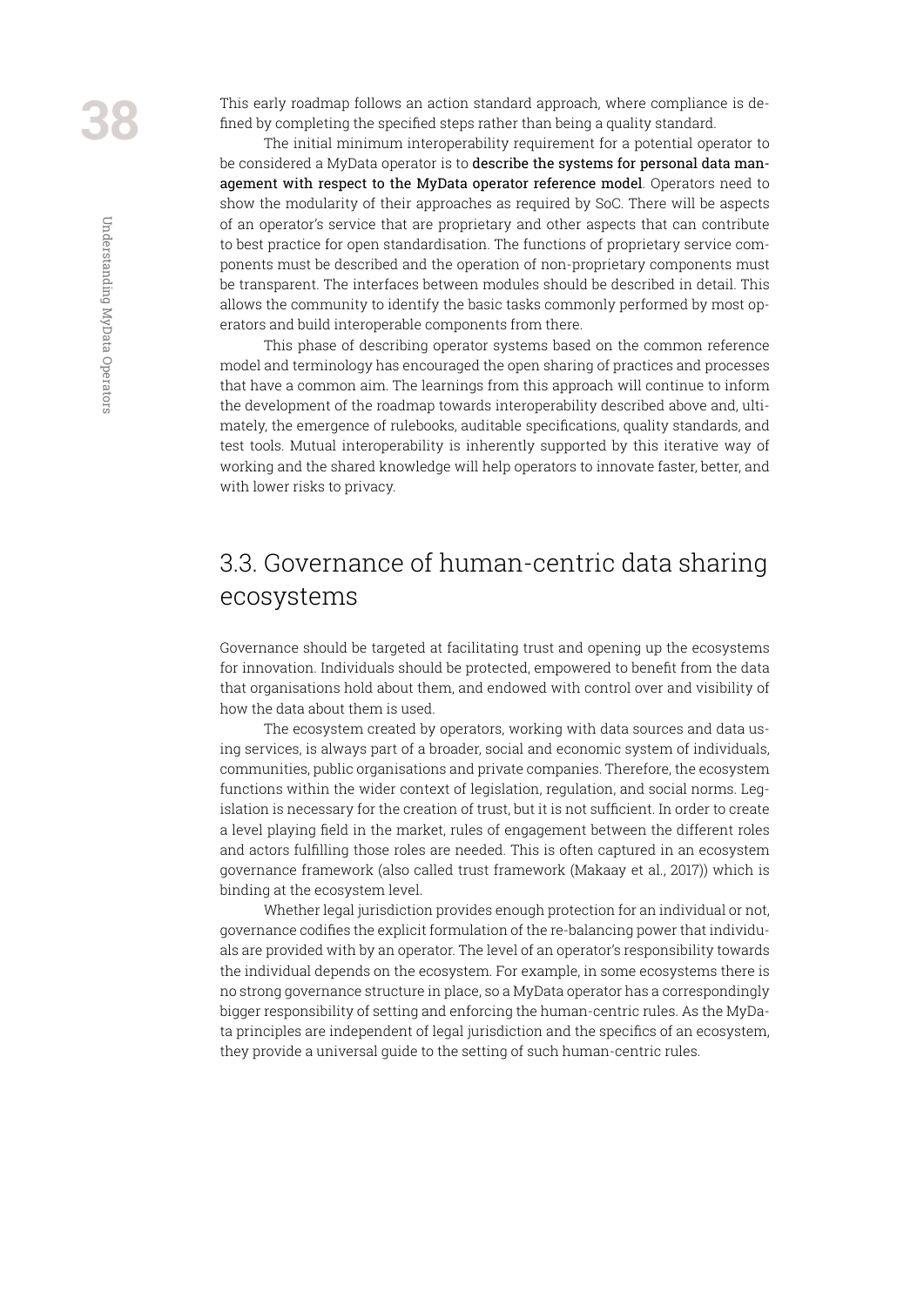<span id="page-38-0"></span>

**Figure 4:** The tiers of governance in human-centric data sharing.

# Legislation and soft law governing personal data ecosystems

In the European Union, the GDPR provides the authoritative basis for data exchange and privacy protection. Similar laws have been introduced in many places, including California, China, Chile, Japan, Brazil, South Korea, Argentina and Kenya (European Commission, 2019). Besides general privacy and data protection laws, various sectorspecific regulations also govern data exchange, especially in health and financial sectors in many jurisdictions. Also, laws covering international data transfers and cyber security are relevant for data ecosystems. In many domains of data related regulation, the EU is moving first. Based on the EU Data Strategy (European Commission, 2020), the European Commission is rolling out many new laws that bring interoperability of data processing services and governance of so-called data intermediaries subject to regulation.

Governments can also incentivise personal data ecosystems via soft law initiatives such as the Japanese government initiated certification programme for Trusted Personal Data Management Services (Onga, 2019), and funding schemes such as the Korean government-led MyData programme for financial institutes (Minkyung, 2022)

# Ecosystem governance frameworks

The governance of mature ecosystems is typically based on rulebooks (e.g., Sitra, 2019) and underlying contractually enforceable agreements between parties in the ecosystem. Such a governance framework describes the binding, ecosystem-wide rules and specifications (business, legal, technical, social) and defines the ecosystem's borders. Such governance frameworks may specify sanctions, auditing, and enforcement mechanisms for the rules. They can also help regulate data standardisation, validate data sources, manage permissions, enhance data portability, and establish ways in which individuals may influence the governance structure itself. Well-known examples in other domains beyond personal data management include credit card systems such as Visa, domain name registration systems governed by ICANN, or telecommunication frameworks governed by GSMA and the ITU-T. In the area of personal data management, Qiy (Netherlands) and HAT (UK) are early examples of governance frameworks.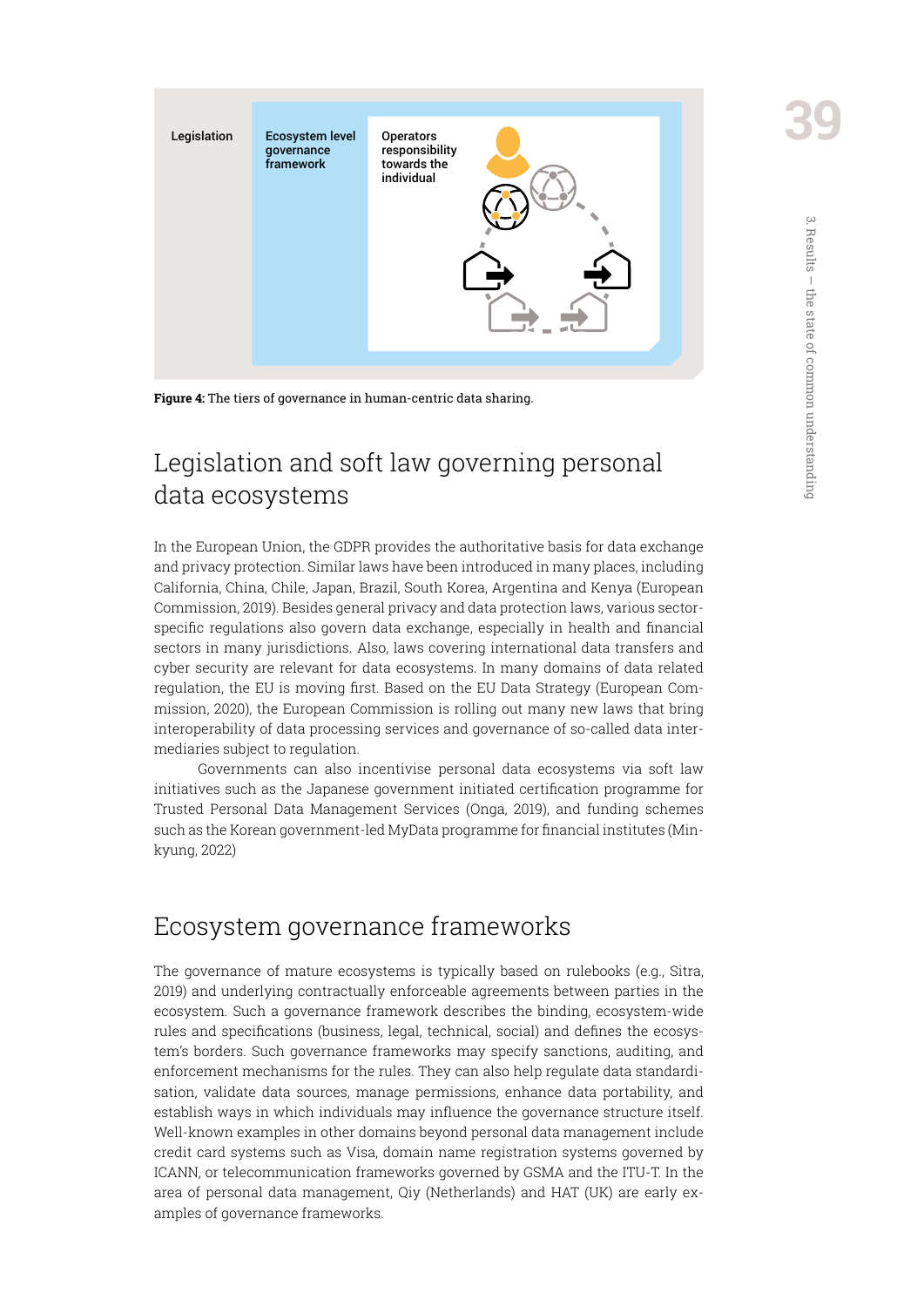Understanding MyData Operators

<span id="page-39-0"></span>Understanding MyData Operators

# An operator's responsibility towards the individual

An operator is always an infrastructure provider and an enabler for all participants of the ecosystem within which it operates. Operators have a duty to care for the individual's bespoke interest and should facilitate a more balanced and fair relationship between people and organisations. The degree of responsibility that an operator holds towards the individual will vary depending on the functionality they deliver, the strength of the applicable personal data legislation, and the maturity and kind of ecosystem governance in place.

We consider it most likely that there will ultimately be different degrees of operator responsibility. In every case, operators will need to determine the appropriate degree of responsibility towards the individual, balancing the strength of ecosystem governance and applicable regulations. It is illustrative here to consider the two extreme scenarios possible for degrees of responsibility: an operator with strong responsibility on the one hand and a more neutral operator on the other.

In the first scenario, there are cases where an operator is serving the individual with a very high level of responsibility. One approach is for operators to assume a fiduciary duty where, as fiduciaries, they must always put the person's interests ahead of their own (Balkin, 2016). Full fiduciary responsibilities restrict the choice of business models and may need to be backed by regulation (as seen with doctors and lawyers) to maintain a level playing field. Approaches with a voluntary, near-fiduciary degree of operator responsibility may be relevant to guarantee human-centricity in weakly governed ecosystems with little externally enforced regulation or commonly agreed rules to protect individuals' rights and interests.

At the other end of the spectrum, the operator is a more neutral actor with a lower degree of responsibility in setting or enforcing rules to guarantee humancentricity. This approach is relevant when strong ecosystem governance, strict regulation, or an effective combination of the two is in place. The legislator or the governance body then becomes the ultimate guarantor of human-centricity, and operators must follow the rules and regulations. The shared systems of governance and regulation increase confidence for the person while simultaneously reducing risks for operators and thus reducing costs and stimulating innovation.

There is a general understanding among the current operators that it is easier to start by having operators develop separate use cases. In such situations, the operators should hold strong responsibility towards the individuals. The minimum requirement at this stage for the MyData operators is to demonstrate alignment with the MyData principles. The development seems to be towards governed ecosystems and thus more neutral operators in the future.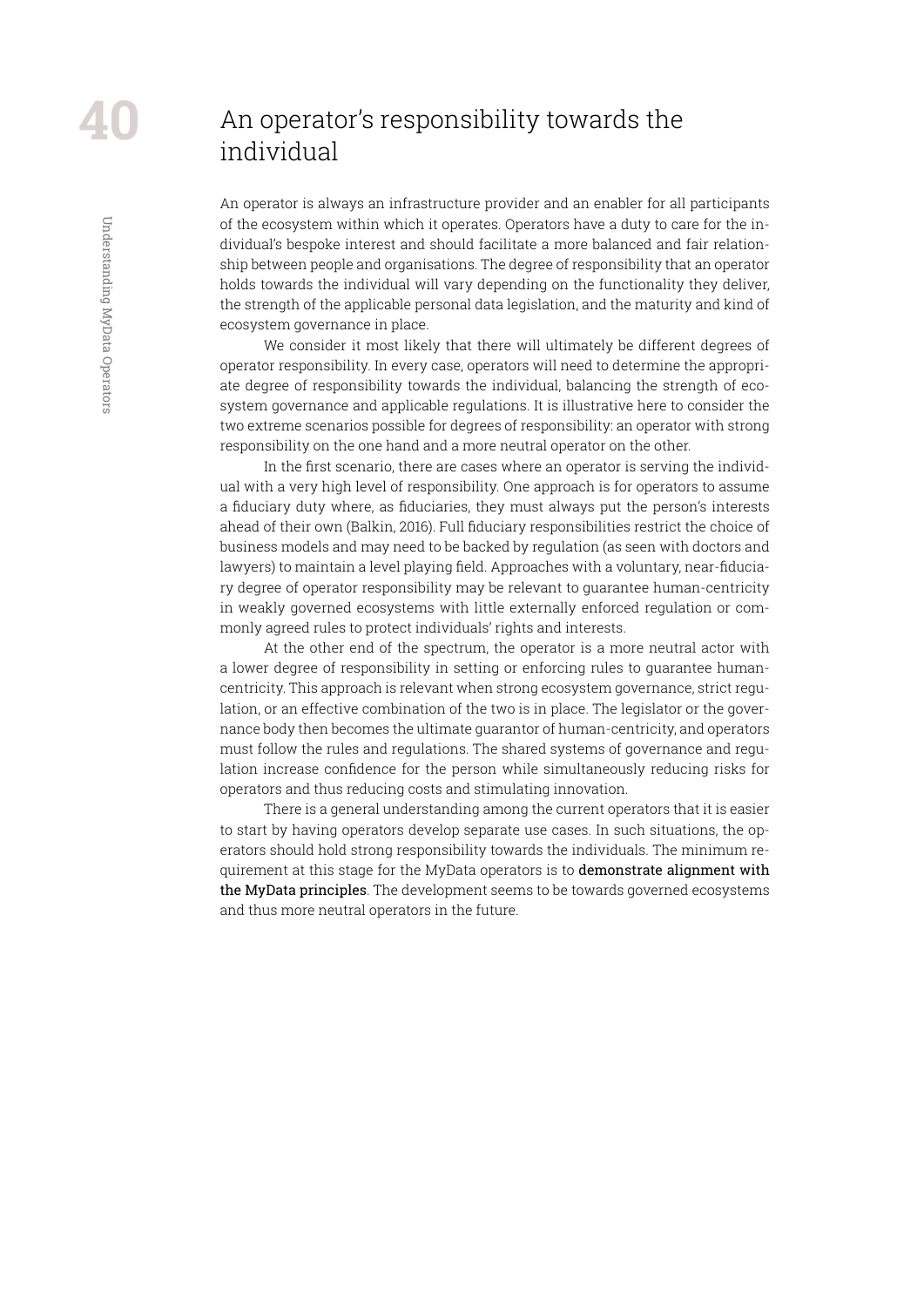# <span id="page-40-0"></span>Who controls the operator?

The control of an operator is a fundamental question when assessing how the principles of the MyData declaration will be applied and embodied. In our investigation, we identified five broad categories of entities that might run an operator. These categories are based on the relationships an individual could have with an operator. These categories are not mutually exclusive, and organisations may fall into more than one category depending on their legal status.

Business to person: Individuals are customers of the operators. For example, existing critical infrastructure operators such as banks, telecom operators, or utility companies could extend their services and become MyData operators. Also, new companies can be established based on this same commercial customer relationship.

Business to business: The individual's relationship with an operator is indirect and mediated by another service. For example, permission management functionality may be embedded in an end-user service that relies on an outsourced operator to provide that functionality.

Individual: Individuals themselves take responsibility for operating the infrastructure to interact with the rest of the ecosystem. This can happen, for example, by running their own personal data store (PDS) instance.

Collective: Individuals collectively support and manage an operator as members through the legal forms of associations, cooperatives, or data trusts. For example, existing patient associations, labour unions, or cooperative model companies could provide operator services to their members. Further, purpose-built data trusts and cooperatives are being experimented with in several places and domains.

Public: Individuals have a citizen relationship with an operator run by public authorities. For example, cities or other public entities could provide operator services, especially to facilitate the flow of personal data in public services.

Operators falling into different categories subsequently have different requirements for financial and human capital investments. They also have different risk profiles across areas such as financial sustainability, privacy, and centralisation. However, it will be possible for MyData operators to be created and managed in all of them.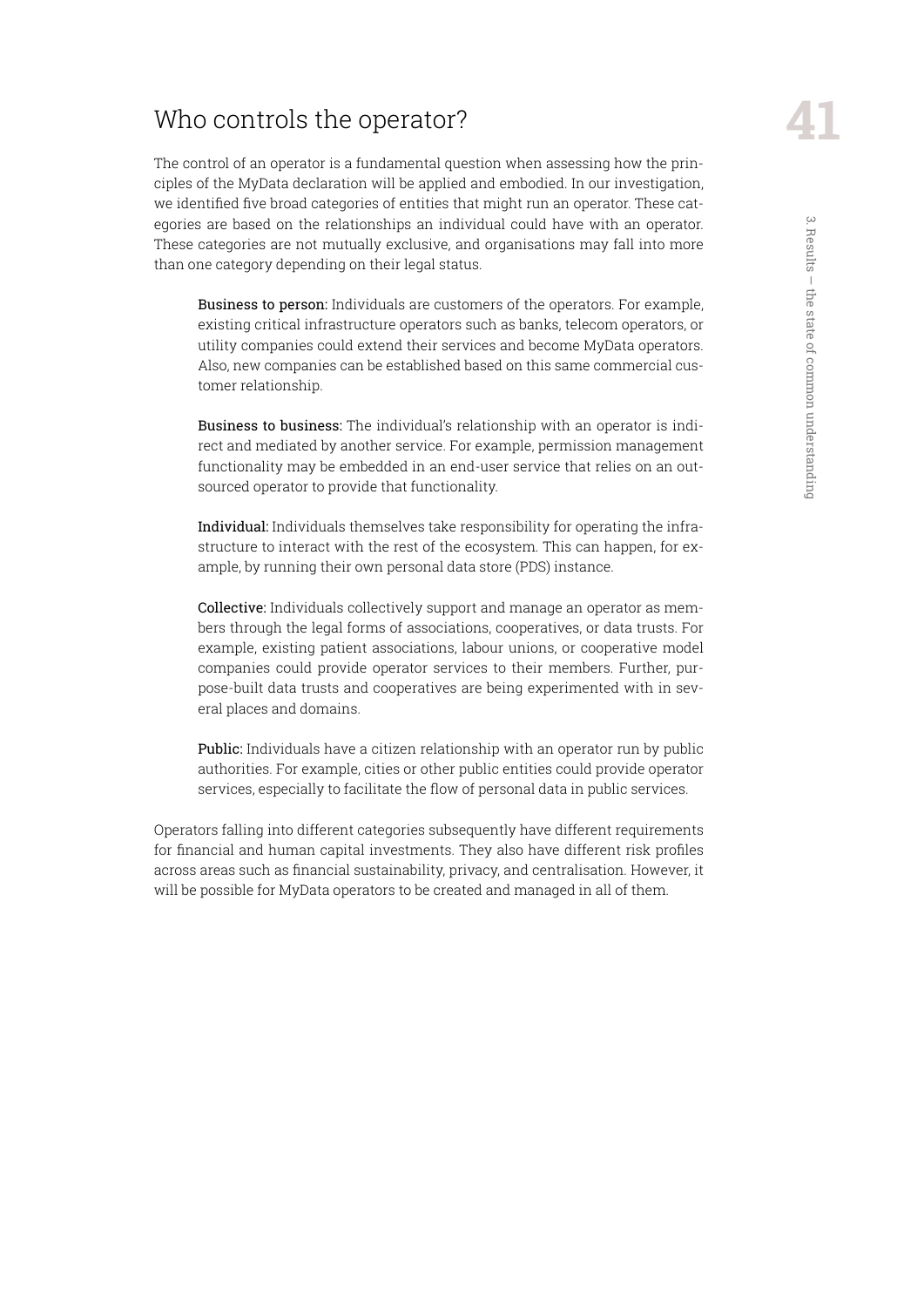#### **Table 2:** European regulatory and other initiatives relevant for MyData operators.

#### [Data governance act](https://data.consilium.europa.eu/doc/document/ST-14606-2021-INIT/en/pdf) (DGA)

The DGA governs data intermediaries that offer services in the EU. The law also establishes a European Data Innovation Board that will propose interoperability guidelines for the data intermediaries and the European data spaces. The DGA enters into force during the first half of 2022. From there starts a 15-month transition period before the application of the law starts by the end of 2023.

The DGA defines a 'data intermediation service' as a: *"service which aims to establish commercial relationships for the purpose of data sharing between an undetermined number of data subjects and data holders, on the one hand, and data users on the other hand, through technical, legal or other means, including for the exercise of data subjects' rights in relation to personal data"*.

Providers of a data intermediation service will need to comply with the requirements of the DGA and submit a notification to a national authority in the EU. Article 11 lays out fifteen required conditions for providing data intermediation services. The interoperability requirement is essential for the MyData operators. It reads: *"the provider shall take appropriate measures to ensure interoperability with other data intermediation services, among others, by means of commonly-used open standards in the sector in which the data intermediation service providers operate*".

> The Data Act gives users of connected devices the right to share data with third parties. The data holders must also fulfil the data requests coming via DGA notified data intermediaries, such as MyData operators, acting on behalf of the user.

Registered providers of data intermediation services that comply with all requirements can operate in all EU member states. They may use the title 'provider of data intermediation services recognised in the Union' and a common logo to be issued by the European Commission.

MyData operators offering services in the EU are in the scope of the DGA and would therefore need to comply with its requirements.

#### [Data act](https://ec.europa.eu/commission/presscorner/detail/en/ip_22_1113)

The Data Act proposal published in February 2022 (finalised in 2023) is a progressive legislative proposal to increase access to data for the users of connected products such as IoT devices and related services. The Act also covers interoperability related to data spaces and minimum requirements to smart contracts for data sharing, easier switching between cloud service providers, and business-to-government data sharing, among other topics.

#### [European digital identity](https://eur-lex.europa.eu/legal-content/EN/TXT/HTML/?uri=CELEX:52021PC0281&from=EN) (eIDAS 2.0)

Proposed revision to the current EU regulation of electronic identification with an ambitious timeline to be in force by June 2024. This represents a move towards a user-centric identity model and the creation of European Digital Identity Wallets that would enable citizens' control over their data in identification and authentication processes.

Some MyData operators may become eIDAS wallet operators and the regulation is relevant to the implementation of the identity management functional element of MyData operator reference model.

#### [Data spaces](https://design-principles-for-data-spaces.org/)

Data space is a decentralised infrastructure for trustworthy data sharing and exchange in data ecosystems based on commonly agreed principles (Nagel and Lycklama, 2021). The European Commission references *'common European data spaces'* in the DGA, Data Act and the upcoming European Health Data Space regulation. The commission also dedicates funding for creating such data spaces.

Data intermediaries, such as MyData Operators, can provide infrastructure for the data spaces and have a specific role in connecting and creating interoperability across several data spaces.

# <span id="page-41-0"></span>The European landscape on governing data ecosystems

The EU Data Strategy (2020) sets the direction for developing and incentivising governed data ecosystems in Europe, the so-called common European data spaces. Among the initiatives based on the data strategy, particularly important for governed ecosystems and MyData operators, are Data Governance Act (DGA), Data Act (DA), and establishing a framework for a European Digital Identity (updating the eIDAS **regulation from 2014)**6. These initiatives are logically connected from the perspective of MyData operators. However, it is worth noting that these were developed parallel to each other, and at the time of this publication, it is still early to say if and how they will be aligned. MyData operators may have a significant role in turning these regulatory initiatives into functional and human-centric data infrastructure. This landscape is in an early stage of maturity, and the coming few years will be crucial for its development.

From a MyData operator's perspective, a desirable scenario would be a harmonised set of regulations rooted in the principles of the GDPR, with sufficient support to initiate interoperable data spaces encompassing personal and non-personal. One way to imagine this scenario, specifically from the point of view of personal data, is as follows.

The GDPR sets the baseline for the allowed practices in data spaces. The Data Act builds on this foundation by suggesting and mandating measures to improve data re-use. It does this by setting interoperability requirements for ecosystem actors (especially what it calls "operators of data spaces") and strengthening data portability rights for data subjects and organisations.

The DGA, on the other hand, provides for the infrastructure to facilitate such re-use by establishing a new class of actors in data ecosystems, namely data intermediaries. MyData operators in the EU form a subset of these intermediaries. These intermediaries facilitate data-sharing relationships between ecosystem participants and across ecosystems. They can also – individually or as networks – function as "operators of data spaces" as described in the Data Act.

Finally, the potential of the eIDAS revision is to provide the keys to specific data spaces. Reliable identification of oneself (a natural or legal person) to others in the ecosystem or data space unlocks access to shared and accessible data one has permissions to process. Because different kinds of data have different requirements for the kind and level of authentication required to process it, an ideal outcome of the eIDAS revision would allow for multiple types of European Digital Identity Wallets fit for different purposes. A certain set of attributes, for example, would unlock access to a certain type of data or a specific data space. MyData operators, or data intermediation services in general, could potentially serve as issuers of such wallets.

6 Other significant pieces of legislation in their own right are the data strategy's Digital Markets Act (DMA), the Digital Services Act (DSA), and the AI Act, which however are less relevant for MyData operators.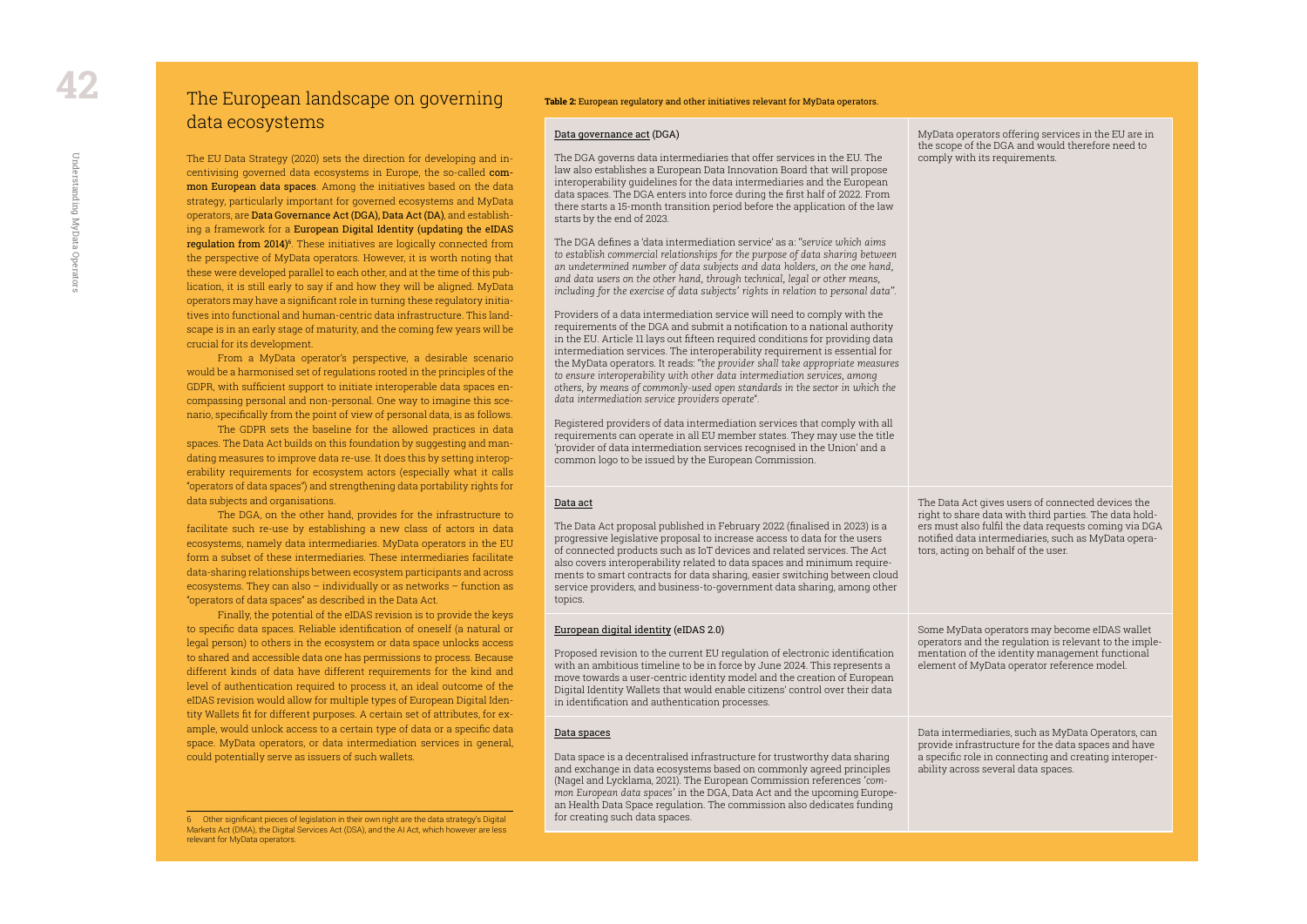# <span id="page-42-0"></span>3.4. Operator business models

No operator can be sustainable in the long run without a solid business model, whatever their legal status or type of control. Operators can be run commercially, as nonprofits or NGOs and public institutions.

In the long run, if true interoperability between operators is expected, there needs to be some convergence on business models to be compatible at the ecosystem level. Taking the example of telecom operators, they all work with the same basic business logic that the one who makes the call pays for the call. If different operators had different value capture mechanisms (say, one charged the caller, another charged the receiver, and the third added advertisements before the call and charged the advertiser), then the interoperability needed to roam between networks would have been much more challenging to achieve.

Again taking telecom operators as an example, we have seen that the breakup of the national telecom operator monopolies has resulted in a significant drop in call charges. Likewise, personal data ecosystems must provide individuals and organisations with options for mutual engagement that are superior to platformbased monopolies in terms of convenience and cost as well as privacy and ethics. The MyData operators and ecosystem participants must find similar opportunities to establish alternatives to monopolies that significantly remodel the cost and income structures of the incumbent market platforms.

Business models often evolve when the solutions become more mature. Subsidies, government funds or investments might be needed to create the ecosystem and all technical components or even public awareness of the solution. In the mature stages of the solution, the need for subsidising income decreases. However, some business models will stay dependent on government funds due to their societal nature (e.g., the government pays for roads and other infrastructure). The current business models of the operators we studied are not always clear and the sustainability of some models may be limited. This lack of clarity and limited sustainability are characteristics typical of a market that is yet to develop, where an ecosystem is still in the process of inventing itself. Many operators have already advanced beyond the initial pilot phase, but the scale on which they are used is often still limited, of course with some exceptions. Additionally, interoperability between operators is just emerging as a priority for the current operators. So far, bilateral agreements between operators, data sources, and data using services have been the norm.

There are costs associated with running an operator, such as providing compliance and security (including availability, utility, integrity, authenticity, confidentiality, nonrepudiation). Studying the business models of existing operators, we observe three revenue sources that cover these costs: (1) revenue directly generated within the ecosystem from data sources, data using services or the person, (2) revenue generated from a subsidising customer from outside the ecosystem, or (3) the operator function supported by entirely different activities. Currently, the first model is in its infancy, and many operators rely on the revenue from outside the ecosystem or subsidise the operator activity by other means.

As the operator market matures, more operators should move from the second and third models towards greater financial self-sustainability and revenue generated within the ecosystem. It is desirable because it removes commercial influence from outside the ecosystem and ensures that actors are not reliant on, for example, government subsidies. In the first model of revenue created within the ecosystem, there are several options for operators in terms of from whom and for what to charge.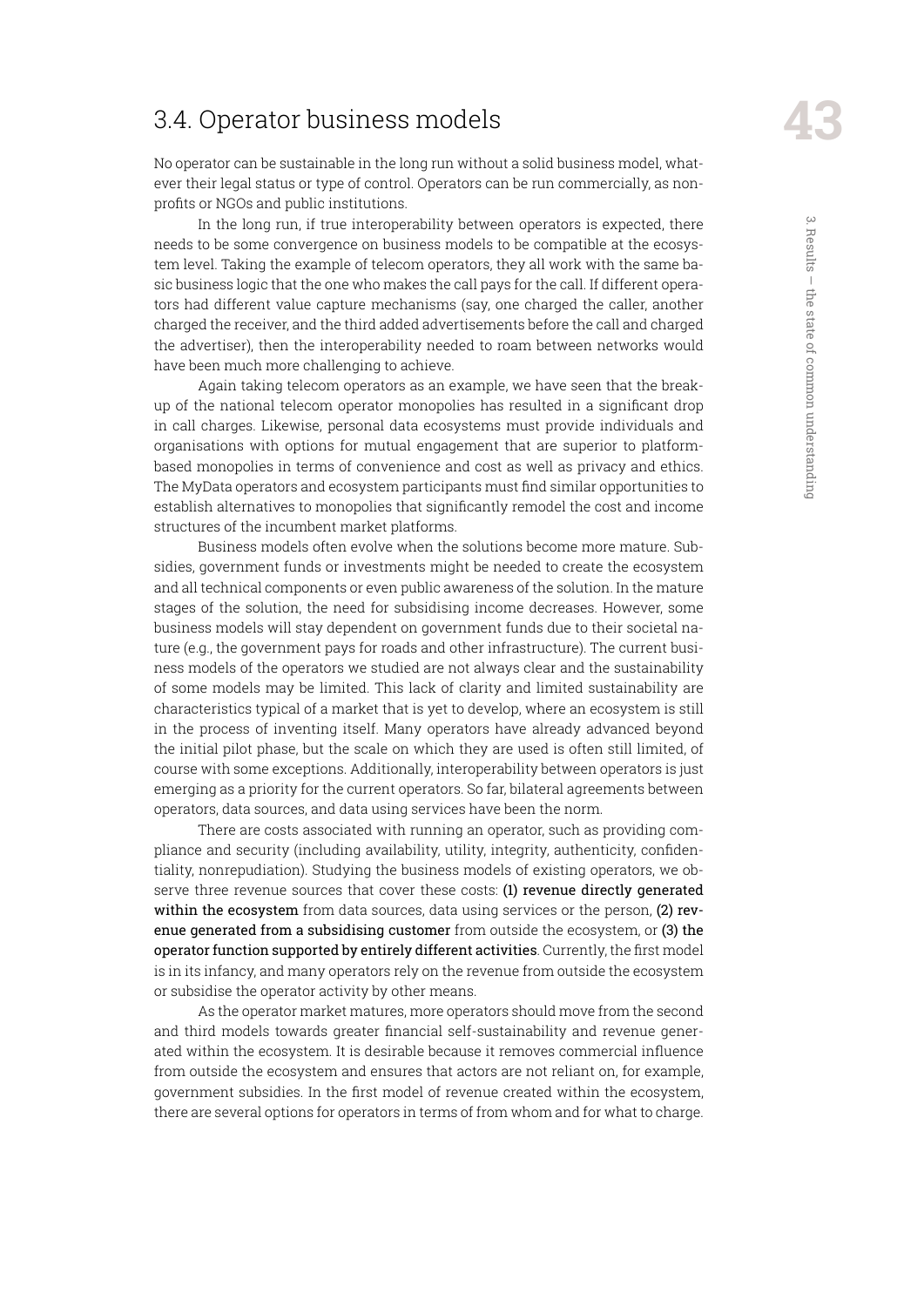Person: one-time onboarding fees, recurring account fees, or pay-as-you-go fees.

Other operators: roaming fees, or a share of transaction and connection fees.

Data source: one-time onboarding fees, recurring account fees, or sales commission.

Data using service: one-time onboarding fees, recurring account fees, transaction fees, or connection fees.

An operator may also need to share revenue with these actors or utilise other value exchange methods. Business models will balance these revenue streams against the costs of delivering services. It is important to recognise the separation between the fees for the data itself and the fees for the connectivity enabling data flows. The different fees may be combined at the point of billing, but for the sake of transparency and to maintain separation of concerns, they must be unbundled in the business model and its communication.

It is important to consider that some MyData operator businesses should become profitable in time. The operators' different control and governance models will result in differences in how the revenue is shared. We will need to judge if some control structures can be seen as more or less aligned with the MyData principles than others, but this remains future work.

In summary, there are a variety of operator business models currently in use and available in the future as the field matures. In terms of business models, the minimum requirement for the MyData operators is to show that they follow the two criteria of transparency and the person as a primary beneficiary. Information about the revenue flows must be as visible to the individual as the data flows, and where profits are made, they must be declared. We also recognise that individual agency in a market context requires the ability to pay and to be paid. However, we believe that we should consider the agency of people to extend well beyond the confines of the market. This is why a MyData operator will need to prioritise their duty of care for an individual over encouragement to monetise or overly share personal data. For example, a business model that emphasises the volume of data transactions might become unable to exercise their duty of care towards the person in cases where those transactions are not to the benefit of the person. As a result, we assert that the markets in which MyData operators exist should be markets for services rather than markets for data.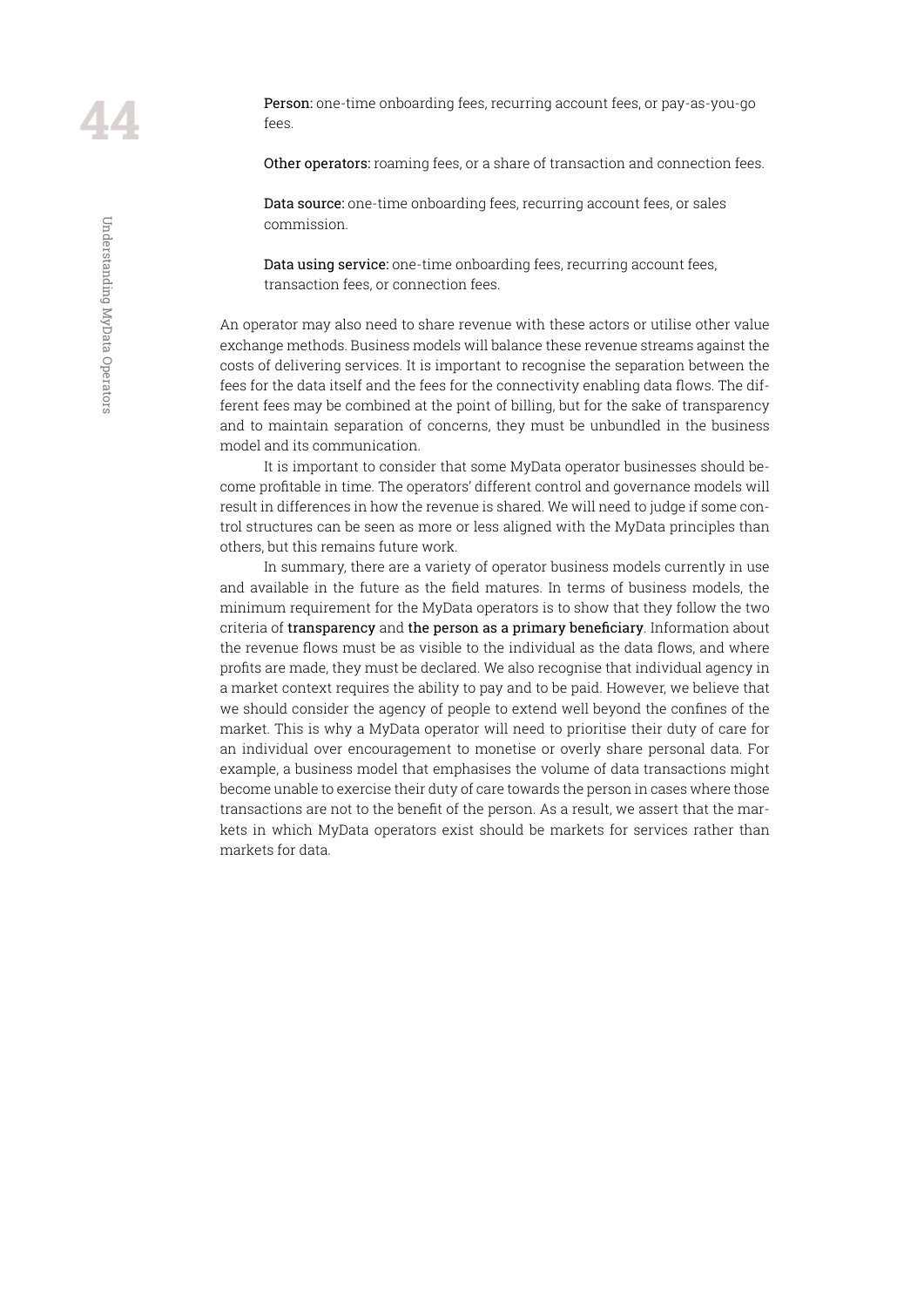# <span id="page-44-0"></span>4. Future work

The objective of the first edition of this paper, published in 2020, was to create a common understanding of the functionalities and responsibilities of MyData operators and start a journey towards interoperability. The high-level descriptions of the most important functional elements that characterise an operator have allowed many operators to self-describe their offerings consistently, deepening our understanding of the functional aspects of trusted intermediaries. The development of initial minimum criteria for operators to be considered MyData operators created a platform for collective work focussed on building an interoperable network of operators.

In this second edition of the paper, we have furthered the descriptions of the reference model to help guide operators and establish some of the common technologies in use. The fundamental aim is to make the operation of infrastructures for personal data use easier for people and more human-centric in general. Our work to advance on the journey of interoperability has immediate benefits for individuals as interfaces, processes, and communications become standardised - reducing the effort required to adopt new services.

# MyData operator reference model

We will continue to develop the depth and breadth of the reference model described in this paper and define requirements across the different dimensions of interoperability (technical, semantic and organisational). We will identify aspects of interoperability that are most reachable, set goals and create roadmaps for interoperability by functional element.

Mandatory requirements: as our work has developed, we have identified essential aspects of an operator's functionality. These include *identity management, personal data transfer and logging & accountability*. We will formalise the description of these requirements to create the first steps towards harmonisation.

Schema developments: in many functional areas *(permission management, service management, personal data storage, etc.)*, common schemas provide the best route to improving interoperability between operators and within data ecosystems. We will guide the adoption and creation of shared data models and semantics among operators to provide harmonised information exchange and communication. We will use commonly accepted standards, ontologies, libraries, or schemas available and support original works as necessary.

Thought leadership: MyData Global has proven its ability to convene thought leaders over recent years. We will use this platform to advance wider discussions about value exchange and *governance support*. We will also investigate how the services of MyData operators can be made more visible and accessible with technical service registries and so create a template for *service management* interoperability. We will continue to adapt and advance the reference model itself to better describe the evolving technical environment, for example, by addressing interoperability questions across different identity management paradigms and data verification.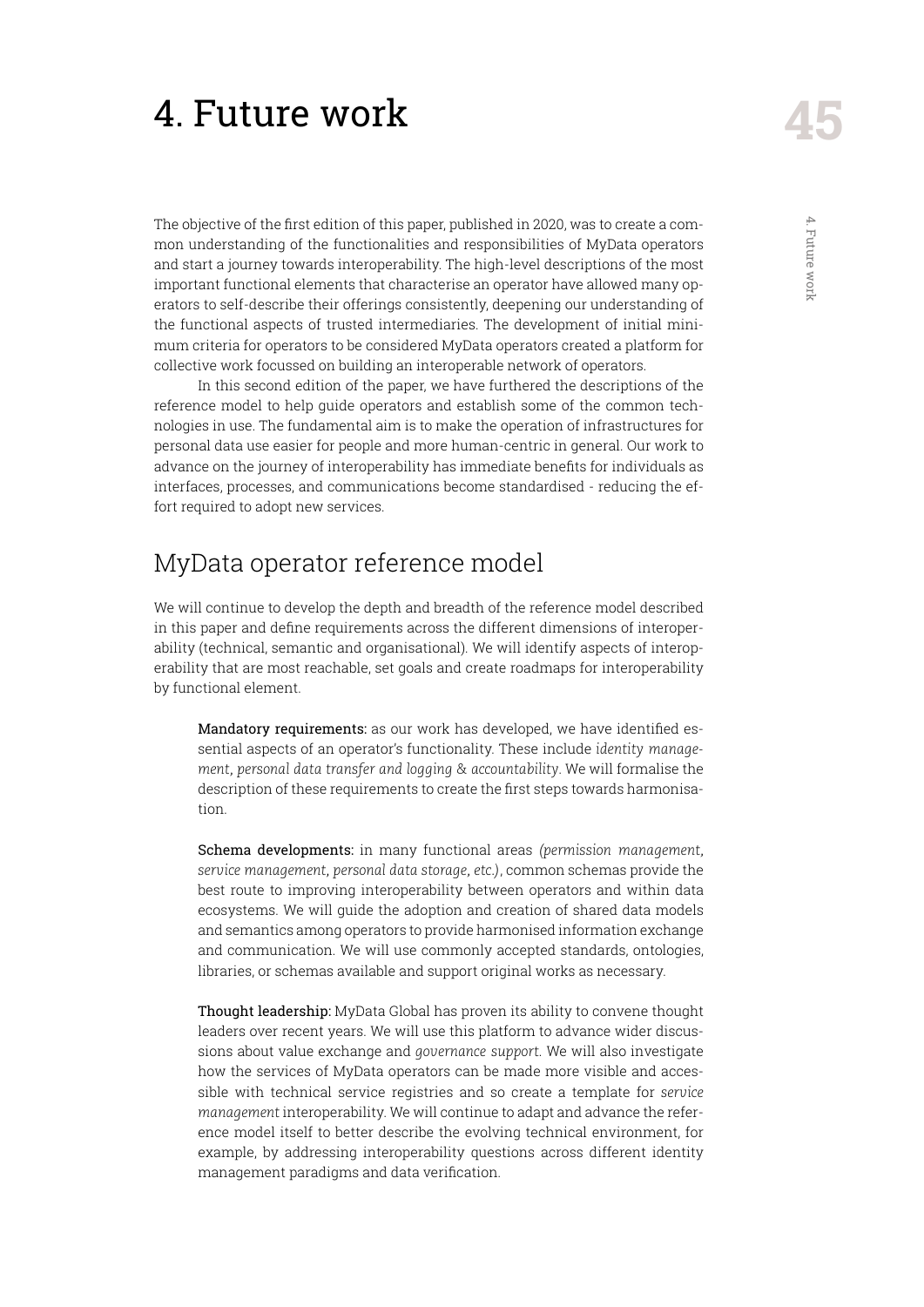# <span id="page-45-0"></span>Understanding MyData Operators Understanding MyData Operators

## MyData operator award

We will use the MyData operator award as the platform to lead our community engagement and wider communications. The objective is to demonstrate the need for interoperability for all stakeholders and accelerate operator-operator interoperability. The award will further develop the landscape of technologies, specifications and standards in use.

Award development: we will develop the MyData operator award to include robust, normative criteria in the mandatory functional elements of the reference model. We will recognise the maturity of the different service offerings and align award levels to regulatory requirements (specifically, the Data Governance Act). We will continue to advance common minimum standards where appropriate and promote standardised, publicly documented APIs.

Promotion & publications: we will publish more frequent, shorter updates on our progress, including our 2022/23 plans, analysis of the 2022 award submissions, reference model updates and application guidance to support the 2023 MyData operators award. We will build case studies of successful collaborative work between operators and document the already prevalent interoperability in the existing MyData operators. We will develop new visualisations of the technical relationships between functional elements and the organisational relationships between ecosystem participants.

#### Data ecosystems

During the last few years, we have seen significant development in new data ecosystems. Public agencies and governments facilitate some of these ecosystems, and such government-led ecosystems may even be defined in law, as is the case with the European Health Data Space. However, most are formalised in one way or another by collaboration agreements (rulebooks) between companies and other independent organisations. Some are called data spaces, and some have other names. MyData operators and the operator reference model will be developed to align with the intermediary roles in these ecosystems. A MyData operator functions as an intermediary in multiple personal data ecosystems and facilitates collaboration between ecosystems. Ultimately, this will build up a stack of MyData operator compatible ecosystems. There will also be less formal ecosystems and ecosystems created by a single operator. We will develop the MyData operator governance and overall functional framework to accommodate multiple and varying types of personal data ecosystems while retaining overall architectural coherence and the core principles of MyData.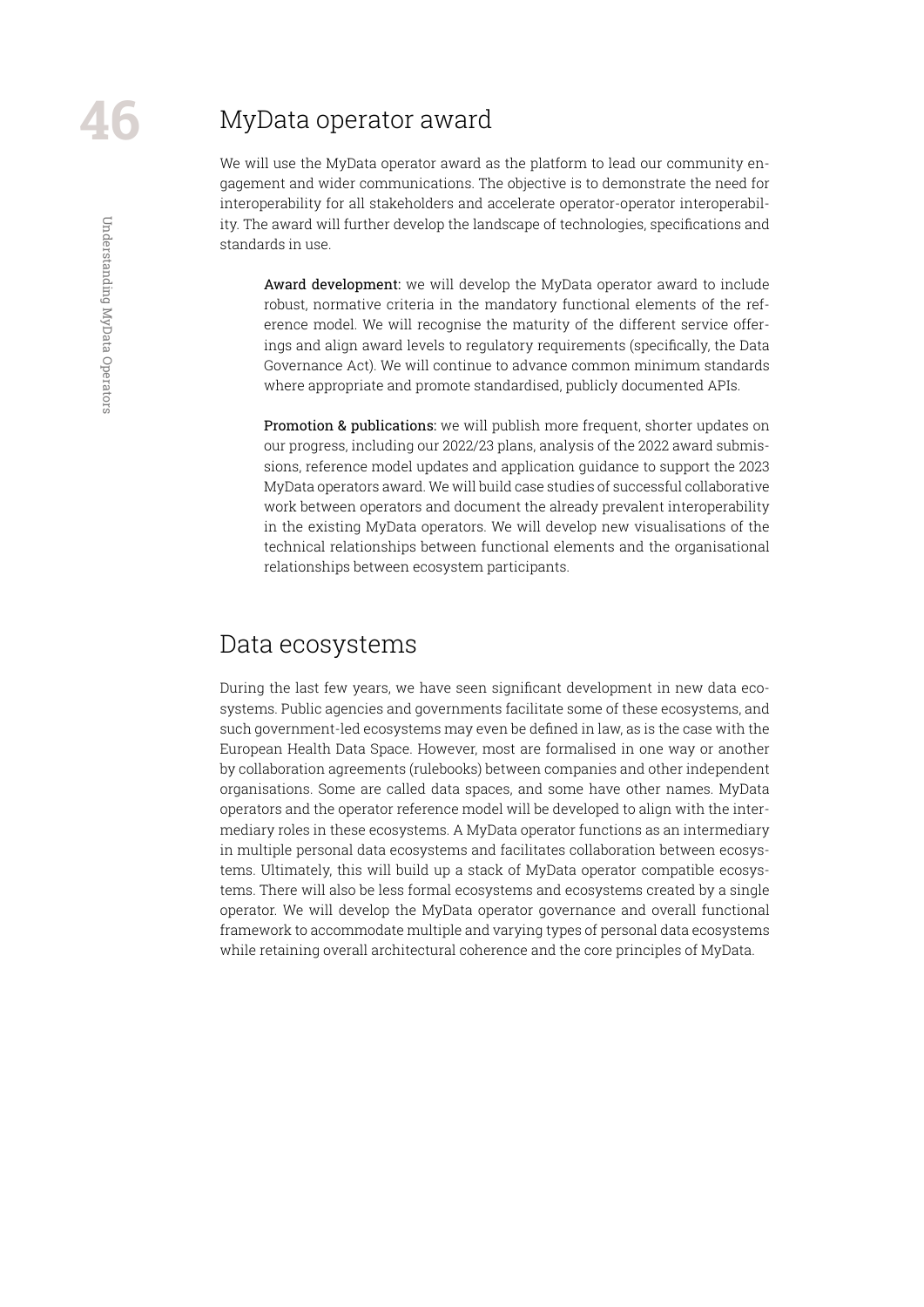# <span id="page-46-0"></span>**Conclusions**

The idea of human-centric personal data is gaining widespread traction globally. The MyData declaration defines the role of the MyData operator and sets out high-level principles for a human-centric approach to personal data. In personal data ecosystems, the infrastructure operators are in key positions to implement these principles and make human-centricity work in practice.

The MyData vision highlights competition in an open ecosystem where multiple providers of infrastructure-level services are mutually interoperable and substitutable. We use the metaphor of the 'journey of interoperability' for the work needed to progress towards such a global network of many competing and mutually interoperable operators. To initiate this journey, MyData Global used its 'power to convene' to bring together organisations that today run and develop operator-like services and related products and technologies. This paper is the studied result of the interactions with these operators.

As a 'state of the common understanding' among the operators, this paper presents the MyData operator reference model. It initiates discussions on operator interoperability, the governance of human-centric data sharing, and the business models available for operators.

The reference model lays out nine core functional elements an operator may have: (1) identity management, (2) permission management, (3) service management, (4) value exchange, (5) data model management, (6) personal data transfer, (7) personal data storage, (8) governance support, and (9) logging and accountability.

Interoperability between operators should be framed in terms of the needs of the person rather than the organisations in a given ecosystem. After acknowledging this as our goal and describing some common tasks and our approaches to minimum interoperability requirements, more robust requirements will be co-developed based on the reference model.

Governance of human-centric data sharing can be conceptualised at different levels. Legislation is the widest and least specific level. Ecosystem-level governance frameworks set more specific rules for the participants of a given ecosystem. Finally, the operators will have certain responsibilities towards the individual. The responsibilities of an operator will vary depending on the strength of the ecosystem governance and the regulation.

Operator business models should be transparent and designed with individuals as primary beneficiaries.

The results of this paper reflect a substantial advance in thinking on the topic introduced as 'trusted intermediaries' and described throughout as MyData operators. While the outcomes have been advanced considerably in this second edition, we recognise that follow-up collaborations are needed to iterate, evolve, and make them even more helpful. We hope that this paper will stand the test of time as the foundational basis for co-developing the idea and implementations of MyData operators and guiding the journey of interoperability. At the same time, some aspects of this paper may soon become outdated as the growing community of operators and other actors in personal data ecosystems progress on the issues laid out in the future work section.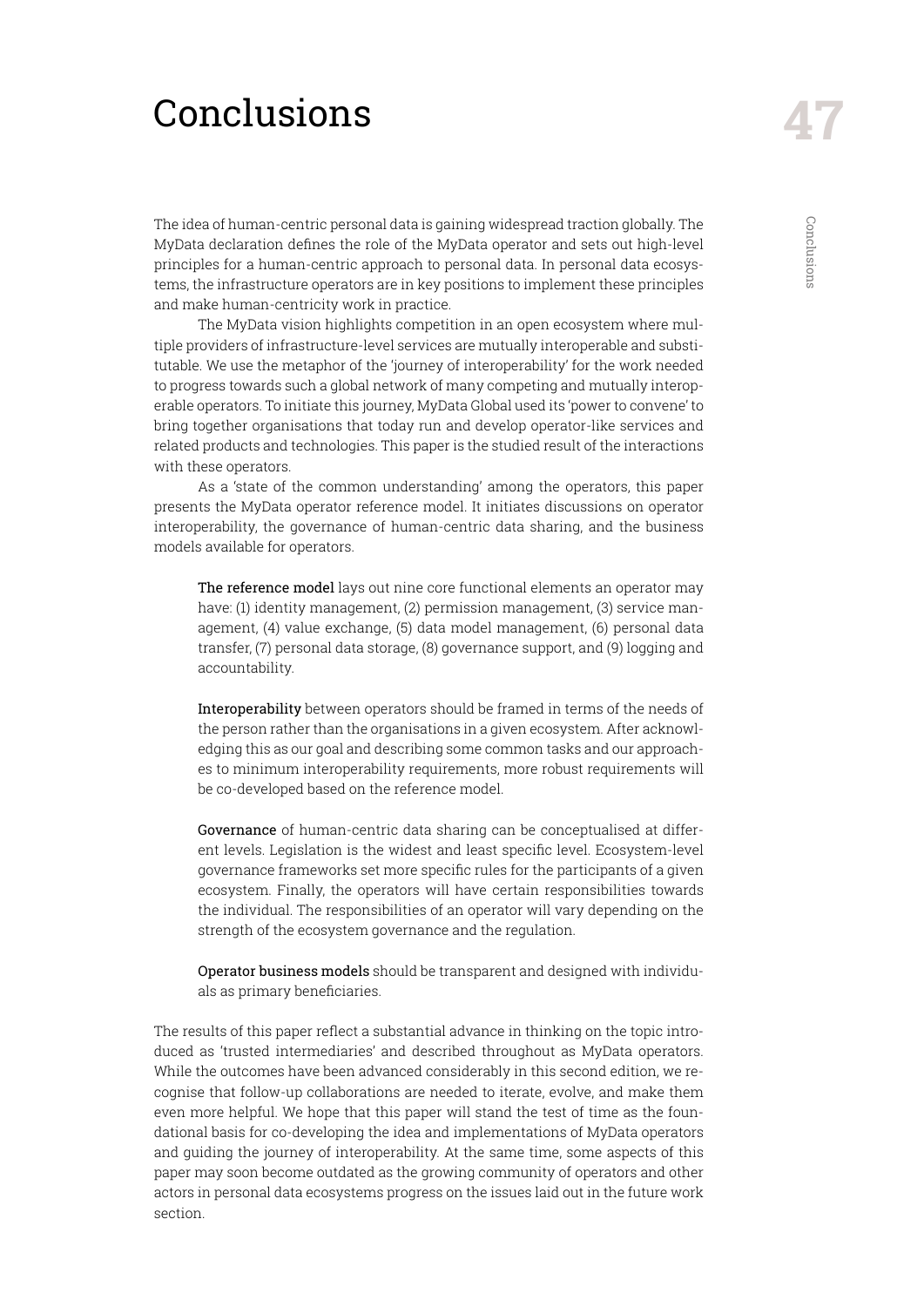Understanding MyData Operators Understanding MyData Operators

*We invite you to contact us if you would like to comment on this paper, learn more or join our community:*

- Contact: operators@mydata.org
- Operators page: https://mydata.org/operators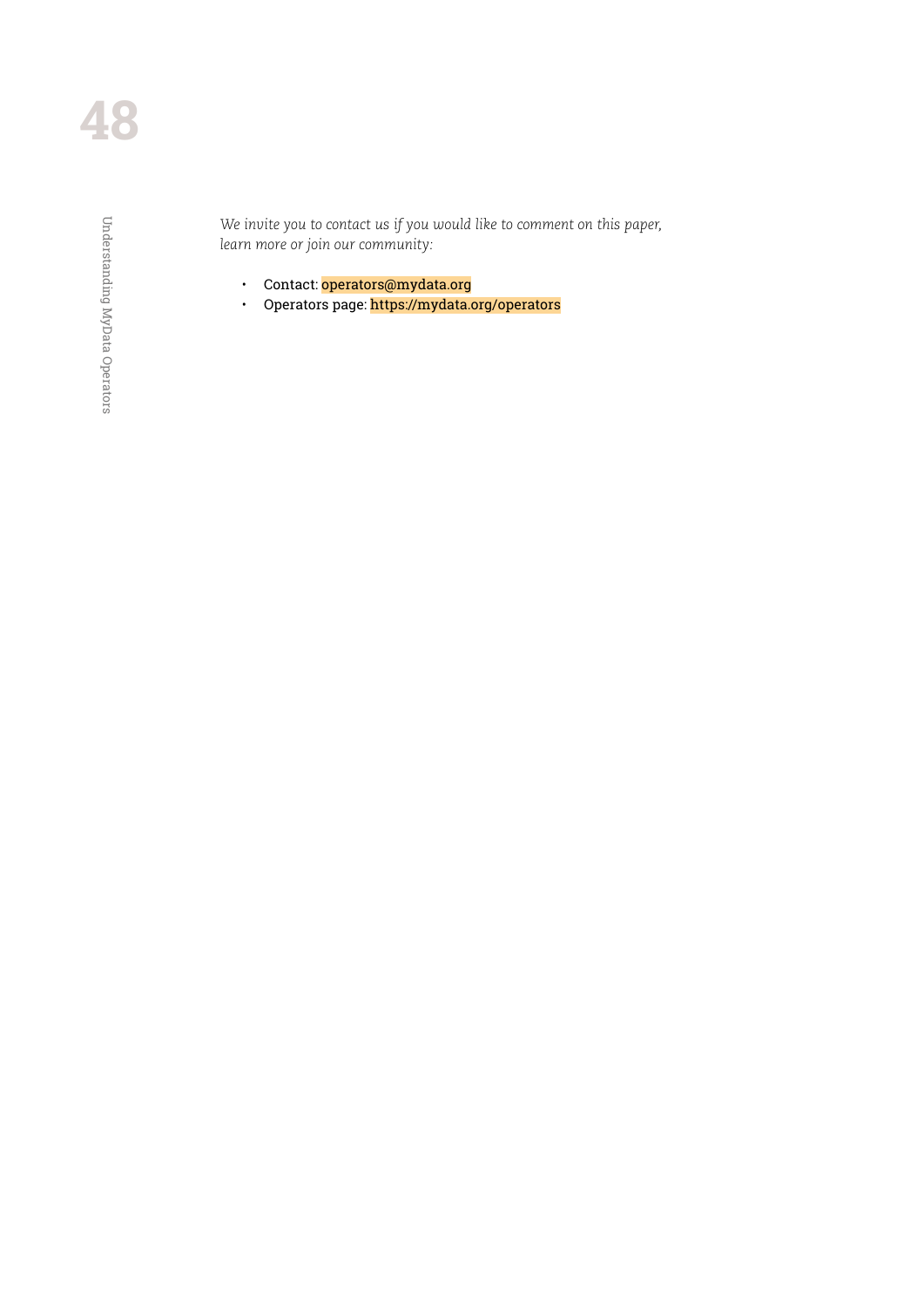# <span id="page-48-0"></span>Glossary **49**

| <b>Term</b>                               | <b>Definition</b>                                                                                                                                                                                                                                                                                                                                                                                                                |
|-------------------------------------------|----------------------------------------------------------------------------------------------------------------------------------------------------------------------------------------------------------------------------------------------------------------------------------------------------------------------------------------------------------------------------------------------------------------------------------|
| Actor                                     | An organisation or an individual performing one or more roles.                                                                                                                                                                                                                                                                                                                                                                   |
| Data governance                           | A system that employs interoperability components (standards and poli-<br>cies) to ensure the acceptable use and high quality of data within a specific<br>ecosystem. Manages the availability, usability, consistency, integrity, and<br>security of the data used.                                                                                                                                                             |
| Data portability                          | The ability of data to be easily moved across interoperable applications and<br>domains. The legal right to data portability, granted in some jurisdictions to<br>individuals, can be delivered through a range of technical mechanisms and<br>varies in scope according to the jurisdiction. The MyData principle of data<br>portability encompasses the ease of both access to and reuse of data.                              |
| Data sharing<br>agreement                 | All parties of the data transaction agree and comply with data sharing<br>agreements that set out the purpose of the data sharing, cover what<br>happens to the data at each stage, set standards, and help all the parties<br>involved in sharing to be clear about their roles and responsibilities.                                                                                                                           |
| Data source                               | The role responsible for collecting, storing, and controlling personal data<br>which persons, operators, and data using services may wish to access and<br>use.                                                                                                                                                                                                                                                                  |
| Data using<br>service                     | The role responsible for processing personal data from one or more data<br>sources to deliver a service.                                                                                                                                                                                                                                                                                                                         |
| Distributed<br>Ledger<br>Technology (DLT) | A distributed ledger (also called a shared ledger or distributed ledger tech-<br>nology or DLT) is a consensus of replicated, shared, and synchronised digi-<br>tal data geographically spread across multiple sites, countries, or institu-<br>tions. Unlike with a centralised database, there is no central administrator.                                                                                                    |
| Ecosystem                                 | The overall system created by the activities and connections of a set of<br>actors and infrastructure interacting according to a common set of rules.<br>Multiple ecosystems can exist, overlap, and collaborate.                                                                                                                                                                                                                |
| Governance                                | A system of rules, practices, and processes used to direct and manage an<br>ecosystem. The four pillars of good governance are transparency, fairness,<br>accountability, and security.                                                                                                                                                                                                                                          |
| Immutable<br>logging                      | An immutable audit log is a tamper-resistant recording of how a system has<br>been used.                                                                                                                                                                                                                                                                                                                                         |
| Individual                                | A natural, living human being.                                                                                                                                                                                                                                                                                                                                                                                                   |
| Interoperability                          | The ability of different systems to work in conjunction with each other and<br>for devices, applications or products to connect and communicate in a<br>coordinated way, without effort from the person. In this paper we use the<br>Levels of Conceptual Interoperability Model (Tolk, 2010) with high-level<br>classifications of technical, semantic and organisational interoperability.                                     |
| Operator                                  | The role responsible for operating infrastructure and providing tools for the<br>person in a human-centric system of personal data exchange. Operators<br>enable people securely to access, manage, and use personal data about<br>themselves as well as to control the flow of personal data within and be-<br>tween data sources and data using services.                                                                      |
| Operator network                          | A group of operators with some degree of mutual interoperability.                                                                                                                                                                                                                                                                                                                                                                |
| Person                                    | The role of data subject as represented digitally in the ecosystem. Persons<br>manage the use of personal data about themselves, for their own purposes,<br>and maintain relationships with other roles.                                                                                                                                                                                                                         |
| Policy register                           | A policy register technically maintains uniquely referenceable versions of<br>the governance policies and serves these policies in machine readable<br>format.                                                                                                                                                                                                                                                                   |
| Proto-operator                            | A product, service, or organisation that is in one way or another performing<br>the role of an operator in personal data ecosystems or offers related tools,<br>services, or technologies. Proto-operators come in many forms and under<br>many different names and may cover one of more functional elements in<br>the MyData operator reference model. They constitute the first generation<br>of real-world MyData operators. |
| Role                                      | A function or set of responsibilities for a particular purpose.                                                                                                                                                                                                                                                                                                                                                                  |
| Semantic data<br>model                    | Semantic data model refers to a data model describing the actual sub-<br>stance data (content). See also 'transaction data model'.                                                                                                                                                                                                                                                                                               |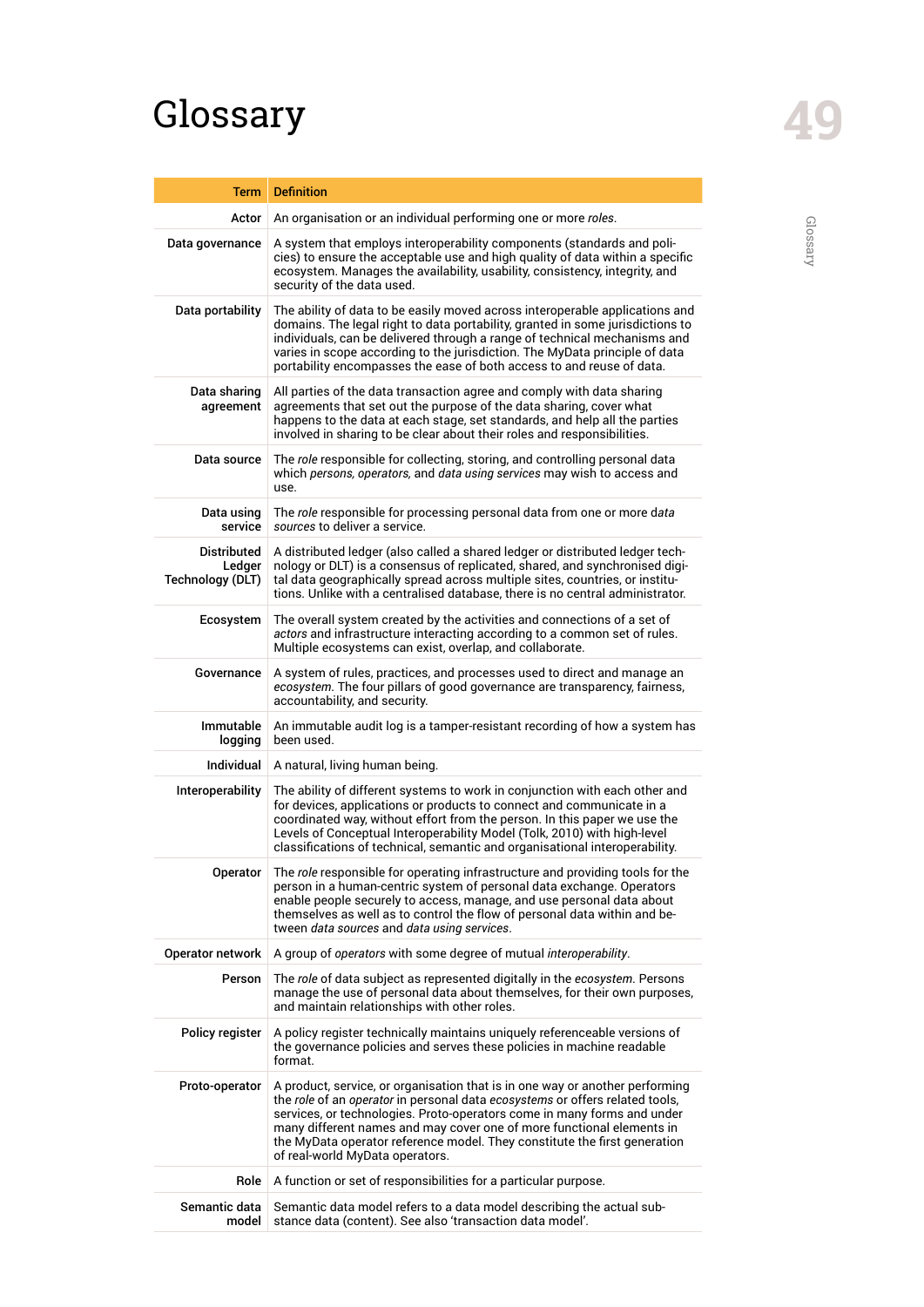| Separation of<br>concerns (SoC)  | A principle by which a modular approach to the development of a system is<br>adopted. This approach entails each section addressing a different aspect<br>(concern) of the overarching system. In the context of SoC in the personal<br>data ecosystem, processing, storing, aggregating, displaying, governing data<br>are concerns that need to be managed in a modular, transparent manner.<br>SoC enables more opportunities for module upgrade, reuse, and indepen-<br>dent development.                                                                                                                                                                                                                                                                                                                                                                                                                                                                                                                  |
|----------------------------------|----------------------------------------------------------------------------------------------------------------------------------------------------------------------------------------------------------------------------------------------------------------------------------------------------------------------------------------------------------------------------------------------------------------------------------------------------------------------------------------------------------------------------------------------------------------------------------------------------------------------------------------------------------------------------------------------------------------------------------------------------------------------------------------------------------------------------------------------------------------------------------------------------------------------------------------------------------------------------------------------------------------|
| Self-sovereign<br>identity (SSI) | An approach to digital identity that gives individuals control of their digital<br>identities. SSI addresses the difficulty of establishing trust in an interac-<br>tion. To be trusted, one party in an interaction will present credentials to<br>the other parties. Those relying parties can verify that the credentials came<br>from an issuer they trust. In this way, the verifier's trust in the issuer is<br>transferred to the credential holder. This basic structure of SSI with three<br>participants is sometimes called "the trust triangle. For an identity system<br>to be self-sovereign, users control the verifiable credentials that they hold<br>and their consent to use those credentials. In an SSI system, holders gener-<br>ate and control unique identifiers called decentralised identifiers. Most SSI<br>systems are decentralised, where the credentials are managed using crypto<br>wallets and verified using public-key cryptography anchored on a distrib-<br>uted ledger. |
| <b>Transaction data</b><br>model | Transaction data models enable the participants of the data ecosystems to<br>share and manage data. Transaction data models define, for example, the<br>structure of identity claims, permissions, service definitions, standard APIs,<br>governance policies and log data syntactics.                                                                                                                                                                                                                                                                                                                                                                                                                                                                                                                                                                                                                                                                                                                         |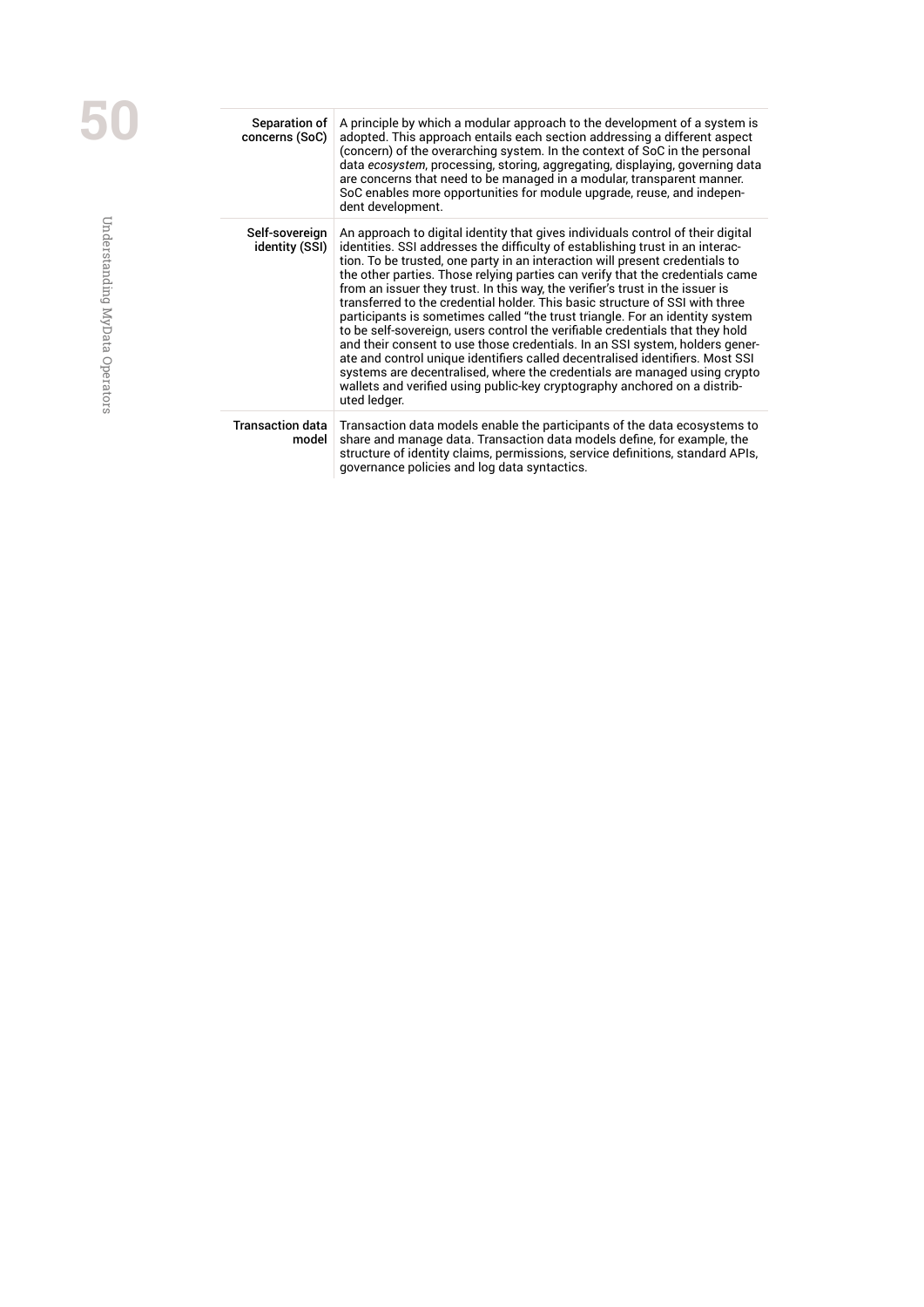# <span id="page-50-0"></span>**51** References

Abiteboul, S., André, B. and Kaplan, D. (2015) *'Managing your digital life with a Personal information management system'*, Communications of the ACM. New York, NY, USA: ACM, 58(5), pp. 32–35. Available at: https://dl.acm.org/doi/10.1145/2670528 (Accessed: 22 April 2020).

Balkin, J. M. (2016) *'Information Fiduciaries and the First Amendment'.* Available at: https://papers.ssrn.com/sol3/papers.cfm?abstract\_id=2675270 (Accessed: 14 April 2020).

Ctrl-Shift (2014) *Personal Information Management Services: An analysis of an emerging market.* Ctrl-Shift. Available at: http://www.nesta.org.uk/publications/personalinformation-management-services-analysis-emerging-market (Accessed: 14 April 2020).

European Commission (2016) *'An emerging offer of 'personal information management services'* – Current state of service offers and challenges, Digital Single Market'. Available at: https://ec.europa.eu/digital-single-market/en/news/emergingoffer-personal-information-management-services-current-state-service-offers-and (Accessed: 19 April 2020).

European Commission (2017) *'European Interoperability Framework – Implementation Strategy'*, EC COM(2017) 134 final. Available at: https://ec.europa.eu/isa2/eif\_en (Accessed: 22 April 2020).

European Commission (2019) *'General Data Protection Regulation: one year on, European Commission'*. Available at: https://ec.europa.eu/commission/presscorner/ detail/en/IP\_19\_2610 (Accessed: 14 April 2020).

European Commission (2020) *'European Data Strategy'*. European Commission. Available at: https://ec.europa.eu/info/sites/info/files/communication-europeanstrategy-data-19feb2020\_en.pdf.

European Commission (2021) *'Final compromise text (Dec 10. 2021) of the EU Data Governance Act proposal'*. Available at: https://data.consilium.europa.eu/doc/document/ST-14606-2021-INIT/en/pdf

Gordijn, J. (2004) *'5 - e-Business value modelling using the e3-value ontology'*, in Currie, W. L. (ed.) Value Creation from E-Business Models. Oxford: Butterworth-Heinemann, pp. 98–127.

Haaker, T., Faber, E. and Bouwman, H. (2006) *'Balancing customer and network value in business models for mobile services'*. Available at: https://doi.org/10.1504/ IJMC.2006.010360 (Accessed: 21 April 2020).

Hafen, E. (2019) '*Personal Data Cooperatives – A New Data Governance Framework for Data Donations and Precision Health'*, in Krutzinna, J. and Floridi, L. (eds) The Ethics of Medical Data Donation. Cham (CH): Springer. Available at: https://link.springer. com/chapter/10.1007/978-3-030-04363-6\_9 (Accessed: 18 April 2020).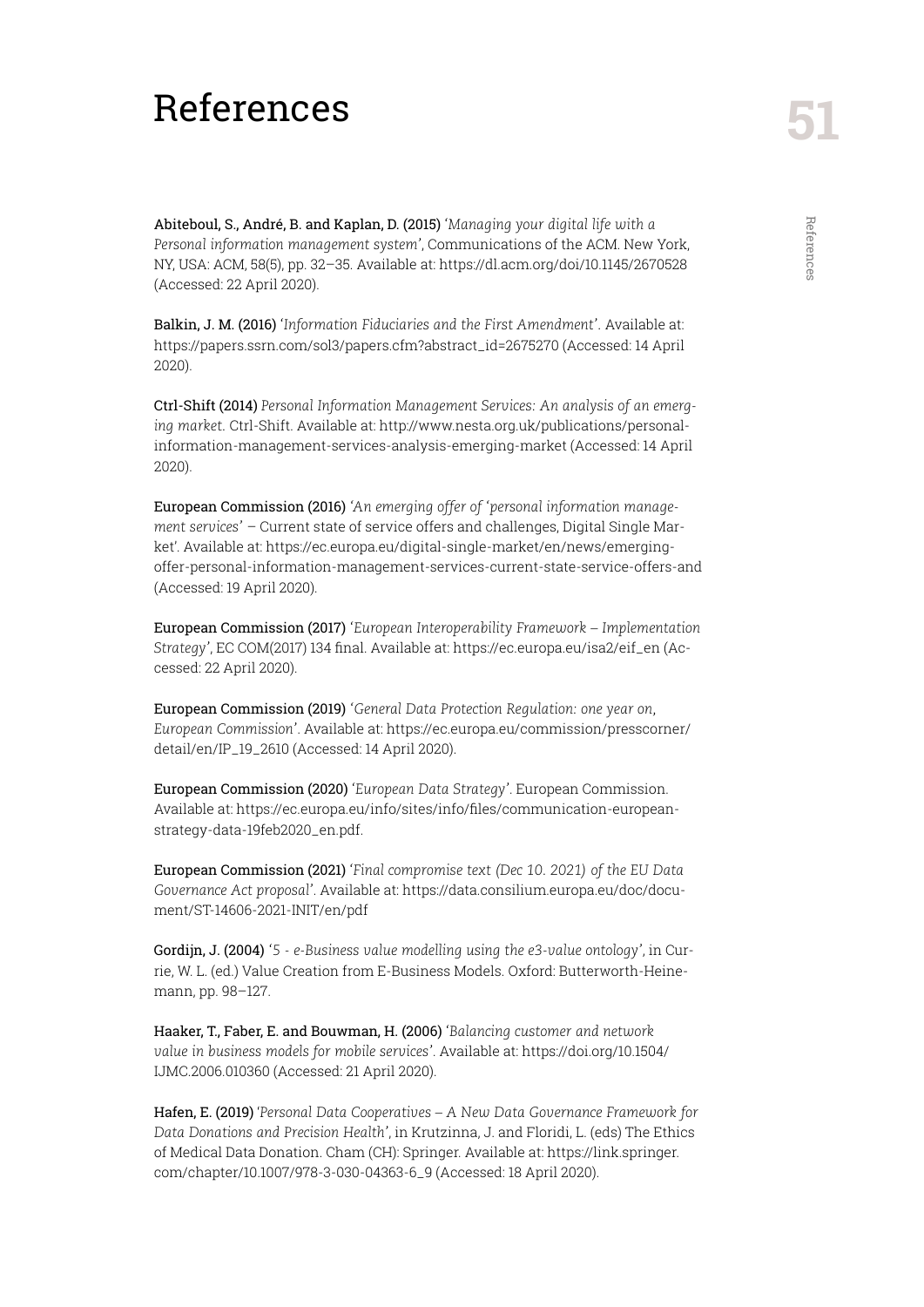Hagel, J. and Singer, M. (1999) *'Unbundling the Corporation'*, Harvard business review. Available at: https://hbr.org/1999/03/unbundling-the-corporation (Accessed: 14 April 2020).

Janssen, W. et al. (2019) *'Discussion Paper What is the MyData Operator?'*, MyData Global. Available at: https://mydata.org/wp-content/uploads/sites/5/2019/09/Discussion-paper-MyData-operator-final.pdf. (Accessed: 18 April 2020)

Karhu, K. et al. (2020) *'Proposal of minimum interoperability mechanism for personal data*', Open & agile smart cities OASC Minimum Interoperability Mechanism (MIM). Available at: https://oasc.atlassian.net/wiki/spaces/OASCMIM/pages/30179329/ MIM4%2BPersonal%2BData (Accessed: 24 April 2020).

Kuppinger, M. (2012) *'Life Management Platforms: Control and Privacy for Personal Data'*, KuppingerCole. Available at: https://www.kuppingercole.com/report/advisorylifemanagementplatforms7060813412 (Accessed: 14 April 2020).

Lanier, J. and Weyl, G. (2018) *'A Blueprint for a Better Digital Society'*, Harvard Business Review, 26 September. Available at: https://hbr.org/2018/09/a-blueprint-for-abetter-digital-society (Accessed: 11 July 2019).

Lehtiniemi, T. (2017) *'Personal Data Spaces: An Intervention in Surveillance Capitalism?'*, Surveillance & Society, 15(5), pp. 626–639. Available at: https://ojs.library. queensu.ca/index.php/surveillance-and-society/article/view/6424 (Accessed: 19 April 2020).

Makaay, E., Smedinghoff, T. and Thibeau, D. (2017) *'Trust Frameworks for Identity Systems'*. Available at: https://www.openidentityexchange.org/wp-content/uploads/2017/06/OIX-White-Paper\_Trust-Frameworks-for-Identity-Systems\_Final.pdf (Accessed: 24 April 2020).

MIC Japan (2018) *'Release of the Guidelines of Certification Schemes Concerning Functions of Information Trust ver. 1.0'*, Ministry of Internal Affairs and Communication Japan. Available at: https://www.meti.go.jp/english/press/2018/0626\_002.html (Accessed: 18 April 2020).

Min-kyung, J. (2021) *'Government-led consumer finance data service kicks off', Korea Herald.* Available at: http://www.koreaherald.com/view.php?ud=20211201000676 (Accessed: 10 March 2022).

MyData Global Network (2017) *'Declaration of MyData Principles'*. MyData Global Network (before the MyData Global association was established). Available at: https:// mydata.org/declaration (Accessed: 14 April 2020).

MyData Global (2019) *'What Is the MyData Operator?'*, Workshop at the MyData 2019 conference. Available at: https://mydata2019.org/programme-page/what-is-themydata-operator (Accessed: 14 April 2020).

MyData Global (2020) *'MyData Operators thematic group'*. Available at: https://mydata.org/groups/mydata-operators (Accessed: 14 April 2020).

Nagel L., Lycklama D. (2021) *'Design Principles for Data Spaces. Position Paper. Version 1.0.'*. Available at: http://doi.org/10.5281/zenodo.5105744 (Accessed: 10 March 2022).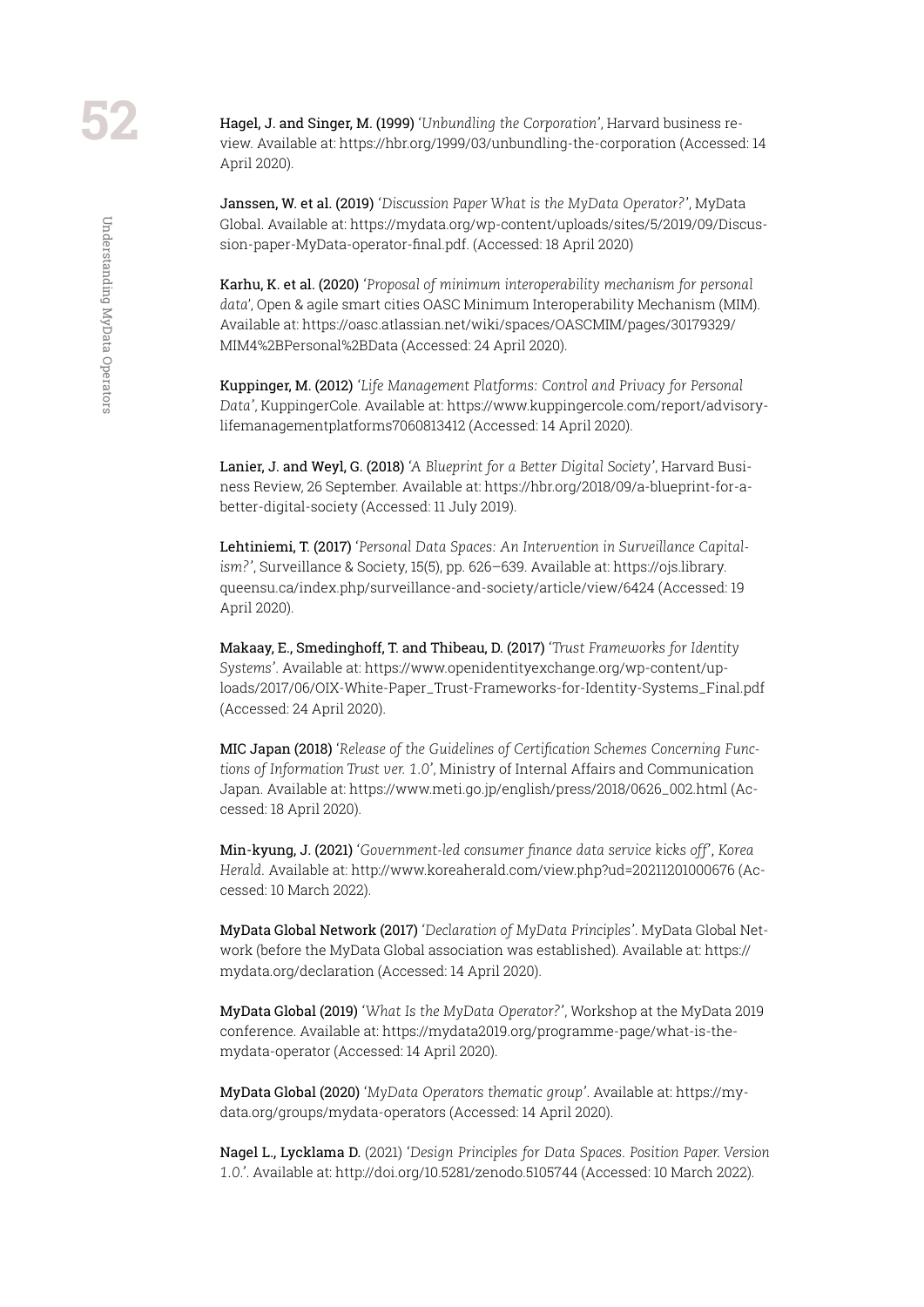ODI (2018) *'Defining a 'data trust''*, Open Data Institute: The ODI. Available at: https:// theodi.org/article/defining-a-data-trust (Accessed: 14 April 2020).

Poikola, A., Kuikkaniemi, K. and Honko, H. (2015) *'MyData – A Nordic Model for human-centered personal data management and processing.'* Ministry of Transport and Communications. Available at: http://urn.fi/URN:ISBN:978-952-243-455-5 (Accessed: 14 April 2020).

Project VRM (2008) *'Project VRM – Berkman Centre'*, Harvard University. Available at: https://cyber.harvard.edu/projectvrm/Main\_Page (Accessed: 20 April 2020).

Rikken, M., Janssen, W. and Duits, I. (2019) *'Het landschap van Persoonlijk Data- Management'*, InnoValor. Available at: https://drive.google.com/file/d/1IZDHRkOzGGOn\_ CzZxQxG4dB3lk9KAGtj/view, https://innovalor.nl/digitale-wendbaarheid/persoonlijk-datamanagement (Accessed: 17 April 2020).

Sitra (2019) *'Rulebook for Fair Data Economy – Rulebook Template for Data Networks'*, Sitra. Available at: https://www.sitra.fi/en/news/a-new-rule-book-sets-out-theguidelines-for-a-fair-data-economy (Accessed: 14 April 2020).

Sitra (2020) *'IHAN Blueprint 2.5'*, Sitra. Available at: https://www.sitra.fi/en/articles/ ihan-blueprint (Accessed: 22 April 2020).

Tolk, A. (2010) *'Architecture constraints for Interoperability and composability in a smart grid'*, Power and Energy Society General Meeting, 2010 IEEE. Available at: https://www.researchgate.net/publication/224178883\_Architecture\_constraints\_ for\_Interoperability\_and\_composability\_in\_a\_smart\_grid (Accessed: 14 April 2020).

Wang, F. and De Filippi, P. (2020) *'Self-Sovereign Identity in a Globalized World: Credentials-Based Identity Systems as a Driver for Economic Inclusion'*, Frontiers in Blockchain, 2, p. 28. Available at: https://www.frontiersin.org/articles/10.3389/ fbloc.2019.00028/full (Accessed: 19 April 2020).

World Economic Forum (2013) *'Unlocking the Value of Personal Data'*, World Economic Forum. Available at: http://www.weforum.org/reports/unlocking-value-personaldata-collection-usage (Accessed: 21 April 2020).

World Medical Association (2018) *'Declaration of Helsinki – Ethical Principles for Medical Research Involving Human Subjects'*, World Medical Association. Available at: https:// www.wma.net/policies-post/wma-declaration-of-helsinki-ethical-principles-formedical-research-involving-human-subjects (Accessed: 17 April 2020).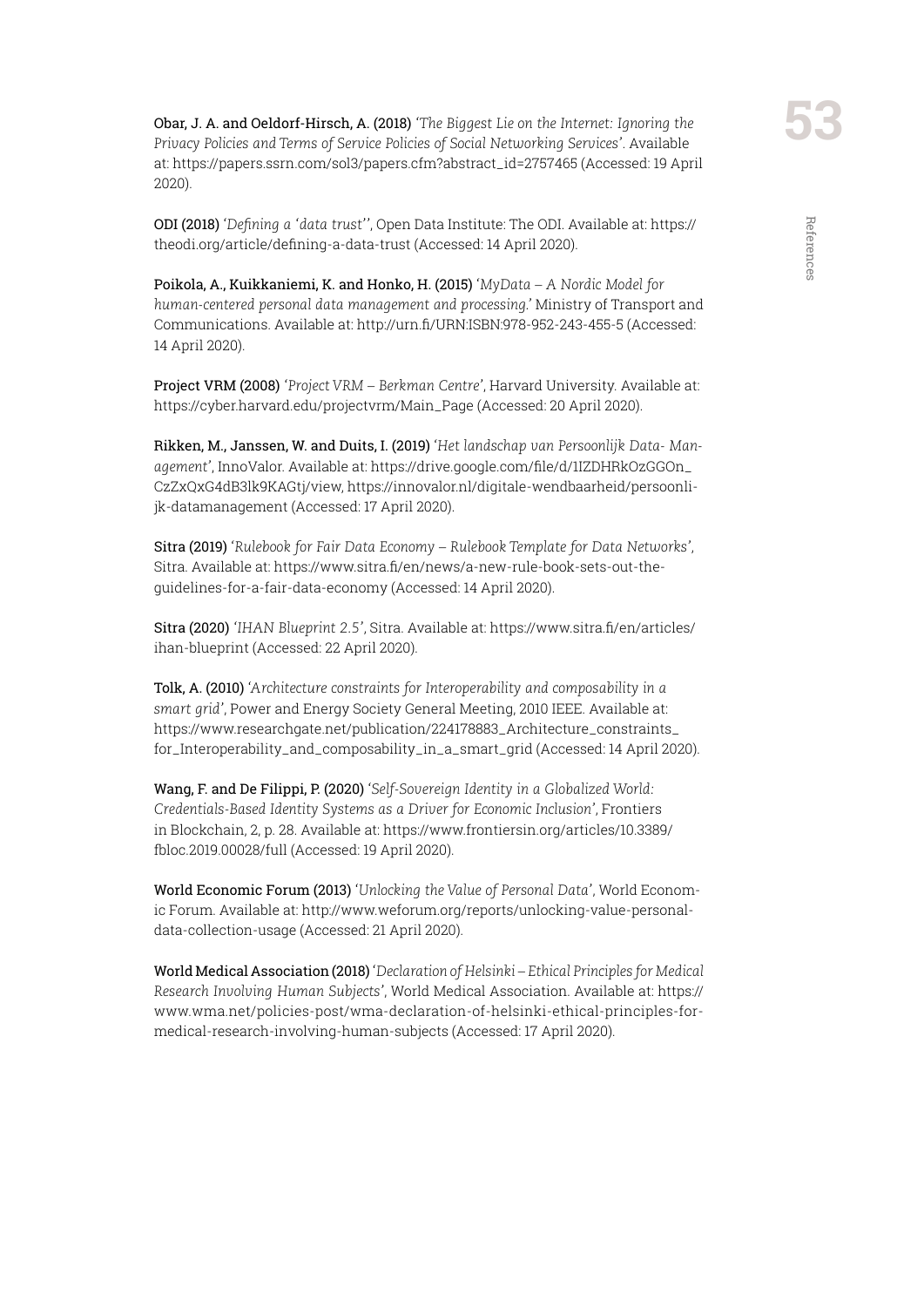# <span id="page-53-0"></span>Appendix 1 – Awarded MyData operators

| <b>OwnYourData</b><br>Austria<br>Awarded:<br>2020<br>2021<br>2022                            | OwnYourData is a non-profit association and helps you to achieve unre-<br>stricted access to your data for your benefit. We offer different services<br>and products $-$ all licensed as Open Source and according to the MyData<br>principles:<br>Data Vault: Tap into data sources and store your information in a per-<br>sonal vault. Based on that data OwnYourData presents you correlations<br>and insights.<br>Semantic Container. Enable secure and traceable data exchange between<br>multiple parties. The solution is standards-based and offers a lightweight<br>infrastructure to make open and commercial data available in an audit-<br>able and reproducible manner. Notary: This service offers the safest and<br>easiest place to protect your data and documents. Based on blockchain<br>and cryptographic technology, your information is anonymous, tamper-<br>proof and legally binding.<br>• MyData Weekly Digest: Read about current news and events in the<br>human-centric data ecosystem or browse apps and services you can use<br>to manage personal information<br>Website: https://www.ownyourdata.eu |
|----------------------------------------------------------------------------------------------|---------------------------------------------------------------------------------------------------------------------------------------------------------------------------------------------------------------------------------------------------------------------------------------------------------------------------------------------------------------------------------------------------------------------------------------------------------------------------------------------------------------------------------------------------------------------------------------------------------------------------------------------------------------------------------------------------------------------------------------------------------------------------------------------------------------------------------------------------------------------------------------------------------------------------------------------------------------------------------------------------------------------------------------------------------------------------------------------------------------------------------------|
| <u>Geens</u><br>Belgium<br>Awarded:<br>2020<br>2022                                          | Geens is a TRUST platform for secure and private data sharing for individu-<br>als, teams, companies and communities dealing with private or sensitive<br>information. Geens combines encrypted data storage, close-to-zero-knowl-<br>edge security, blockchain timestamping, micro payments, and user engage-<br>ment - all in one platform.<br>Geens is a non-profit, non-governmental and non-corporate organisation<br>which provides technology services to protect individuals. The Geens Ethi-<br>cal Committee governs the compliance with the rules of conduct, standards<br>and policies that quide the Geens developments. This is to quarantee<br>absolute independence and interoperability to strengthen the role of the<br>trust provider.<br>Geens, as a non-profit organization, can never be acquired by anyone. All<br>profits return into the Geens ecosystem to benefit its members.                                                                                                                                                                                                                             |
|                                                                                              | Website: https://geens.com/                                                                                                                                                                                                                                                                                                                                                                                                                                                                                                                                                                                                                                                                                                                                                                                                                                                                                                                                                                                                                                                                                                           |
| <u>Meeco</u><br>Belgium,<br>Australia, United<br>Kingdom<br>Awarded:<br>2020<br>2021<br>2022 | Pioneering since 2012, Meeco unlocks the power of consent-based and per-<br>missioned personal data, giving organisations the tools to empower their<br>customers to access, control and create mutual value from their personal<br>data.<br>Meeco offers FinTech, RegTech, LifeTech and KidTech solutions across<br>a range of sectors including banking, telecommunications, government,<br>health and ESG.<br>Meeco's technology is a Privacy and Security by Design, ISO certified<br>suite of products: a decentralised wallet (incorporating identity, verifiable<br>credentials along with micropayments and tokens), a key management<br>store, a secure data enclave (vault) and a credential brokerage service<br>decentralised on Hedera Hashgraph.<br>Meeco's technology is a strategic enabler for organisations that wish<br>to become a MyData Operator, offer data intermediary services, or provide<br>GDPR (Europe), CDR (Australia), or CCPA (USA) solutions.<br>Website: https://www.meeco.me                                                                                                                     |
| <b>Datavillage</b><br>Belgium<br>Awarded:<br>2022                                            | Datavillage's mission is to unlock the value of personal data. Datavillage<br>has developed a privacy-preserving personal data platform that allows<br>companies to access and process end-users behavioural data, in a legal<br>and transparent way, without having to collect the data in their own sys-<br>tems. The platform serves several use cases of hyper-personalization in<br>different industries as being used to improve recommender systems and<br>offer end-users with a personalised experience using the data they produce<br>on different platforms while preserving their privacy. This way, the trust be-<br>tween the service providers and the end-users is strengthened while offer-<br>ing added-value services that fit who the users truly are, always preserving<br>their privacy rights and making them remain in control of the personal data<br>all along its lifecycle.<br>Website: https://www.datavillage.me                                                                                                                                                                                        |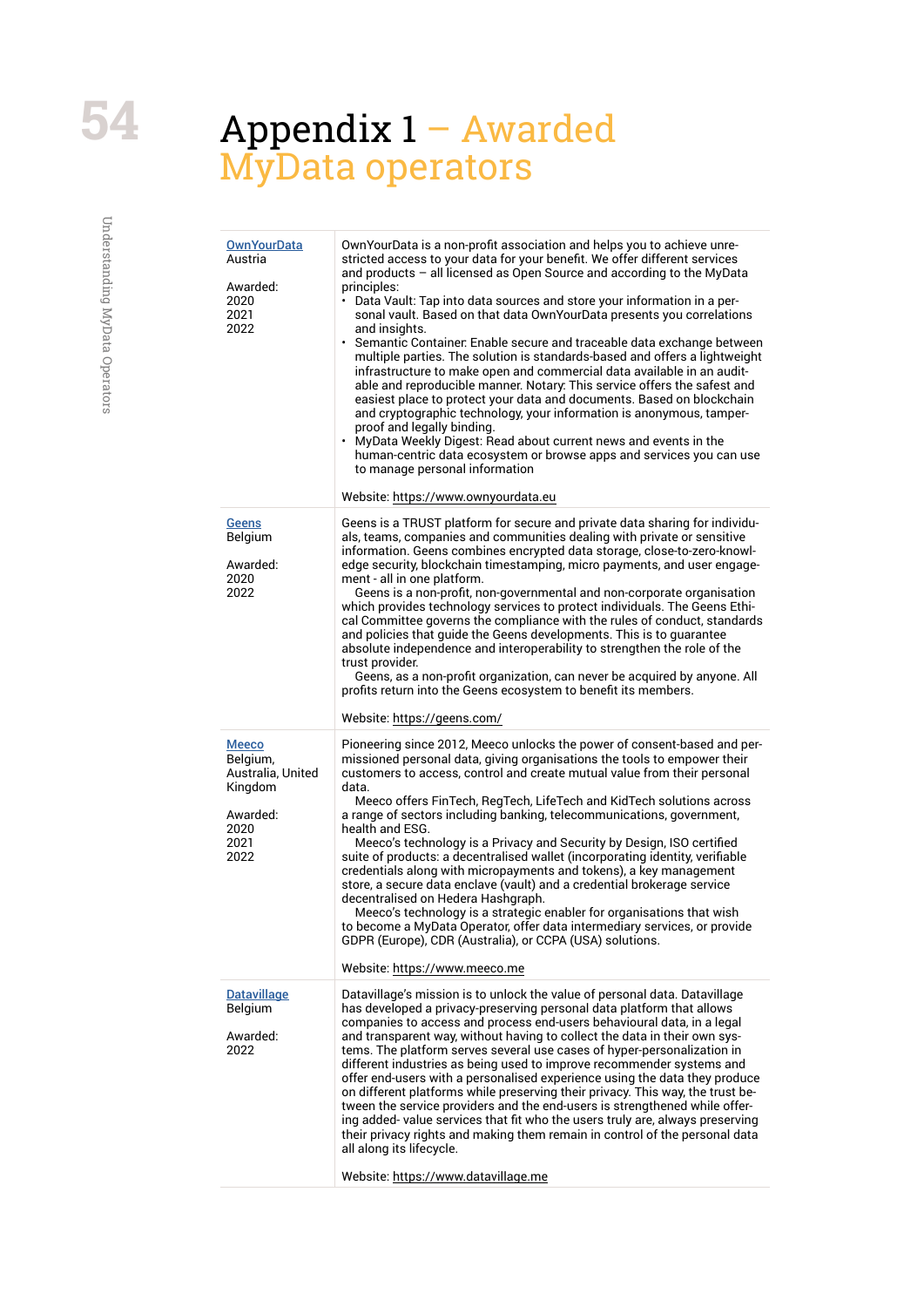| <b>Diabetes Services</b><br>Denmark<br>Awarded:<br>2020<br>2021<br>2022 | Diabetes Services is building a human-centric digital ecosystem of data<br>using services for diabetes- and lifestyle management for better health and<br>quality of life.<br>Every day, digital sources like smartphones, medical devices and per-<br>sonal wearables generate a large amount of data of the person using these<br>sources.<br>We help gather this personal data to assemble a digital diary so that it<br>can be converted into decision support for practical action and value-based<br>diabetes treatment where focus is on the individual person.<br>The ecosystem is the link between persons, healthcare, business and<br>society which eases free movement of all real life data sources to foster op-<br>portunities for faster innovation, research, and sharing of personal data.<br>We provide full IT services that all actors can use to contribute to interop-<br>erable services in an open ecosystem. We also provide a governance model<br>for a joint development of IT solutions with microservices based on open<br>source and standard components.<br>Website: https://diabetes.services    |
|-------------------------------------------------------------------------|-----------------------------------------------------------------------------------------------------------------------------------------------------------------------------------------------------------------------------------------------------------------------------------------------------------------------------------------------------------------------------------------------------------------------------------------------------------------------------------------------------------------------------------------------------------------------------------------------------------------------------------------------------------------------------------------------------------------------------------------------------------------------------------------------------------------------------------------------------------------------------------------------------------------------------------------------------------------------------------------------------------------------------------------------------------------------------------------------------------------------------------|
| <b>DATA for GOOD</b><br>Denmark<br>Awarded:<br>2022                     | DATA for GOOD Foundation (DfG) is a Danish not-for-profit organisation that<br>promotes awareness of individual data rights and equip citizens with digital<br>tools that allow them to exercise their right to data portability (GDPR, art.<br>20) and thus make more data available for common good purposes.<br>DfG is a neutral intermediary governing a personal infrastructure based on<br>a secure computation technology (Multi Party Computation - MPC).<br>Website: https://dataforgoodfoundation.com                                                                                                                                                                                                                                                                                                                                                                                                                                                                                                                                                                                                                   |
| <b>Sensotrend</b><br>Finland<br>Awarded:<br>2022                        | Sensotrend makes life with diabetes easier. We combine data from medical<br>devices and wellness trackers, derive actionable insights from the data,<br>and facilitate sharing the data with healthcare professionals, peers, and for<br>research purposes.<br>Website: https://www.sensotrend.com                                                                                                                                                                                                                                                                                                                                                                                                                                                                                                                                                                                                                                                                                                                                                                                                                                |
| <b>MyDataShare</b><br>Finland<br>Awarded:<br>2020<br>2021<br>2022       | MyDataShare is a MyData operator platform and a MyData operator devel-<br>oped and provided by Vastuu Group Oy. Vastuu Group is a data and ICT ser-<br>vice company developing public-private-people ecosystems. MyDataShare<br>provides multiple perspectives into a holistic, integrable, and extensible<br>platform product that covers commercial, legal, technological, and ethical<br>perspectives of personal data use to assist customers to comply with legal<br>and ethical requirements in implementing digital services. MyDataShare<br>provides intuitively easy identity and permission management functional-<br>ities for customers and end-users. MyDataShare does not store personal<br>data, it only brokers access to personal data. MyDataShare operatorship is<br>licensed to customers as Software as a Service or as a customer-operated<br>platform license. MyDataShare collaborates with Open & Agile Smart Cit-<br>ies on Minimal Interoperability Mechanism specifications and reference<br>implementations.<br>Website: https://mydatashare.com                                                     |
| <b>Be Swarm</b><br>France<br>Awarded:<br>2022                           | Be Swarm offers a new milestone in personal data ownership. The para-<br>digm of current management of users' data neeeds an overall disruptive ap-<br>proach. Our solution completely rethinks the management of data handled<br>by applications we use on a daily basis by providing a global response to all<br>current problems.<br>We guarantee users that they are the only ones who can access any of<br>their personal data.<br>All personal datas handled by applications are gathered together and<br>stored in a single secured place belonging exclusively to users. Therefore,<br>users are able to switch apps without ever losing data again because apps<br>no longer hold any of the data.<br>Users can freely choose where their personal data are stored.<br>Applications via Be Swam handle their personal data without any pos-<br>sibility of identifying users. Therefore, it is 100% anonymous with regards to<br>applications. So, it becomes 100% safe to apps' users. At last, thanks to Be<br>Swarm, apps' users regain full control of their personal data.<br>Website: https://beswarm.fr/index_en/ |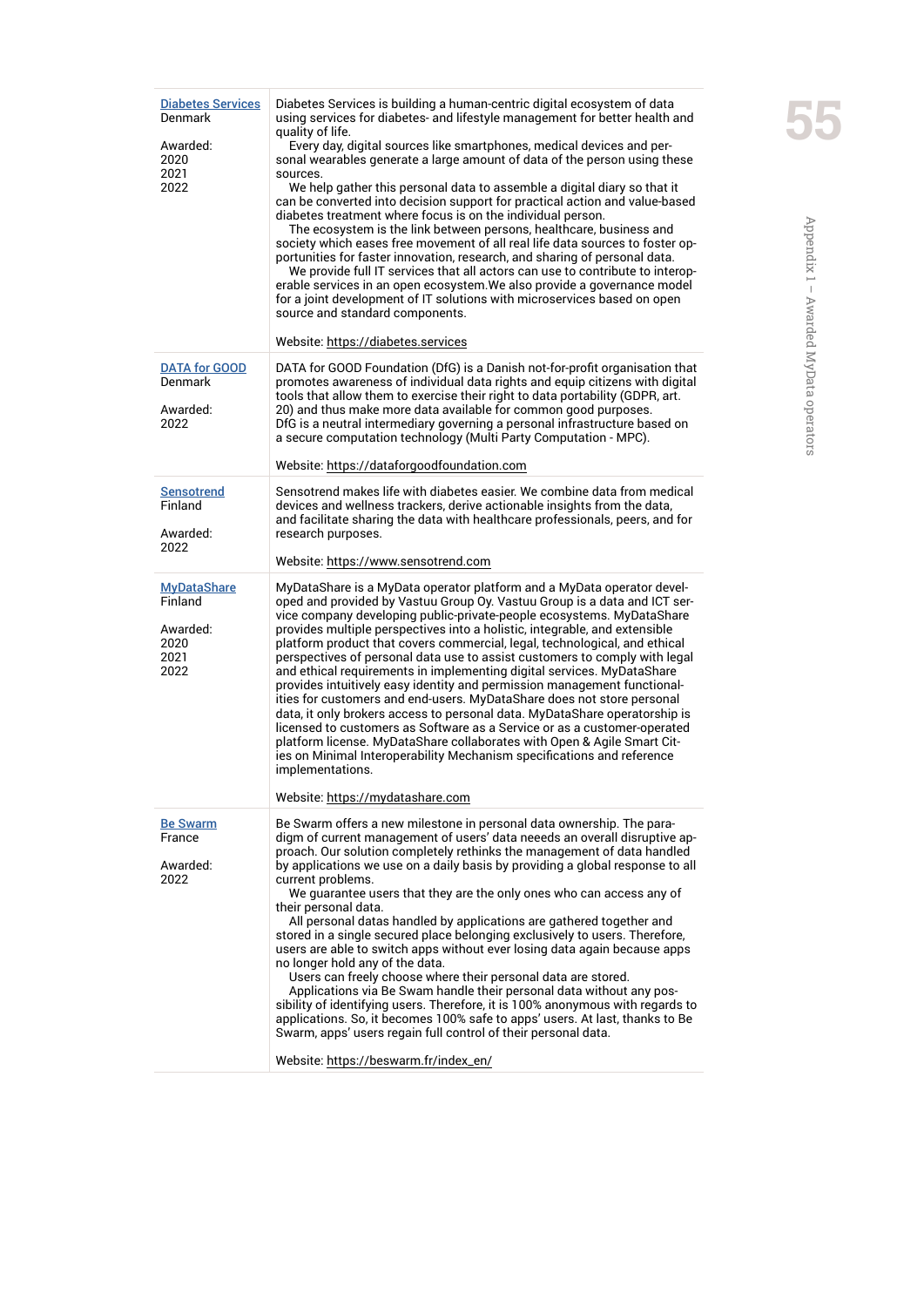|  | <u>Cozy</u><br>France<br>Awarded:<br>2020<br>2021<br>2022           | Cozy Cloud provides users with a personal cloud, Cozy.<br>French and open source, Cozy is a human-centric and privacy-respectful<br>digital home, in which users collect all of their data expanding their digital<br>possibilities with personalized services. Data are spread in silos on the Web<br>and until now out of control of the most legitimate to own them: individu-<br>als.<br>It aims at giving back to users their personal data and help them into<br>managing it through data connectors and functional applications.<br>Open source, Cozy can be examined by experts, is "forkable" when neces-<br>sary and moveable in just a few clicks. That's exactly why users can trust<br>Cozy: "You will stay because you can leave" is one of Cozy Cloud mantras.<br>Cozy gives users the possibility of having a personal assistant that is not<br>an advertising assistant like Alexa, Google Home or Amazon Echo. Cozy<br>is a way of using data to emancipate, rather than manipulate users. A big<br>change for the paradigm of data!<br>Website: https://cozy.io/en/                                                                                                                                               |
|--|---------------------------------------------------------------------|--------------------------------------------------------------------------------------------------------------------------------------------------------------------------------------------------------------------------------------------------------------------------------------------------------------------------------------------------------------------------------------------------------------------------------------------------------------------------------------------------------------------------------------------------------------------------------------------------------------------------------------------------------------------------------------------------------------------------------------------------------------------------------------------------------------------------------------------------------------------------------------------------------------------------------------------------------------------------------------------------------------------------------------------------------------------------------------------------------------------------------------------------------------------------------------------------------------------------------------|
|  | <b>Fair&amp;Smart</b><br>France<br>Awarded:<br>2020<br>2021<br>2022 | Fair&Smart is a French SaaS company founded in 2016. Our mission state-<br>ment is to make personal data accessible and useful for the good of the<br>people and the society.<br>Our platform connects data sources, data using services and individuals<br>in any life area to allow secure and consented personal data transfers with<br>full auditability, privacy compliance and end-to-end encryption.<br>Myfairdata is the name of the platform for individuals: a web and mobile<br>application allowing people to store and share data, manage permissions<br>and send GDPR requests (portability, access)<br>Right Data is the name of the platform for organisations: a web applica-<br>tion and REST API allowing organisations to make personal data available<br>for third parties and/or access to data made available by third parties under<br>the control of the individuals, with GDPR compliance built-in and premium<br>Privacy UX.<br>Two white labelled modules based on the platform are also available :<br>Right Consents (Consent Management Platform) and Right Requests (SRR<br>automation tool). Those solutions are frequently distinguished by technol-<br>ogy specialists like Gartner or Wavestone. |
|  |                                                                     | Website: https://www.myfairdata.com/en                                                                                                                                                                                                                                                                                                                                                                                                                                                                                                                                                                                                                                                                                                                                                                                                                                                                                                                                                                                                                                                                                                                                                                                               |
|  | <b>Onecub</b><br>France<br>Awarded:<br>2020<br>2021<br>2022         | Onecub is a French-based MyData Operator allowing the creation of data-<br>sharing ecosystems (or data spaces). It allows individuals to share their<br>data between their digital services through a seamless user experience and<br>full privacy control. Onecub works mostly in the Tourism/Mobility and Agri-<br>food sectors. Our vision is to promote the creation of a Fair Data Economy<br>relying on human-centric data spaces. Onecub approves the MyData Dec-<br>laration and all its principles. We are co-founder of the aNewgovernance<br>AISBL based in Brussels where we build a common operational model for<br>the data spaces, with fellow data spaces builders in other sectors like skills,<br>health, space data. Onecub's main project in 2021 is the creation of a major<br>data space in France in the tourism & mobility sectors. Since Paris will wel-<br>come the Olympic Games in 2024, we will leverage the event to align public<br>and private interests in order to create a flagship data space.<br>Website: https://www.onecub.com                                                                                                                                                                |
|  | <b>Visions</b><br>France<br>Awarded:<br>2020<br>2021<br>2022        | Visions provides a human-centric data intermediary service allowing people<br>and organisations to share data in a secure, ethical, legal and easy way.<br>Visions focuses on skills data helping people in their personal and profes-<br>sional development. People can manage their authorisations from a central<br>dashboard and organisations can easily request data from other services<br>for specific purposes through Visions API. Visions is a data ecosystem<br>orchestrator, managing legal, technical and business aspects of the data<br>sharing.<br>Website: https://visionspol.eu                                                                                                                                                                                                                                                                                                                                                                                                                                                                                                                                                                                                                                   |
|  |                                                                     |                                                                                                                                                                                                                                                                                                                                                                                                                                                                                                                                                                                                                                                                                                                                                                                                                                                                                                                                                                                                                                                                                                                                                                                                                                      |
|  | polypoly<br>Germany<br>Awarded:<br>2020<br>2021<br>2022             | The polyPod ensures that personal data is stored on the end device. It is<br>no longer necessary to send data to central servers, although this is still<br>possible. Alternatively, the data is evaluated decentrally on the end devices<br>of the individual, who can simply download the polyPod to all their end<br>devices like an app. For processing, the polyPod uses the unused comput-<br>ing power of the end devices to map the functionalities of a server. With the<br>polyPod, individuals have a private server that corresponds across all their<br>personal devices and that they can control at any time. Every individual can<br>give third parties access to this server and thus to personal data and com-<br>puting power. To other citizens, to entrepreneurs or public servants, against<br>payment or as a donation. Who may access their polyPod or use the com-<br>puting power, and for how long, is determined by each user at any time.                                                                                                                                                                                                                                                               |
|  |                                                                     | Website: https://polypoly.coop                                                                                                                                                                                                                                                                                                                                                                                                                                                                                                                                                                                                                                                                                                                                                                                                                                                                                                                                                                                                                                                                                                                                                                                                       |

Understanding MyData Operators Understanding MyData Operators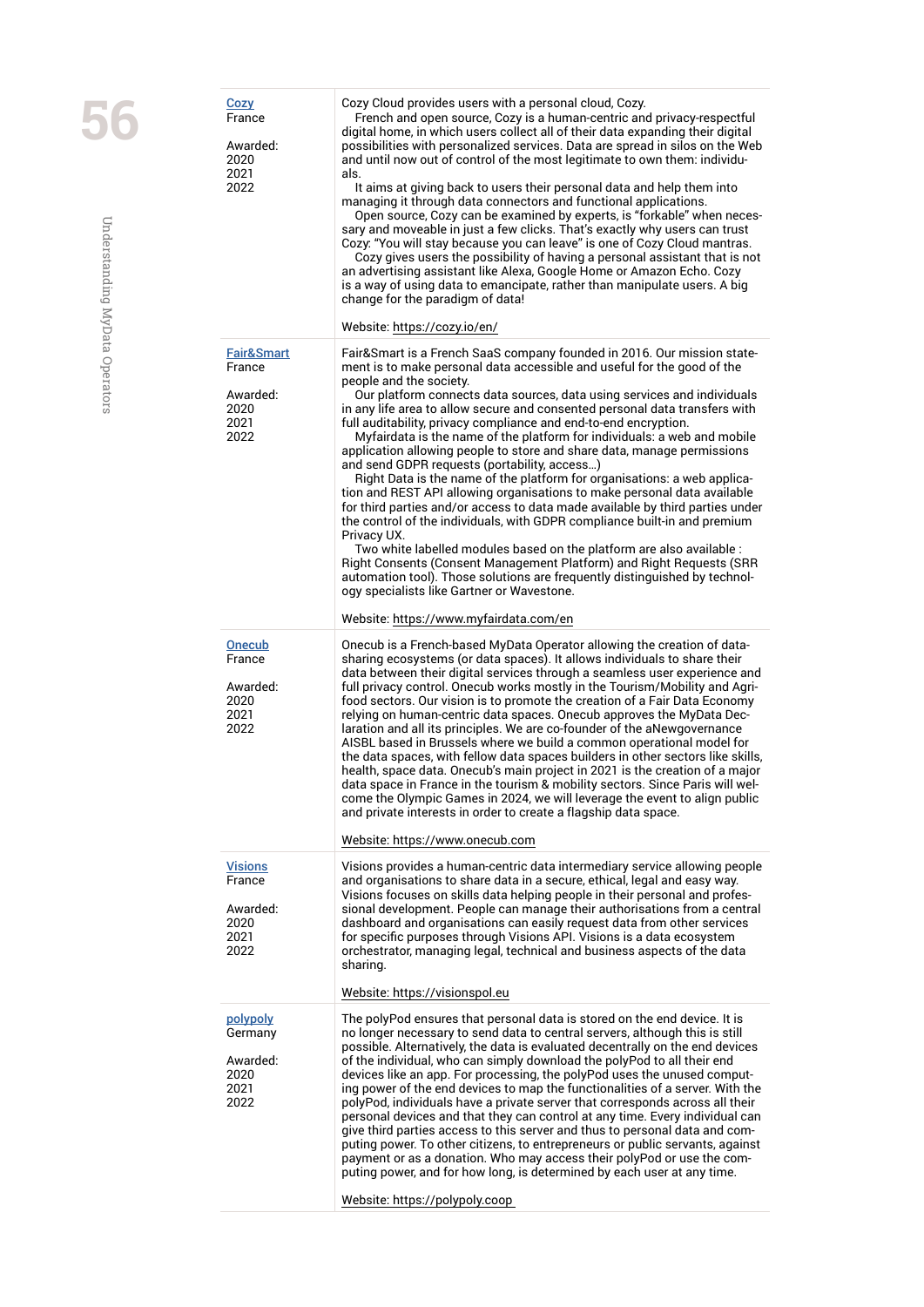| <b>SOWL</b><br>Germany<br>Awarded:<br>2021<br>2022                         | esatus AG is a medium-sized consulting company, founded in 1999, with<br>its headquarter in Langen, Germany. esatus AG's mission is "Enforcing<br>Information Security", with strong expertise in Identity & Access Manage-<br>ment (IAM). Within its proactive innovation management, esatus AG is<br>engaged in blockchain technology since 2016, particularly in the area of<br>identity management. We are focused on distributed ledger-based solu-<br>tions for Self-Sovereign Identity (SSI) and now have applied SSI to the IAM<br>domain. Since 2019, esatus AG merged its many years of experience and<br>outstanding know-how in these fields as well as its software development<br>proficiency into the SOWL solution. SOWL is a comprehensive suite for<br>Enterprise IAM, fully embracing SSI principles and technologies. SOWL is<br>dedicated to build bridges between classic IAM protocols and technologies<br>and the new, future-proof world of SSI. It delivers a business-friendly techni-<br>cal implementation of tailor-made IAM concepts.<br>Website: https://esatus.com/solutions/self-sovereign-identity/<br>sowl/?lang=en |
|----------------------------------------------------------------------------|---------------------------------------------------------------------------------------------------------------------------------------------------------------------------------------------------------------------------------------------------------------------------------------------------------------------------------------------------------------------------------------------------------------------------------------------------------------------------------------------------------------------------------------------------------------------------------------------------------------------------------------------------------------------------------------------------------------------------------------------------------------------------------------------------------------------------------------------------------------------------------------------------------------------------------------------------------------------------------------------------------------------------------------------------------------------------------------------------------------------------------------------------------|
| <b>Trinity IDP</b><br>Germany<br>Awarded:<br>2020<br>2021<br>2022          | Trinity IDP is a mobile white-label SDK that performs all the functions of an<br>identity provider on the mobile device and combines the requirements of<br>SSI and OIDC in one solution.<br>Website: https://www.comuny.de                                                                                                                                                                                                                                                                                                                                                                                                                                                                                                                                                                                                                                                                                                                                                                                                                                                                                                                             |
| <b>My Information</b><br><b>Tracer</b><br>Japan<br>Awarded:<br>2021<br>222 | My Information Tracer (aka mint) is the platform for distributing Personal<br>Data in Japan.<br>It takes role as a hub among enterprises, and provides basic functions<br>necessary for Personal Data distribution.<br>Website: https://www.nttdata.com/global/en                                                                                                                                                                                                                                                                                                                                                                                                                                                                                                                                                                                                                                                                                                                                                                                                                                                                                       |
| paspit<br>Japan<br>Awarded:<br>2020                                        | paspit is a smartphone and web application with which its users can store<br>their personal data and share it with others based on his/her consent. The<br>personal data comes to paspit from mainly 4 types of data sources.<br>• Manual data entry (name, email, gendar, occupation etc)<br>• Survey responses. (What are major life events in your life in recent years?<br>Do you own a house? etc)<br>· Personal data scraped from web services (Amazon, netflix, etc.).<br>• Personal data collected via APIs (Google calendar).<br>paspit operators invite businesses to join the platform and they play the<br>role of data using services. Those data using services send data sharing<br>requests which should have at least one benefit to users. Once the users<br>accept the requests his/her personal data is shared with the requester who<br>is obliged to give back the benefit. If the users change their mind, they can<br>withdraw the consent.<br>Website: https://paspit.com/                                                                                                                                                     |
| <b>Personium</b><br>Japan<br>Awarded:<br>2020<br>2021<br>2022              | Personium is the first and still the only open-source personal data store<br>platform in Japan. The platform was created by FUJITSU Limited back in<br>2008. It is developed for both common individual and enterprise users.<br>Personium provides the following features:<br>• Empowers individual to manage permission of data access<br>• Empowers individual to manage aggregated data<br>• Supports data portability by using well-known standards<br>• Supports transparency by offering open-source core components and<br>apps<br>· Supports interoperability in different technical levels<br>Fujitsu Limited is the leading Japanese information and communication<br>technology (ICT) company, offering a full range of technology products,<br>solutions, and services.<br>Website: https://personium.io                                                                                                                                                                                                                                                                                                                                   |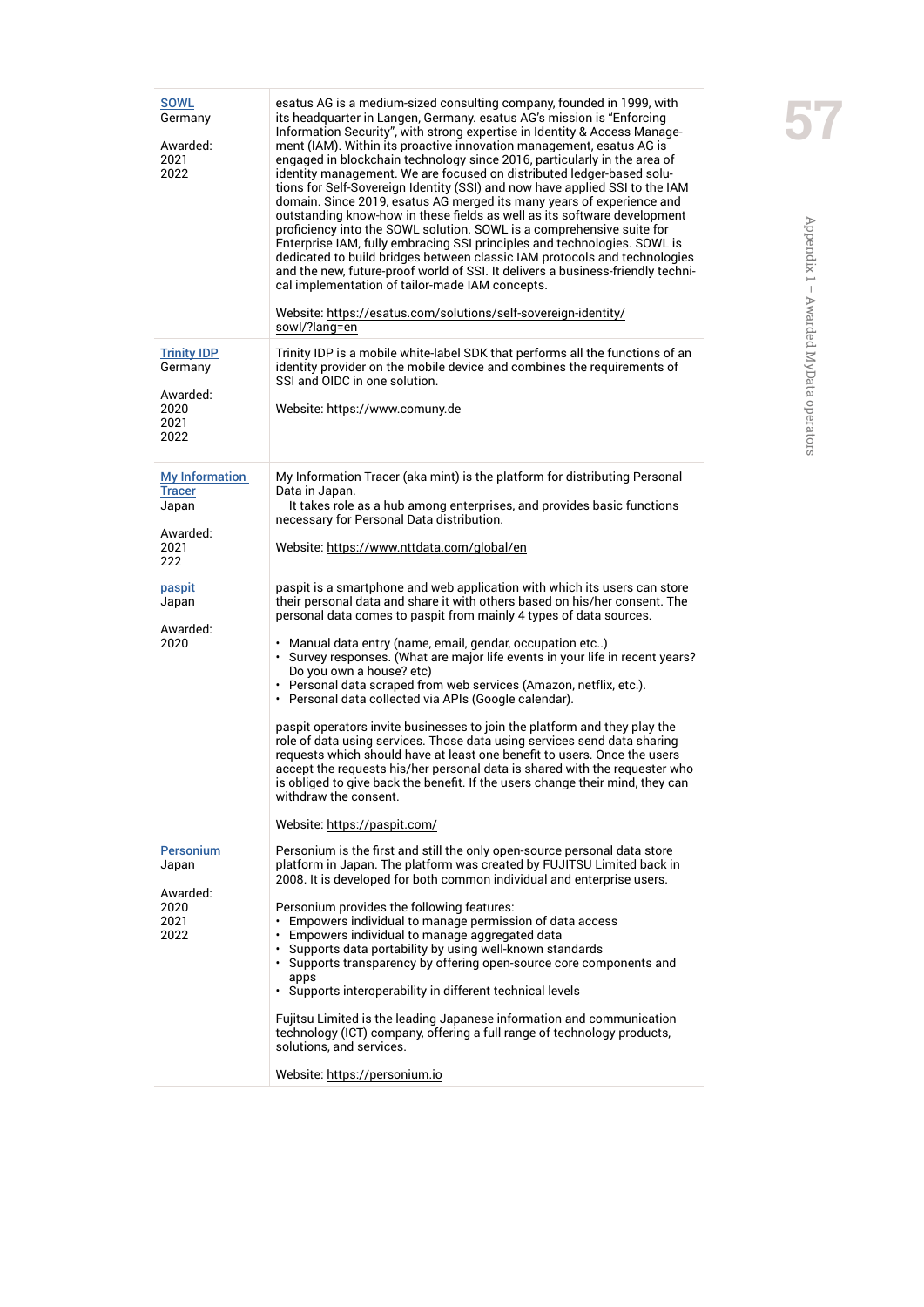| <b>Ockto</b><br><b>Netherlands</b><br>Awarded:<br>2020<br>2021<br>2022  | Ockto is a platform with which persons can collect data from different data<br>sources and pass this data on to a data using service (provider). The solu-<br>tion ensures that persons can quickly and easily collect information and<br>share it with their adviser, bank, mortgage lender or other service provider.<br>The person collects the data desired by the data using service with<br>the help of Ockto, and after reviewing that data, optionally transfers this<br>data. Ockto charges a transaction fee from the data using service for this<br>service<br>Ockto's strategy is aimed at achieving the following objectives:<br>• Being a reliable party for consumers<br>• Acquiring a sustainable position within various chains in the Netherlands<br>• Being a reliable partner of data sources (government and banks)<br>• Extending Ockto with additional data sources<br>• Becoming a key cabinet for the consumer to his / her personal information.<br>• Internationalization of Ockto to other European countries.<br>Website: https://www.ockto.nl/                                       |
|-------------------------------------------------------------------------|--------------------------------------------------------------------------------------------------------------------------------------------------------------------------------------------------------------------------------------------------------------------------------------------------------------------------------------------------------------------------------------------------------------------------------------------------------------------------------------------------------------------------------------------------------------------------------------------------------------------------------------------------------------------------------------------------------------------------------------------------------------------------------------------------------------------------------------------------------------------------------------------------------------------------------------------------------------------------------------------------------------------------------------------------------------------------------------------------------------------|
| <b>Financieel</b><br>Paspoort<br><b>Netherlands</b><br>Awarded:<br>2022 | Stichting Financieel Paspoort is a non-profit foundation that strives to<br>improve the financial resilience of the individual. This is done by providing<br>tools and developing standards that enable the individual to retrieve and<br>share personal financial data easily.<br>We motivate organisations to open up their databases and work together<br>to develop and implement standards. In the meantime we create value by<br>enabling individuals to make use of secure methods and techniques that<br>are currently available and which the individual is entitled to use today.<br>Personal financial information can also be shared to make the provision<br>of support and advice more easy and more accesible. Connections with<br>external advice services, for which personal financial data is required, can<br>be established, relevant data can be shared automatically and added value<br>can be created, all under control of the individual.                                                                                                                                                |
| <b>IRMA</b><br><b>Netherlands</b><br>Awarded:<br>2022                   | Website: https://financieelpaspoort.nl<br>With IRMA you can manage your digital identity on your mobile phone.<br>It is easy to log in and make yourself known, by disclosing only relevant<br>attributes of yourself. For instance, in order to watch a certain movie online,<br>you prove that you are older than 16, and nothing else. You can also sign<br>documents digitally. You use only relevant attributes of yourselves in a<br>digital stamp. In this way you can sign with IRMA as a medical doctor, or as<br>citizen, or in some other role. Data in IRMA come from trusted sources and<br>are cryptographically protected. Thus, the attributes that you disclose to<br>make yourself known are genuine and are really about you.<br>IRMA.app is a Privacy by Design, Decentralized and Open Source solution<br>powered by SIDN.nl (= solid base)<br>Website: https://irma.app                                                                                                                                                                                                                      |
| Schluss<br>Netherlands<br>Awarded:<br>2020<br>2021<br>2022              | With Schluss, you $-$ and you alone $-$ decide who knows what about you.<br>With Schluss you get a digital vault in which ALL your data is securely<br>stored. From simple addresses to complex financial and medical records.<br>You decide to whom you disclose your data, for what reason and for what<br>period. You keep an overview over your data and any disclosures. So that<br>you can keep control over them and act as a data operator yourself.<br>Schluss knows nothing of its customers and doesn't even know when a<br>new vault has been opened.<br>The information you entrust organizations with is all up to date. They<br>have access to real time up-to-date customer data, comply to GDPR and<br>don't have to store this personal information themselves.<br>And where the Schluss vault is as closed and secure as can be; the<br>organization behind it is open and transparent. Schluss will be a worldwide<br>cooperative, with users as co-owners.<br>Schluss is a movement, representing all internet users.<br>Together we can change the Internet!<br>Website: https://schluss.org |
| <b>EYD</b><br>Norway<br>Awarded:<br>2022                                | EYD delivers a platform for services that helps personal users and com-<br>panies safely retrieve, secure and enable personal data in compliance<br>with privacy regulations. By providing a simple, secure and trusthworthy<br>plattform for services to retrieve and enable personal data, we aim to create<br>valueable connections between your business and your users. By empower-<br>ing your users with insights, we help strengthen the credibility of your brand<br>and hence the value of your users.<br>Website: https://eyd.tech                                                                                                                                                                                                                                                                                                                                                                                                                                                                                                                                                                      |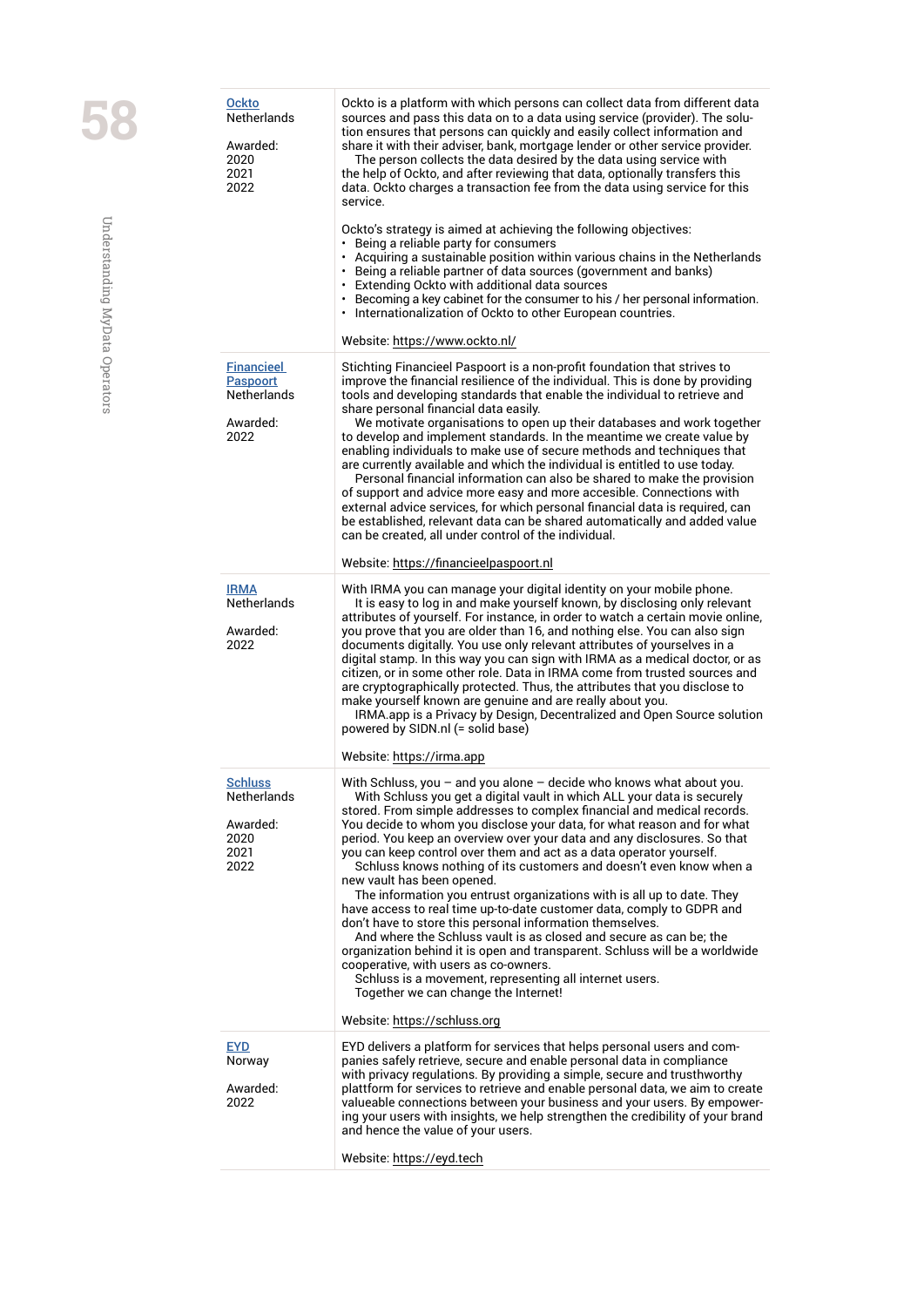| <b>Fairdrop</b><br>Slovenia<br>Awarded:<br>2020                       | Fairdrop is an open source personal data storage solution aiming to<br>achieve user sovereignty over and privacy for their data. Data can be<br>encrypted locally in the user's browser before being stored or shared with<br>other accounts with peer-to-peer Swarm storage as the back-end.<br>The peer-to-peer nature means no setting up of infrastructure is needed.<br>There is no central authority to rely on or to block access to the data. The<br>amount of storage used can be scaled as needed. This covers use cases<br>for individuals storing their data as well as apps storing individual specific<br>data, and others. An example use case is the storage of Kantara compliant<br>consent receipts in a special "folder".<br>Faidrop is leveraging Fair data society open source javascript libraries for<br>working with Swarm storage, blockchain and user accounts.<br>Website: https://fairdrop.xyz/                                          |
|-----------------------------------------------------------------------|----------------------------------------------------------------------------------------------------------------------------------------------------------------------------------------------------------------------------------------------------------------------------------------------------------------------------------------------------------------------------------------------------------------------------------------------------------------------------------------------------------------------------------------------------------------------------------------------------------------------------------------------------------------------------------------------------------------------------------------------------------------------------------------------------------------------------------------------------------------------------------------------------------------------------------------------------------------------|
| <b>MyDataMood</b><br>Spain<br>Awarded:<br>2022                        | MyDataMood is a platform for managing personal data and digital identity,<br>which allows a transparent, fair and honest exchange of data between<br>Citizens and Organizations.<br>Website: https://mydatamood.com                                                                                                                                                                                                                                                                                                                                                                                                                                                                                                                                                                                                                                                                                                                                                  |
| <b>VALENCIADATA</b><br>Spain<br>Awarded:<br>2020<br>2022              | VALENCIADATA is a data operator for managing and using relevant<br>personal information for research activities. Our aim is to empower the<br>citizens to control their personal data. The citizens may give data access to<br>different innovative agents such as research institutions. Our objective is<br>to develop a digital platform that includes the gathering, classification and<br>storing of personal data for research projects, as well as all the interfaces<br>that the citizens, companies and other innovation agents need to access to<br>the system. The platform will be compliant with the legal frame established<br>in the European General Data Protection Regulation (GDPR). The main<br>objectives are:<br>• To facilitate the reuse of personal data for research if the individual<br>provides informed consent.<br>• To connect services that can use the personal data in order to provide<br>useful information to the individuals. |
|                                                                       | Website: https://valenciadata.ibv.org                                                                                                                                                                                                                                                                                                                                                                                                                                                                                                                                                                                                                                                                                                                                                                                                                                                                                                                                |
| iGrant.io<br>Sweden<br>Awarded:<br>2020<br>2021<br>2022               | iGrant.io is a data exchange platform that helps organisations to access<br>personal data in an ethical and sustainable manner. Using iGrant.io's data<br>exchange services, organisations gain access to verifiable, auditable and<br>data regulatory compliant personal data. Every data exchange has an as-<br>sociated Data Agreement (DA) that records conditions for an organization<br>to process personal data in accordance with data regulations, such as the<br>GDPR.<br>The key value propositions offered by the iGrant io platform are:<br>• Improved access to high-quality personal data by providing transparency<br>and empowering users to control data usage.                                                                                                                                                                                                                                                                                    |
|                                                                       | • Compliance by design reducing the risk of non-compliance to data regu-<br>lation when it comes to personal data usage, by linking Data Agreements<br>to a legally endorsed Data Process Impact Assessment (DPIA) process.<br>End-user SDKs (e.g. Data Wallets, User preference centre) that can be<br>embedded into existing mobile applications and portals.<br>Website: https://igrant.io/                                                                                                                                                                                                                                                                                                                                                                                                                                                                                                                                                                       |
| <b>BitsaboutMe</b><br>Switzerland<br>Awarded:<br>2020<br>2021<br>2022 | BitsaboutMe is an innovative online platform where users can securely<br>manage their digital life and make fair data deals with companies and<br>organizations. At the heart of BitsaboutMe is the privacy of each individual<br>user. They can merge their online accounts in one place, get a transparent<br>360-degree overview of their digital lives and thus regain full control over<br>their personal data. The marketplace function enables users to share parts<br>of their personal data securely with companies and organizations for a<br>reward or anonymously for research purposes.<br>Website: https://bitsabout.me                                                                                                                                                                                                                                                                                                                                |
|                                                                       |                                                                                                                                                                                                                                                                                                                                                                                                                                                                                                                                                                                                                                                                                                                                                                                                                                                                                                                                                                      |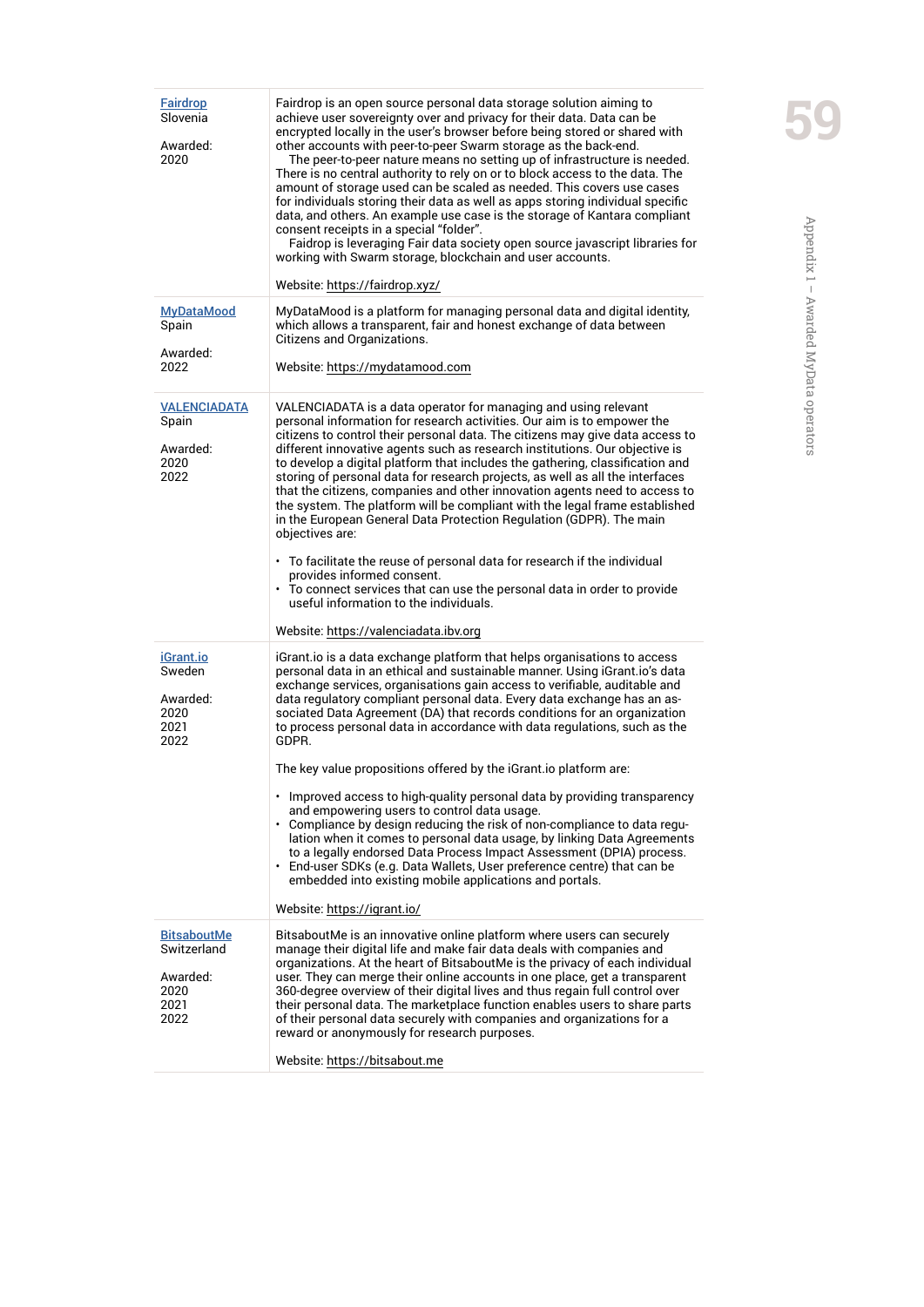| <b>Fairdrive</b><br>Switzerland<br>Awarded<br>2021<br>2022 | Fairdrive is an open source decentralized personal data storage solution<br>aiming to achieve user sovereignty over and privacy for their data.<br>The peer-to-peer nature means no setting up of infrastructure is needed.<br>There is no central authority to rely on or to block access to the data. The<br>amount of storage used can be scaled as needed. This covers use cases<br>for individuals storing their data as well as apps storing individual specific<br>data, and others.<br>By using Fairdrive integrated decentralized storage, developers can cre-<br>ate and build interoperable, decentralized and open- sourced dApps so us-<br>ers can reclaim their privacy, own their data and control their digital identity.<br>Faidrive stack is open sourced and developed under the Fair data society.<br>Website: https://fairdrive.fairdatasociety.org/                                                                                                                                                                           |
|------------------------------------------------------------|-----------------------------------------------------------------------------------------------------------------------------------------------------------------------------------------------------------------------------------------------------------------------------------------------------------------------------------------------------------------------------------------------------------------------------------------------------------------------------------------------------------------------------------------------------------------------------------------------------------------------------------------------------------------------------------------------------------------------------------------------------------------------------------------------------------------------------------------------------------------------------------------------------------------------------------------------------------------------------------------------------------------------------------------------------|
| <b>Streamr</b>                                             | Streamr (streamr.network) is the world's leading marketplace and decen-                                                                                                                                                                                                                                                                                                                                                                                                                                                                                                                                                                                                                                                                                                                                                                                                                                                                                                                                                                             |
| Switzerland<br>Awarded:<br>2020                            | tralised network for real time data. The distributed, open-source, software<br>project project was founded in 2017 with the mission of creating a platform<br>to trade and distribute information, while allowing people to regain control<br>of the data they produce.<br>Through its Data Union concept, individuals can crowdsell their infor-<br>mation on the Streamr network along with their fellow union members.<br>Designed for safe data delivery and exchange, the Streamr network is scal-<br>able, low-latency and secure.<br>Data Union members can monetize their google search history, what<br>they've been shopping for on Amazon or even what type of coffee their<br>smart coffee machine's been brewing.<br>This data is extremely valuable for marketers, new market entrants,<br>hedge funds, researchers and many more. Streamr believes that society will<br>be better off when the value from, and control over, our data is decentral-                                                                                  |
|                                                            | ised away from a few giant corporations.<br>Website: https://streamr.network                                                                                                                                                                                                                                                                                                                                                                                                                                                                                                                                                                                                                                                                                                                                                                                                                                                                                                                                                                        |
| <b>CANDIY</b><br>South Korea                               | CANDIY is a new Web 3.0 based decentralized MyData operator that cre-<br>ates value for the individual user with their data in the following ways:                                                                                                                                                                                                                                                                                                                                                                                                                                                                                                                                                                                                                                                                                                                                                                                                                                                                                                  |
| Awarded:<br>2022                                           | 1. The CANDIY operator uses a blockchain to guarantee transparency and<br>safety of data processing by documenting the user's consent and data<br>provision history on the blockchain.<br>2. CANDIY introduces a method of disbursing blockchain tokens as rewards<br>based on the participation level of each user. This tokenomics will even-<br>tually realize a web 3 world.<br>3. The source code of the CANDIY operator will be managed as an open-<br>source repository within this year. We hope to attract developers across<br>the MyData community to help build a transparent, secure, and interoper-<br>able ecosystem.<br>If approved, the CANDIY operator will be the first to be awarded MyData<br>Operator status in Korea. We aspire to decentralize our service and enter<br>the EU market by the end of 2022.<br>Website: https://candiy.io                                                                                                                                                                                     |
| <b>Numbers</b><br>Taiwan                                   | Numbers provides data integrity assurance for data collection and                                                                                                                                                                                                                                                                                                                                                                                                                                                                                                                                                                                                                                                                                                                                                                                                                                                                                                                                                                                   |
| Awarded:<br>2020                                           | exchange services. In order to better protect data privacy, many services<br>today choose distributed data collection and storage such as keeping the<br>information in personal mobile phones. This indeed enhances privacy and<br>reduces the risks of transmitting data around. However, on the other hand,<br>distributed data collection and storage require more trust between each<br>party in order to maximise the value of data. Numbers helps service provid-<br>ers protect data integrity using blockchain and cryptographic technologies.<br>At the time when data is generated, the environmental information such as<br>time, location and other supporting metadata are captured and signed as a<br>proof of the data. The hash value of the proof is registered on the block-<br>chain to ensure that the user's data is kept intact and not modified. The<br>integrity assurance provided by Numbers keeps the data private and distrib-<br>uted while still preserving its credibility.<br>Website: https://numbersprotocol.io/ |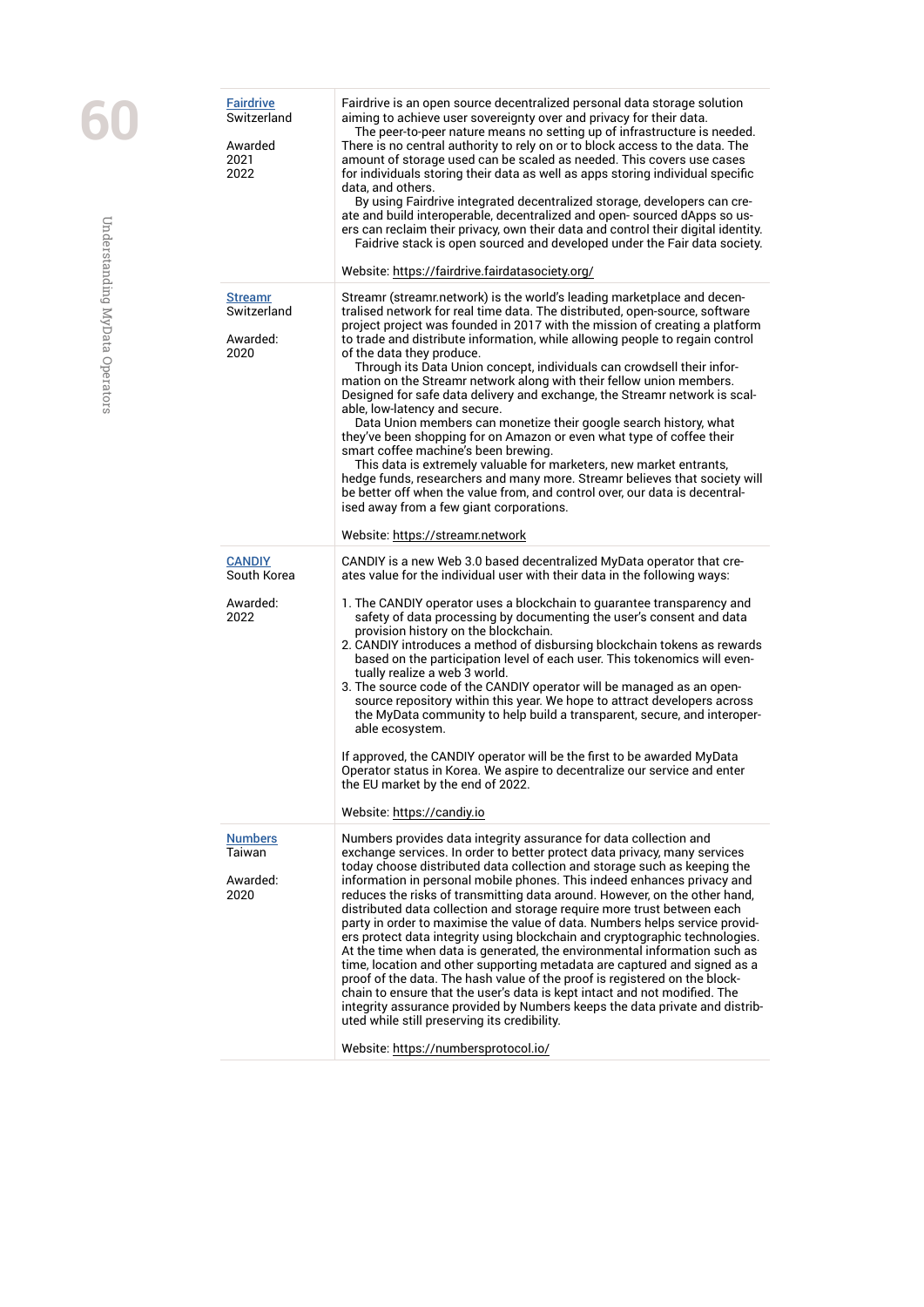| <u>CitizenMe</u><br>United Kingdom<br>Awarded:<br>2021<br>2022        | Data, Climate Change, Mental and Physical Health are the 4 greatest chal-<br>lenges facing humanity in the 21st Century and a post-pandemic world.<br>Collectively, our digital Citizen Data must be used to help solve these global<br>challenges.<br>But, who owns our data? Currently 'Big Data' companies hoard, use and<br>trade our data in unethical ways. We have no choice, no agency, no digital<br>freedom.<br>As digital citizens, we need a new way to interact with the internet. A way<br>to collect and store our own data for ourselves. We need a way to interact<br>with the always-on, online world - but without having to forever give away<br>our data, for free.<br>To change the way the internet works (for the better!) we've created Citi-<br>zenMe. It's a breakthrough 'Zero Data' platform that focuses on the digital<br>rights of us, the citizens of the internet.<br>CitizenMe enables digital citizens to effortlessly collect their MeData and<br>then choose how, where and when they exchange it, with liberty.<br>Website: https://www.citizenme.com |
|-----------------------------------------------------------------------|----------------------------------------------------------------------------------------------------------------------------------------------------------------------------------------------------------------------------------------------------------------------------------------------------------------------------------------------------------------------------------------------------------------------------------------------------------------------------------------------------------------------------------------------------------------------------------------------------------------------------------------------------------------------------------------------------------------------------------------------------------------------------------------------------------------------------------------------------------------------------------------------------------------------------------------------------------------------------------------------------------------------------------------------------------------------------------------------|
| <u>DataYoqi</u><br>United Kingdom<br>Awarded:<br>2020<br>2021<br>2022 | DataYogi helps people unlock the power of their data. It does so by provid-<br>ing them with a secure data store and point of integration for their data,<br>and the means to then co-manage this data with other parties (e.g. their<br>suppliers).<br>Website: https://www.datayogi.me                                                                                                                                                                                                                                                                                                                                                                                                                                                                                                                                                                                                                                                                                                                                                                                                     |
| digi.me<br>United Kingdom<br>Awarded:<br>2020<br>2021                 | Digi.me facilitates individuals to share more & better data to enable busi-<br>nesses to provide more & better value, with 100% privacy, full security &<br>consent.<br>Individuals can get a full copy of their personal data (health, finance,<br>social, wearables, media) every day, allows individual to store in person-<br>ally encrypted location of their choice (OneDrive, Dropbox, Google Drive),<br>and enables services to request access to extracts of that data through a<br>Consent Certificate & SDK/API consent stack with a single call, and with full<br>individual traceability with a Consent Dashboard.<br>Importantly for individuals, only they hold their data, their data is fully<br>secured and immutable. No data is shared without the individuals explicit<br>consent and they have a consent dashboard to manage consents in a<br>single place including revoking consent, audit logs, etc. The individual<br>remains in full control at all times.                                                                                                        |
|                                                                       | Website: https://digi.me/                                                                                                                                                                                                                                                                                                                                                                                                                                                                                                                                                                                                                                                                                                                                                                                                                                                                                                                                                                                                                                                                    |
| Pool<br>United Kingdom<br>Awarded:<br>2022                            | Pool is up-ending the current data economy by incubating and providing<br>infrastructure for groups and developers building out applications and ser-<br>vices that help ordinary people own and monetize their data. We call these<br>data unions.<br>The value proposition from a data union to its members is simple: Create,<br>Share and Earn. But the technology needed to make this work at scale is<br>complex. Pool provides a platform, governance and associated services to<br>support data unions to develop, scale and monetize.<br>At the top of this hierarchy sits the citizen. Through our Universal Data<br>Wallet we provide personal storage and consent tools, sovereign identity<br>management and payments $-$ they stay in control.<br>This drives the access data unions have to act in individuals best inter-<br>ests, when they represent their rights in a dispute or bargain collectively for<br>their data's value. Organisations and scientists who need access to data<br>insights can request products and query to an independent, raw data layer.       |
|                                                                       | Website: https://pooldata.io/                                                                                                                                                                                                                                                                                                                                                                                                                                                                                                                                                                                                                                                                                                                                                                                                                                                                                                                                                                                                                                                                |
| <b>Mydex</b><br>United Kingdom<br>Awarded:<br>2022                    | The Mydex Charter provides a full description of our purpose and activities.<br>Mydex Data Services Community Interest Company (Mydex CIC) is a social<br>enterprise whose mission is to empower citizens with their data. Mydex<br>provides citizens with personal data stores which enable them to collect,<br>store, manage, use and share their own data under their own control inde-<br>pendently of any organisation that may hold data about them.<br>As a Community Interest Company under UK law, Mydex is legally re-<br>quired to always prioritise this mission. Everything about it - its technology,<br>platform, business model, funding, business partners - is designed to align<br>with and promote this mission.<br>By making individuals the point at which data about themselves can be<br>aggregated and integrated. Mydex provides them with a data asset that is<br>theirs and that grows in richness and usefulness over their lives.<br>Website: https://mydex.org                                                                                                |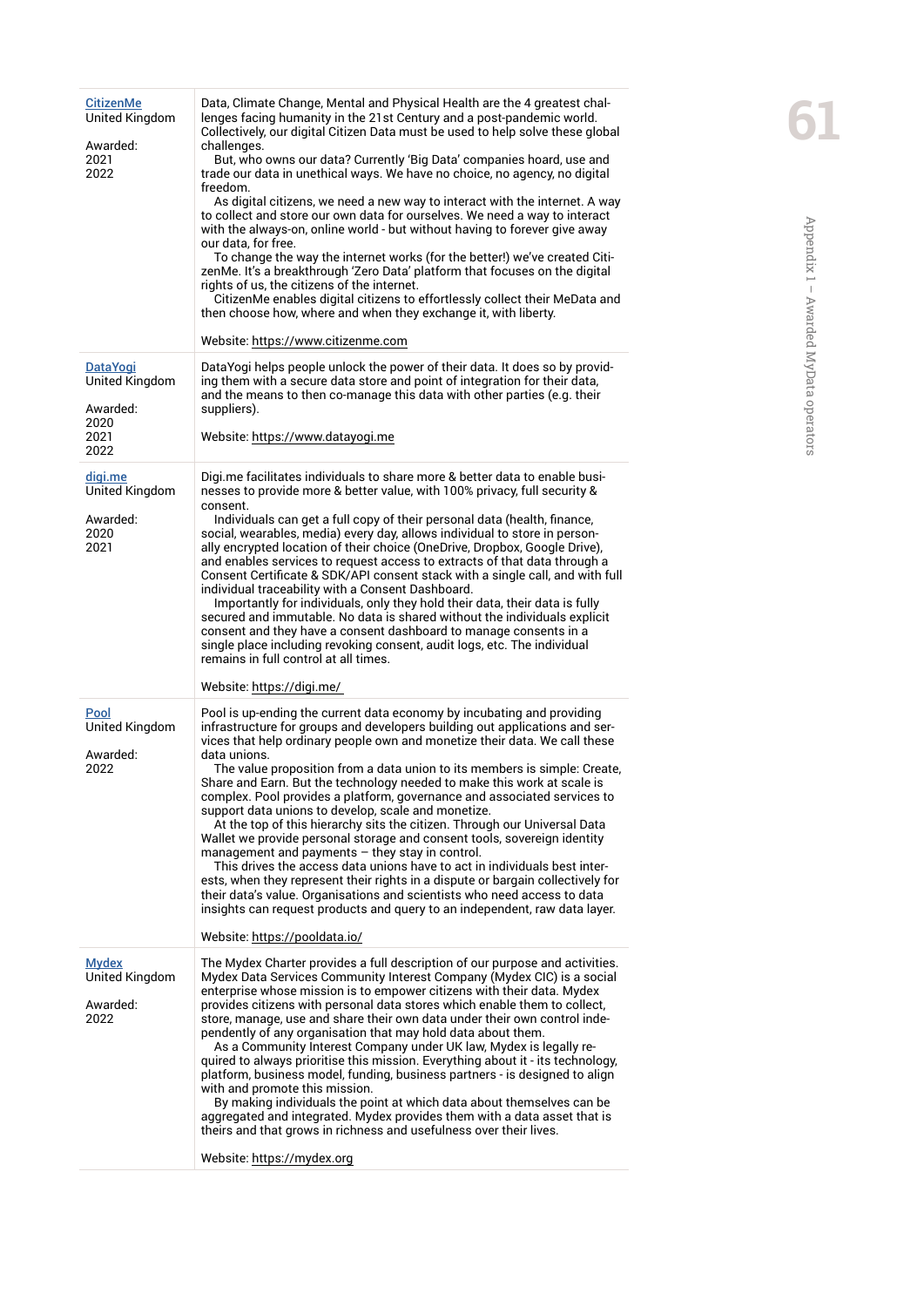| <b>MyLife Digital</b><br><b>United Kingdom</b><br>Awarded:<br>2020                  | MyLife Digital has been built on the fundamental concept that individuals<br>should be at the heart of how organisations collect, use and share their<br>data. We follow both a data protection and privacy by design approach to<br>ensure that our solutions are focussed on individuals first. By putting the<br>individual first, organisations can build trust, whilst ensuring rigourous<br>governance standards are maintained.<br>Consentric by MyLife Digital, is a cloud-based platform that handles the<br>governance of processing personal data. It delivers transparency to the<br>individual on what data has been collected and for what purpose. It empow-<br>ers the individual to make decisions over the use of their data across a<br>number of data using services, and it delivers accountability and assurance<br>via an immutable audit record of permissions granted or denied.<br>Website: https://mylifedigital.co.uk/developer/                                                                                                   |
|-------------------------------------------------------------------------------------|----------------------------------------------------------------------------------------------------------------------------------------------------------------------------------------------------------------------------------------------------------------------------------------------------------------------------------------------------------------------------------------------------------------------------------------------------------------------------------------------------------------------------------------------------------------------------------------------------------------------------------------------------------------------------------------------------------------------------------------------------------------------------------------------------------------------------------------------------------------------------------------------------------------------------------------------------------------------------------------------------------------------------------------------------------------|
| <b>Self Innovations</b><br><b>United States</b><br>Awarded:<br>2020<br>2021<br>2022 | At Self Innovations, we understand our well-being is about more than physi-<br>cal health. Our emotional and financial wellness, our accomplishments,<br>even our relationship with the environment all contribute to Absolute Hu-<br>man Health.<br>We focus on three services.<br>1. The development of the Self Framework. A blockchain and graph data-<br>base hybrid that delivers the infrastructure for an application layer.<br>2. The Self Profile is a research-based categorical data structure and iden-<br>tity authentication tool based on self-sovereign identity and blockchain.<br>3. Software development for building on the Self Framework.<br>Our current project, SelfPass, has launched with an open source and en-<br>terprise version. Users can log COVID-19 test results, vaccines, symptoms,<br>quarantines, and treatment. Additionally, users can choose to anonymously<br>share certain information with family and friends, and the medical commu-<br>nity to help fight the pandemic.<br>Website: https://selfinnovations.ai |
| Tru<br><b>United States</b><br>Awarded:<br>2020                                     | Tru is a social publishing platform that will shortly emerge in public beta.<br>It is primarily aimed at the USA market, and is a counter to 'fake news'. It<br>is focused on the provenance of 'content' more so than the provenance of<br>personal data, but as it is built with the JLINC protocol then personal data<br>provenance is also a built in feature.<br>Website: https://www.tru.net/                                                                                                                                                                                                                                                                                                                                                                                                                                                                                                                                                                                                                                                            |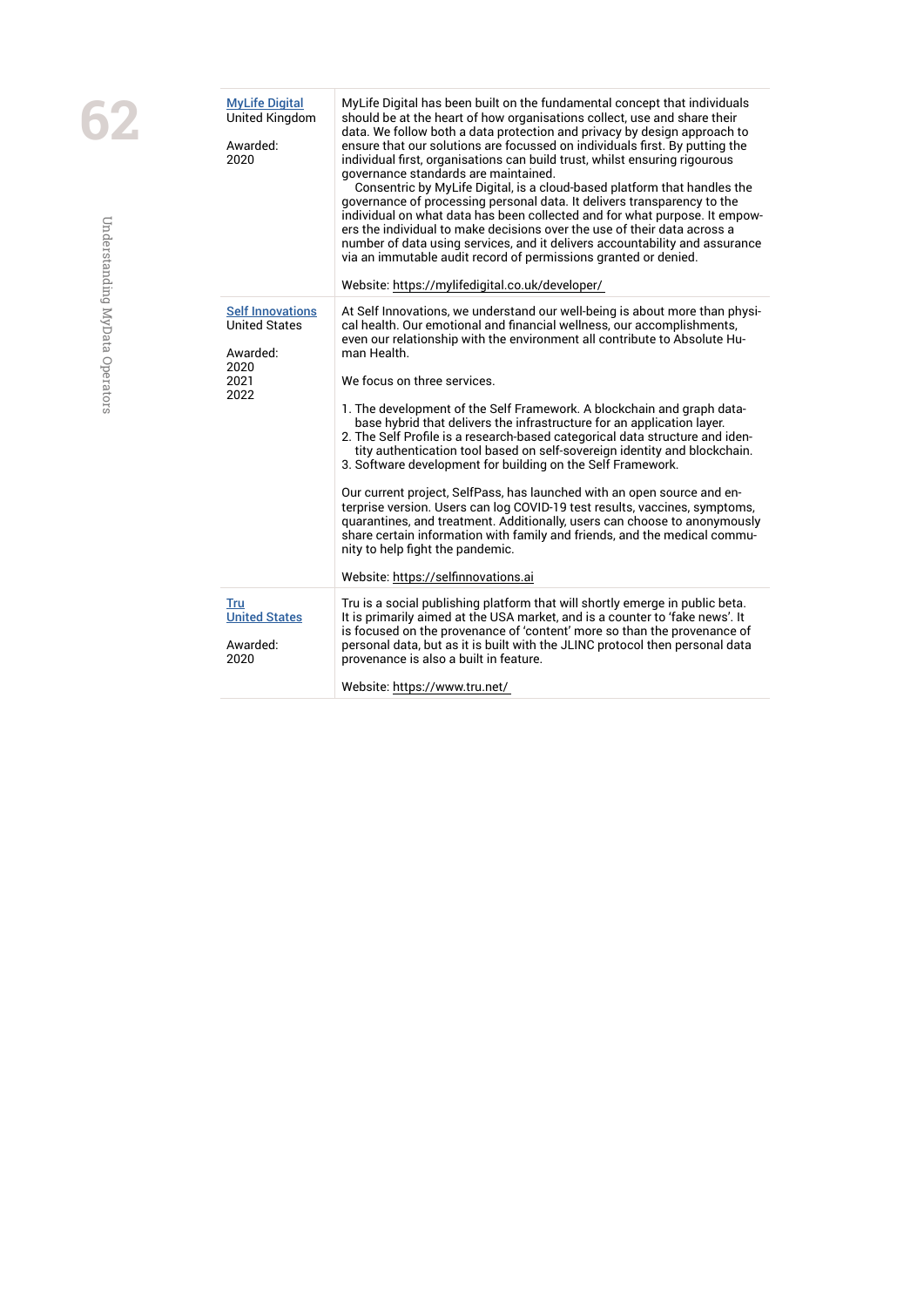# Appendix 2 - Proto-operators studied for the first edition of the paper Appendix  $2-{\rm Proto\text{-}operators}$  studied for the first edition of the paper

# <span id="page-62-0"></span>Appendix 2 – Proto-operators studied for the first edition of the paper

| <b>Smart Species</b><br>Canada                                   | Governance integration, WHiSSPR Auditors, Canadian OPN: Registrar,<br>Smart Person, Smart City, Smart Nation. Consent DDE, Data Trust Gover-<br>nance for distributed transparency, DLC - digital ledger consent technol-<br>oav provider.                                                                                                                                                                                                                                                                                                                                                                                                                                                                                                                                                                                                               |
|------------------------------------------------------------------|----------------------------------------------------------------------------------------------------------------------------------------------------------------------------------------------------------------------------------------------------------------------------------------------------------------------------------------------------------------------------------------------------------------------------------------------------------------------------------------------------------------------------------------------------------------------------------------------------------------------------------------------------------------------------------------------------------------------------------------------------------------------------------------------------------------------------------------------------------|
| <b>Peercraft</b><br><b>Denmark</b>                               | Currently a user-centric identity provider, Peercraft is working to become<br>a purchasing agent for consumers via a fully decentralised business and<br>service discovery protocol (opendiscovery.biz)                                                                                                                                                                                                                                                                                                                                                                                                                                                                                                                                                                                                                                                  |
| <b>1001 Lakes</b><br>Finland                                     | 1001 Lakes enables trusted data sharing for people and organisations to<br>realise more value together.                                                                                                                                                                                                                                                                                                                                                                                                                                                                                                                                                                                                                                                                                                                                                  |
| <b>City of Helsinki</b><br>Finland                               | Helsinki wants to be the most functional city in the world by making full<br>use of its data. Helsinki seeks to apply MyData principles in managing the<br>personal data it collects and processes.                                                                                                                                                                                                                                                                                                                                                                                                                                                                                                                                                                                                                                                      |
| Findy<br>Finland                                                 | The Findy consortium is working towards launching a collaboratively<br>governed and operated public-private not-for-profit decentralised identity<br>network.                                                                                                                                                                                                                                                                                                                                                                                                                                                                                                                                                                                                                                                                                            |
| Gravito<br><b>Finland</b>                                        | Gravito is a cloud-based, real-time consumer profile which follows you au-<br>tomatically over domains and cross organisations. It allows you to define<br>your domain specific multi-level consents and provides means to connect<br>your profile to the surrounding device(s) and "things". It gives organisa-<br>tions access to real-time consumer profiles/segments where the people<br>are themselves communicating their preferences and consents.                                                                                                                                                                                                                                                                                                                                                                                                |
| Posti<br><b>Finland</b>                                          | We at Posti believe in a fair, responsible, and transparent digital future.<br>Embracing technologies and solutions that thrive the development<br>towards a human-centric data economy should be the interest for every<br>company as it is for us. Posti is the leading postal and logistics service<br>company in Finland with over 22,000 employees. Posti manages the flow<br>of everyday life by offering a broad range of postal, logistics, freight and<br>e-commerce services.                                                                                                                                                                                                                                                                                                                                                                  |
| <b>Startup Commons</b><br>Global<br>Finland                      | Circle Pass is a service that is part of the ecosystemOS package provided<br>by Startup Commons Global, focused on digitally connecting, visualising<br>and benchmarking startup ecosystems for economic development and<br>growth of entrepreneurship and innovation.                                                                                                                                                                                                                                                                                                                                                                                                                                                                                                                                                                                   |
| <u>Younode</u><br>Japan                                          | Decentralised personal data sore which can work as a password manager<br>also. Users can store it on their own device or Google Drive that you can<br>manage.                                                                                                                                                                                                                                                                                                                                                                                                                                                                                                                                                                                                                                                                                            |
| <b>Holland Health</b><br>Data Co-operative<br><b>Netherlands</b> | HHDC empowers its members (citizens) with an ethical check on requests<br>for use of individual health data, based on the consent structure they have<br>specified.                                                                                                                                                                                                                                                                                                                                                                                                                                                                                                                                                                                                                                                                                      |
| <b>Qiy Foundation</b><br><b>Netherlands</b>                      | Co-creation with market parties of a trust-based human-centric online eco-<br>system with individuals as a constitutional part in control over their data.                                                                                                                                                                                                                                                                                                                                                                                                                                                                                                                                                                                                                                                                                               |
| <b>Healthbank</b><br>cooperative<br><b>Switzerland</b>           | The global people-owned platform for managing your health and medical<br>data in one secure database.                                                                                                                                                                                                                                                                                                                                                                                                                                                                                                                                                                                                                                                                                                                                                    |
| <b>MIDATA</b><br>Switzerland                                     | MIDATA Cooperative has established a governance model and IT platform<br>solution for citizen-centred and patient-centred health data aggregation,<br>allowing citizens and patients to give dynamic and granular consent<br>to data use. The MIDATA platform embodies modern data governance<br>principles, enabling health research and health services, while at the same<br>time ensuring citizens' and patients' sovereignty over their personal data.<br>The platform is based on advanced database and encryption technologies<br>developed at ETH Zurich. Its FHIR API enables interoperability and use of<br>structured data. The platform acts as a hub for a mobile app ecosystem.<br>The platform and app framework are operational and being further devel-<br>oped in the context of the SPHN initiative and further national initiatives. |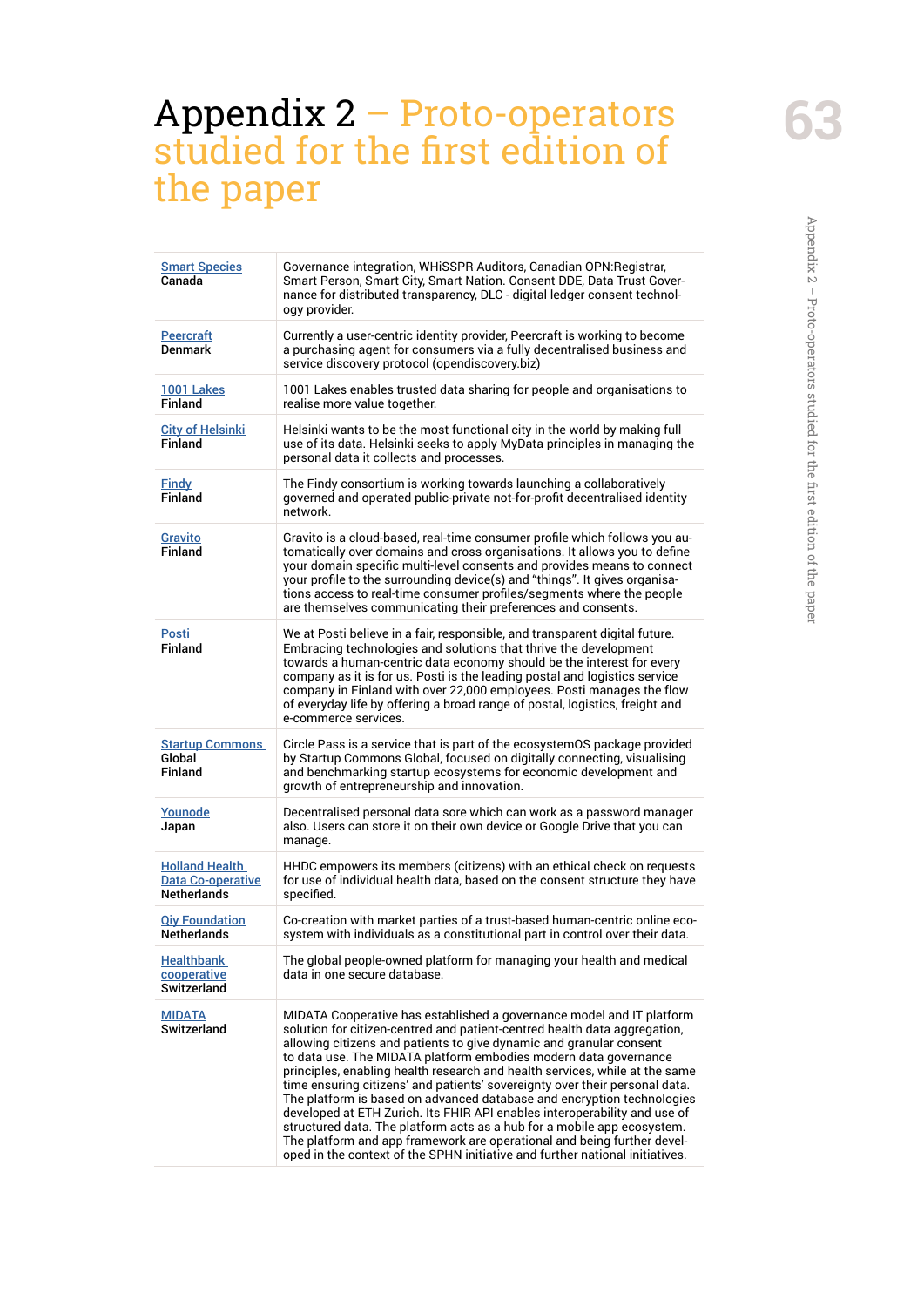| <b>Consentua</b><br><b>United Kingdom</b>         | Consentua lets organisations orchestrate their data processing based on<br>the consent that they have from data subjects. Consentua collects, stores<br>and updates consent records so that business processes can be auto-<br>matically started and stopped, and provides a rich audit trail of consent<br>collection and use. |
|---------------------------------------------------|---------------------------------------------------------------------------------------------------------------------------------------------------------------------------------------------------------------------------------------------------------------------------------------------------------------------------------|
| <b>Dataswift</b><br><b>United Kingdom</b>         | Dataswift is a technology company that develops data portability and<br>processing tools leveraging the Hub of All Things (HAT) personal data ac-<br>count, enabling individuals and businesses to implement and benefit from<br>the ethical storage and processing of data.                                                    |
| <b>Hub-of-All-Things</b><br><b>United Kingdom</b> | The HAT Community Foundation is devoted to advancing the Hub-of-All-<br>Things (HAT) open source technology, and to advancing the interests of<br>HAT owners everywhere. It acts as regulator for the HAT ecosystem, and<br>operates the HAT-LAB, which functions as the research and innovation<br>centre for the HAT.         |
| <b>Powr of You</b><br><b>United Kingdom</b>       | Powr of You is a consumer data hub helping people make money from<br>their data, with actual behaviour data from mobile, browsers, social,<br>lifestyle apps.                                                                                                                                                                   |
| <b>HIE of One</b><br><b>United States</b>         | HIE of One Trustee is a standards-based, Free / Open Source software<br>suite for substitutable operators with decentralised governance. We use<br>health information exchange (HIE) as the use case.                                                                                                                           |
| <b>Indie Computing</b><br><b>United States</b>    | Your data on hardware you control. Indie Computing provides managed<br>appliances to enable consumers, families, and organisations to manage<br>their valuable data in place they control.                                                                                                                                      |
| <b>JLINC</b><br><b>United States</b>              | JLINC is a protocol for permissioned data sharing that enables multiple<br>parties to co-manage data assets in a human-centric way.                                                                                                                                                                                             |
| <b>Prifina</b><br><b>United States</b>            | Prifina is a user-held data platform that provides tools for developers to<br>build direct-to-consumer applications and widgets, on superior data that<br>never leaves the individual.                                                                                                                                          |
| <b>Spartacus</b><br><b>United States</b>          | Spartacus was incorporated in 2019 as Data Fiduciary Inc. We help our<br>customers take back their privacy and protect their data and identity.                                                                                                                                                                                 |
| <b>UBDI</b><br><b>United States</b>               | UBDI allows individuals to securely aggregate millions of data points<br>about themselves from their social, financial, wearable, and health ac-<br>counts and get paid for their time and attention when seeing relevant ads<br>or for sharing insights from that data for market and financial research.                      |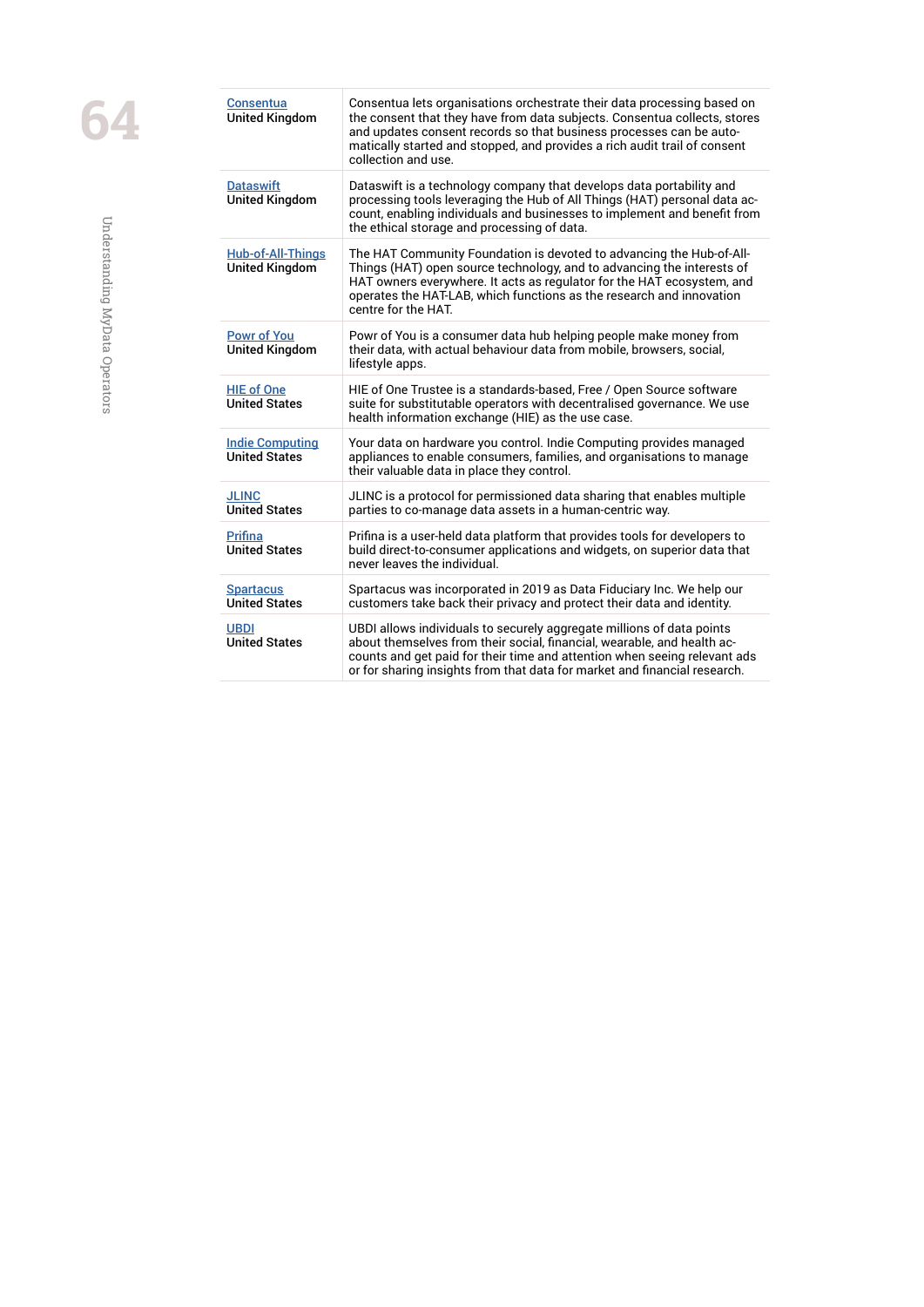# <span id="page-64-0"></span>Appendix 3 – Technologies, specifications and standards commonly in use

This list of technologies, specifications and standards is maintained as an online resource at: https://mydata-global.org/operator-standards

| <b>Decentralized Identifiers (DIDs)</b>                                                                                                                                                                                                                                                                                                                                                                                             | Identity management |
|-------------------------------------------------------------------------------------------------------------------------------------------------------------------------------------------------------------------------------------------------------------------------------------------------------------------------------------------------------------------------------------------------------------------------------------|---------------------|
| Decentralized identifiers (DIDs) are a type of identifier that enables a verifiable, decentralized<br>digital identity. A DID refers to any subject (e.g., a person, organisation, thing, data model, ab-<br>stract entity, etc.) as determined by the controller of the DID.                                                                                                                                                       |                     |
| <b>DIDComm Messaging</b>                                                                                                                                                                                                                                                                                                                                                                                                            | Identity management |
| DIDComm is a set of tools to allow horizontal and bidirectional channels of communication<br>between two entities that know each other's DIDs and nothing else.                                                                                                                                                                                                                                                                     |                     |
| eIDAS                                                                                                                                                                                                                                                                                                                                                                                                                               | Identity management |
| elDAS (electronic IDentification, Authentication and trust Services) is an EU regulation on elec-<br>tronic identification and trust services for electronic transactions in the European Single Market.<br>All organisations delivering public digital services in an EU member state must recognize this<br>electronic identification from all EU member states.                                                                  |                     |
| <b>Identity Mixer (Idemix)</b>                                                                                                                                                                                                                                                                                                                                                                                                      | Identity management |
| IBM Identity Mixer is a cryptographic protocol suite for privacy-preserving authentication and<br>transfer of certified attributes. It allows user authentication without divulging any personal data.                                                                                                                                                                                                                              |                     |
| <b>Hyperledger Indy</b>                                                                                                                                                                                                                                                                                                                                                                                                             | Identity management |
| Hyperledger Indy provides tools, libraries, and reusable components for providing digital identi-<br>ties rooted on blockchains or other distributed ledgers so that they are interoperable across<br>administrative domains, applications, and any other silo.                                                                                                                                                                     |                     |
| <b>National eID</b>                                                                                                                                                                                                                                                                                                                                                                                                                 | Identity management |
| An electronic identification is a digital solution for proof of identity of citizens or organisations.<br>They can be used to view and access benefits or services provided by government authorities,<br>banks or other companies, for mobile payments, etc. Apart from online authentication and login,<br>many electronic identity services also give users the option to sign electronic documents with a<br>digital signature. |                     |
| OAuth 2.0                                                                                                                                                                                                                                                                                                                                                                                                                           | Identity management |
| OAuth (Open Authorization) is an open standard for access delegation, commonly used as a way<br>for Internet users to grant websites or applications access to their information on other web-<br>sites but without giving them the passwords. This mechanism is used by companies to permit<br>the users to share information about their accounts with third-party applications or websites.                                      |                     |
| <b>OpenID Connect (OIDC)</b>                                                                                                                                                                                                                                                                                                                                                                                                        | Identity management |
| OpenID Connect is an authentication layer on top of the OAuth 2.0 authorization framework.<br>It allows computing clients to verify the identity of an end-user based on the authentication<br>performed by an authorization server, as well as to obtain the basic profile information about the<br>end user in an interoperable and REST-like manner.                                                                             |                     |
| <b>SAML 2.0</b>                                                                                                                                                                                                                                                                                                                                                                                                                     |                     |
|                                                                                                                                                                                                                                                                                                                                                                                                                                     | Identity management |

service providers use to make access-control decisions).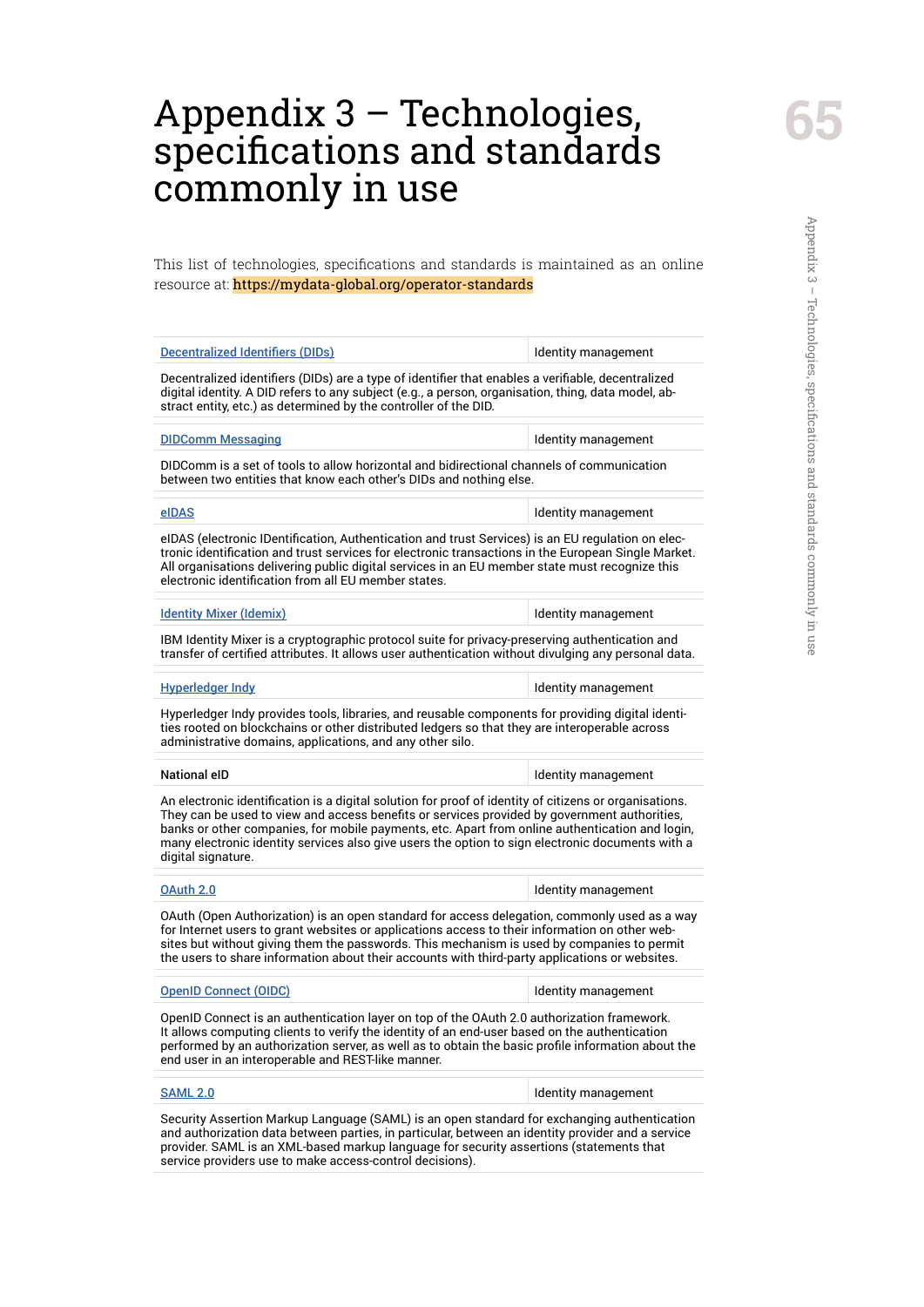[Self-Issued OpenID Provider \(SIOP\)](https://openid.net/specs/openid-connect-self-issued-v2-1_0.html) Self-Issued OpenID Provider (SIOP)

This specification extends OpenID Connect with the concept of a Self-Issued OpenID Provider (Self-Issued OP), an OP which is within the End-User's local control. End-Users can leverage Self-Issued OPs to authenticate themselves and present claims directly to the RPs. This allows users to interact with RPs directly, without relying on third-party providers or requiring the End-User to operate their own hosted OP infrastructure.

[System for Cross-domain Identity Management \(SCIM\)](https://datatracker.ietf.org/doc/html/rfc7643) ldentity management System for Cross-domain Identity Management (SCIM) is a standard for automating the exchange of user identity information between identity domains, or IT systems. [Principles of Self Sovereign Identity \(SSI\)](https://sovrin.org/principles-of-ssi/) **IDENTITY MANUSIC MANUSIC MANUSIC PRINCIPS** Twelve principles represent the SSI community's consensus on the core ethics and policies that must guide any digital identity ecosystem that chooses to align with SSI. [FIDO Universal 2nd Factor \(U2F\)](https://fidoalliance.org/specs/u2f-specs-master/fido-u2f-overview.html) **IDENETIC METAL CONTROL** Identity management Universal 2nd Factor (U2F) is an open standard that strengthens and simplifies two-factor authentication (2FA) using specialised Universal Serial Bus (USB) or near-field communication (NFC) devices based on similar security technology found in smart cards. [FIDO Web Authentication \(WebAuthn\)](https://www.w3.org/TR/webauthn/) The International Identity management Web Authentication (WebAuthn) is a core component of the FIDO2 Project with the goal to standardise an interface for authenticating users to web-based applications and services using public-key cryptography. [Universal DID Resolver](https://github.com/decentralized-identity/universal-resolver/) **In the Universal DID Resolver IDENTIFY** Management The Universal Resolver resolves Decentralized Identifiers (DIDs) across many different DID methods, based on the W3C DID Core 1.0 and DID Resolution specifications. It is a work item of the DIF Identifiers & Discovery Working Group. [User-Managed Access \(UMA\)](https://kantarainitiative.org/confluence/display/uma/Home) **If the above a strategies and the except** of the User-Management User-Managed Access (UMA) is an OAuth-based access management protocol standard. [Verifiable Credentials \(VC\)](https://www.w3.org/TR/vc-data-model/) and the Credentials (VC) and the Credential of Credentials (VC) and the Credential of Credentials (VC) and the Credentials (VC) and the Credentials (VC) and the Credentials (VC) and the Credenti Verifiable Credentials provide a mechanism to express credentials on the web in a way that is cryptographically secure, privacy respecting, and machine-verifiable. Consent receipts Permission management Consent receipts are a way to record a given consent in a standardised way. Having a consent receipt is good for both the individual as well as for the data controller. It is a record of agreement about usage of PII that both parties can refer to. CRUD / CRUDS Permission management In computer programming, create, read, update, and delete (CRUD) are the four basic operations of persistent storage. Share operation can be considered as the fifth basic operation. [Data Privacy Vocabulary \(DPV\)](https://www.w3.org/community/dpvcg/) errors and permission management The Data Privacy Vocabulary (DPV) provides terms (classes and properties) to describe and represent information related to processing of personal data based on established requirements such as for the EU General Data Protection Regulation (GDPR). [Hyperledger Aries RFC 0167: Data Consent Lifecycle](https://github.com/hyperledger/aries-rfcs/blob/main/concepts/0167-data-consent-lifecycle/README.md) Permission management A reference implementation for generating a consent proof for use with DLT (Distributed Ledger Technology). [IEEE P7012 - Machine Readable Personal Privacy Terms](https://standards.ieee.org/project/7012.html) Permission management The standard identifies/addresses the manner in which personal privacy terms are proffered and how they can be read and agreed to by machines.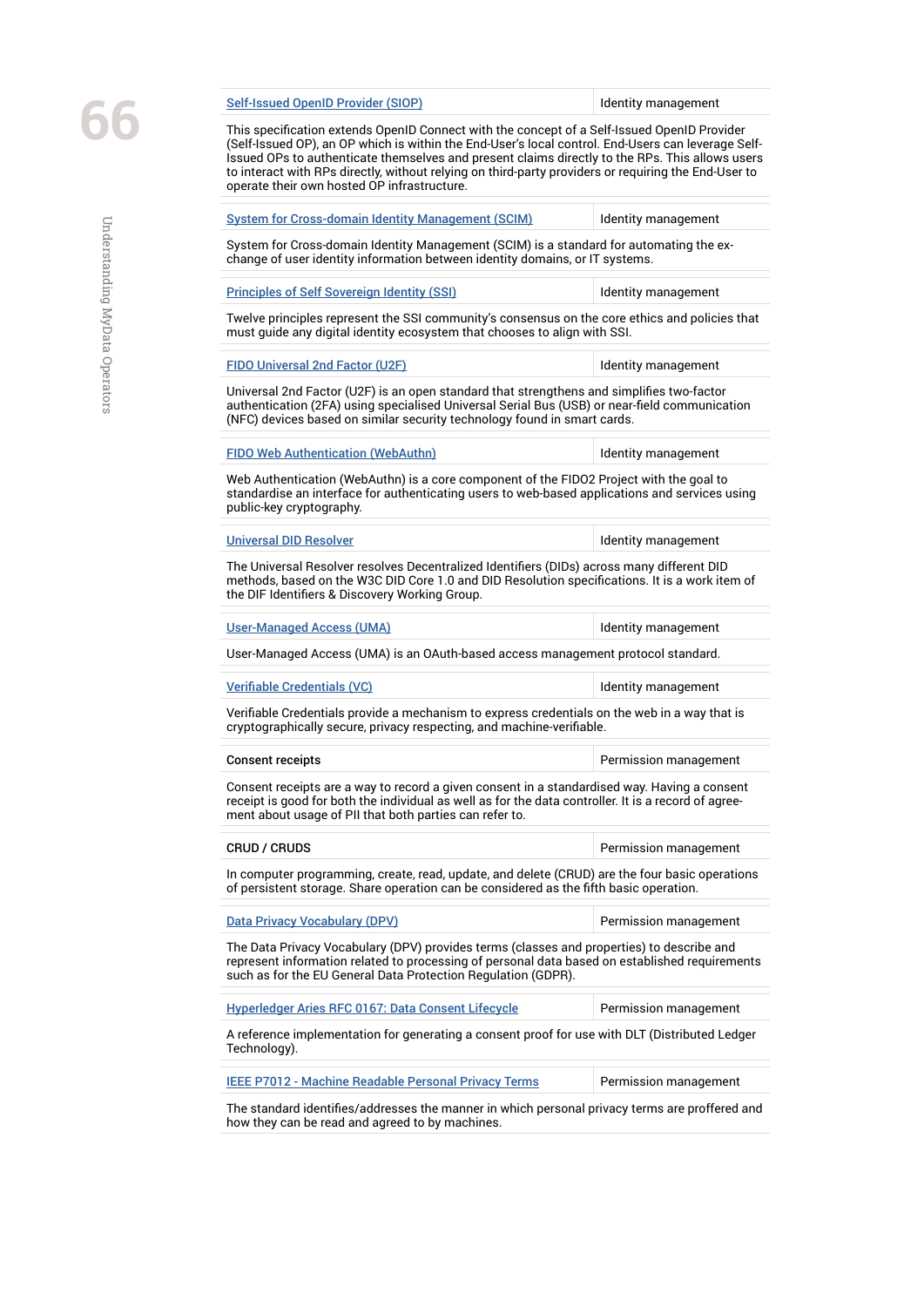[ISO 27560 Consent record information structure](https://www.iso.org/standard/80392.html)<br>The standard will include guidelines for using consent receipts and consent records associated<br>with a PII Principal's data processing consent to help support: Providing the PI The standard will include guidelines for using consent receipts and consent records associated record of the consent; exchanging consent information between various information systems; and maintenance of the recorded consent throughout its lifecycle. In the standard, neither receipts nor records will be exchanged, nor will the exact structure of such exchanges be specified.

| <b>ISO 29184 Online privacy notices and consent</b>                                                                                                                                                                                                                                                                                                                          | Permission management |
|------------------------------------------------------------------------------------------------------------------------------------------------------------------------------------------------------------------------------------------------------------------------------------------------------------------------------------------------------------------------------|-----------------------|
| This document specifies controls which shape the content and the structure of online privacy<br>notices as well as the process of asking for consent to collect and process personally identifi-<br>able information (PII) from PII principals.                                                                                                                              |                       |
| <b>JLINC</b> protocol                                                                                                                                                                                                                                                                                                                                                        | Permission management |
| JLINC is an open protocol for sharing data protected by an agreement on the terms under which<br>the data is being shared.                                                                                                                                                                                                                                                   |                       |
| Kantara consent receipt                                                                                                                                                                                                                                                                                                                                                      | Permission management |
| A Consent Receipt is a record of consent used by a PII Controller as their authority to collect,<br>use and disclose a PII Principal's personally identifiable information (PII).                                                                                                                                                                                            |                       |
| The Open Digital Rights Language (ODRL)                                                                                                                                                                                                                                                                                                                                      | Permission management |
| The Open Digital Rights Language (ODRL) is a policy expression language that provides a flex-<br>ible and interoperable information model, vocabulary, and encoding mechanisms for represent-<br>ing statements about the usage of content and services.                                                                                                                     |                       |
| <b>Web Distributed Authoring and Versioning (WebDAV)</b>                                                                                                                                                                                                                                                                                                                     | Permission management |
| WebDAV (Web Distributed Authoring and Versioning) is an extension of the Hypertext Transfer<br>Protocol (HTTP) that allows clients to perform remote Web content authoring operations.                                                                                                                                                                                       |                       |
| <b>Common Core Ontologies (CCO)</b>                                                                                                                                                                                                                                                                                                                                          | Data model management |
| INCITS 573-2 Common Core Ontology is a set of terms, definitions, and relations commonly<br>used across multiple domains, which will enable conforming extensions for specific domains or<br>applications. CCO conforms to Basic Formal Ontology (BFO) and includes a subset User Profile<br>Ontology.                                                                       |                       |
| <b>Fast Healthcare Interoperability Resources (FHIR)</b>                                                                                                                                                                                                                                                                                                                     | Data model management |
| Fast Healthcare Interoperability Resources (FHIR, pronounced "fire") is a standard describing<br>data formats and elements (known as "resources") and an application programming interface<br>(API) for exchanging electronic health records (EHR).                                                                                                                          |                       |
| ISO 7250 (human body measurements)                                                                                                                                                                                                                                                                                                                                           | Data model management |
| The standard provides a description of anthropometric measurements which can be used as a<br>basis for comparison of population groups and for the creation of anthropometric databases.                                                                                                                                                                                     |                       |
| ISO 21838 Basic Formal Ontology (BFO)                                                                                                                                                                                                                                                                                                                                        | Data model management |
| Basic Formal Ontology (BFO) is a small, upper level ontology that is designed for use in support-<br>ing information retrieval, analysis and integration in scientific and other domains.                                                                                                                                                                                    |                       |
| <b>JSON-LD</b>                                                                                                                                                                                                                                                                                                                                                               | Data model management |
| JSON-LD is a lightweight syntax to serialise Linked Data in JSON [RFC8259]. Its design allows<br>existing JSON to be interpreted as Linked Data with minimal changes. JSON-LD is primarily<br>intended to be a way to use Linked Data in Web-based programming environments, to build<br>interoperable Web services, and to store Linked Data in JSON-based storage engines. |                       |
| Linked data                                                                                                                                                                                                                                                                                                                                                                  | Data model management |
| Linked data is structured data which is interlinked with other data so it becomes more useful<br>through semantic queries. It builds upon standard Web technologies such as HTTP, RDF and<br>URIs, but rather than using them to serve web pages only for human readers, it extends them to<br>share information in a way that can be read automatically by computers.       |                       |
| Open Data Protocol (OData)                                                                                                                                                                                                                                                                                                                                                   | Data model management |
|                                                                                                                                                                                                                                                                                                                                                                              |                       |

Open Data Protocol (OData) is an open protocol that allows the creation and consumption of queryable and interoperable REST APIs in a simple and standard way.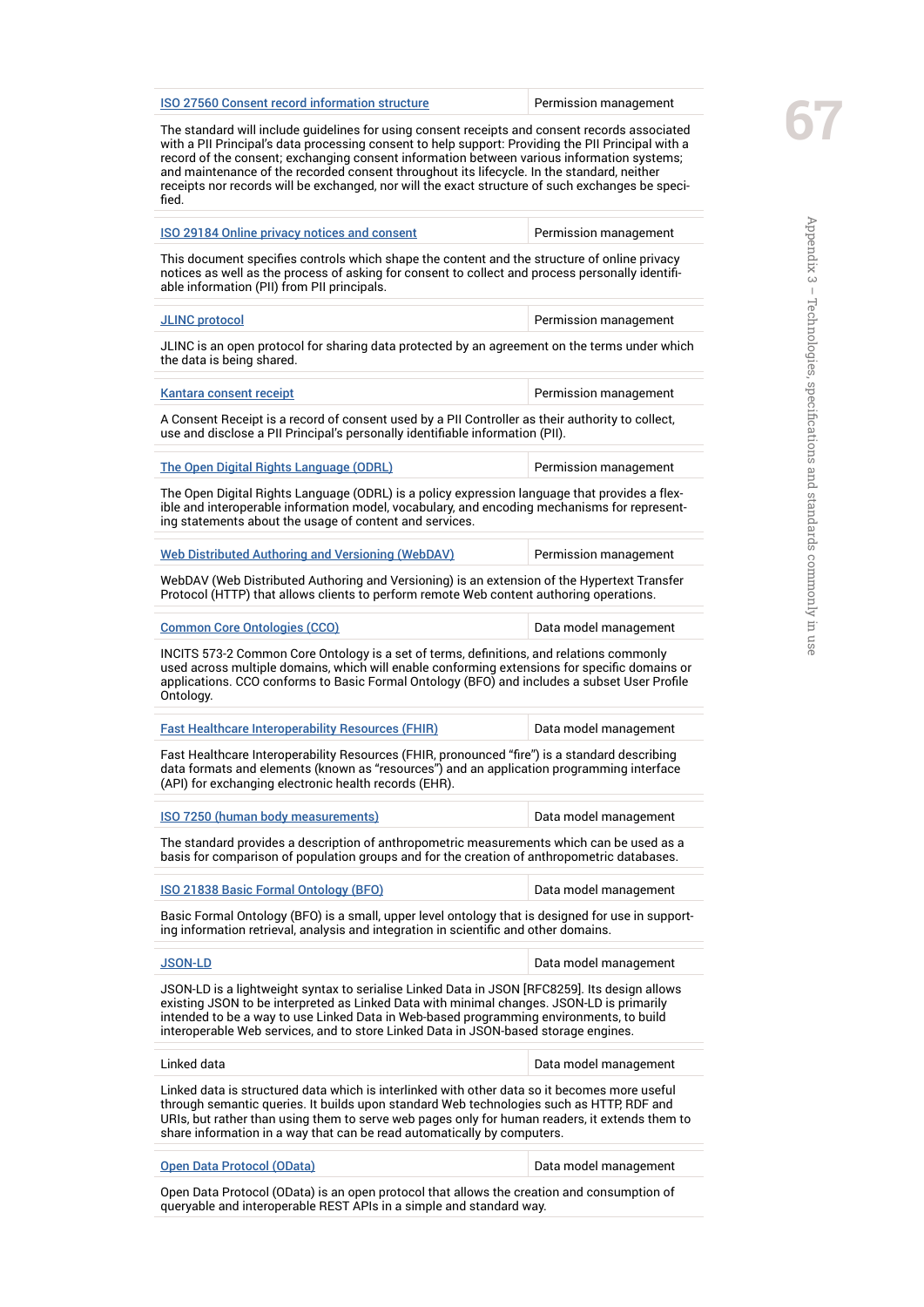Open Database Connectivity (ODBC) is a standard application programming interface (API) for accessing database management systems. An application written using ODBC can be ported to

| <b>Hedera Hashgraph</b>                                                                                                                                                                                                                                                                                                              | Personal data transfer     |
|--------------------------------------------------------------------------------------------------------------------------------------------------------------------------------------------------------------------------------------------------------------------------------------------------------------------------------------|----------------------------|
| Hyperledger Aries is infrastructure for blockchain-rooted, peer-to-peer interactions. It defines<br>messaging protocols and implements those protocols in shared, reusable, interoperable tool kits<br>designed for initiatives and solutions focused on creating, transmitting and storing verifiable<br>digital credentials.       |                            |
| <b>Hyperledger Aries</b>                                                                                                                                                                                                                                                                                                             | Personal data transfer     |
| Hyperledger Aries is infrastructure for blockchain-rooted, peer-to-peer interactions. It defines<br>messaging protocols and implements those protocols in shared, reusable, interoperable tool kits<br>designed for initiatives and solutions focused on creating, transmitting and storing verifiable<br>digital credentials.       |                            |
| <b>Lightweight Directory Access Protocol (LDAP)</b>                                                                                                                                                                                                                                                                                  | Personal data transfer     |
| The Lightweight Directory Access Protocol (LDAP) is an open, vendor-neutral, industry standard<br>application protocol for accessing and maintaining distributed directory information services<br>over an Internet Protocol (IP) network.                                                                                           |                            |
| <b>IOTA Masked Authenticated Messaging (MAM)</b>                                                                                                                                                                                                                                                                                     | Personal data transfer     |
| Masked Authenticated Messaging (MAM) is a second layer data communication protocol which<br>adds functionality to emit and access an encrypted data stream, like RSS, over the Tangle<br>(IOTA's distributed ledger) regardless of the size or cost of device. IOTA's consensus protocol<br>adds integrity to these message streams. |                            |
| <b>Transport Layer Security (TLS)</b>                                                                                                                                                                                                                                                                                                | Personal data transfer     |
| A cryptographic protocol designed to provide communications security over a computer net-<br>work, successor of SSL (Secure Sockets Layer). Use of the TLS protocol as the security layer<br>in HTTPS remains the most publicly visible. Latest, currently recommended version of the TLS<br>protocol is TLSv1.3.                    |                            |
| <b>The WebSocket Protocol</b>                                                                                                                                                                                                                                                                                                        | Personal data transfer     |
| WebSocket is a computer communications protocol, providing full-duplex communication chan-<br>nels over a single TCP connection. The WebSocket protocol was standardised by the IETF as<br>RFC 6455 in 2011, and the WebSocket API in Web IDL is being standardised by the W3C.                                                      |                            |
| <b>Confidential Storage</b>                                                                                                                                                                                                                                                                                                          | Personal data transfer     |
| A privacy-respecting mechanism for storing, indexing, and retrieving encrypted data at a storage<br>provider.                                                                                                                                                                                                                        |                            |
| Role-Based Access Control (RBAC)                                                                                                                                                                                                                                                                                                     | Personal data transfer     |
| In computer systems security, role-based access control (RBAC) or role-based security is an ap-<br>proach to restricting system access to authorised users. RBAC is a policy-neutral access-control<br>mechanism defined around roles and privileges.                                                                                |                            |
| Immutable logging                                                                                                                                                                                                                                                                                                                    | Logging and accountability |
|                                                                                                                                                                                                                                                                                                                                      |                            |
| An immutable audit log is a tamper-resistant recording of how a system has been used.                                                                                                                                                                                                                                                |                            |
|                                                                                                                                                                                                                                                                                                                                      | General                    |
| <b>Advanced Encryption Standard (AES)</b><br>The Advanced Encryption Standard (AES) is a specification for the encryption of electronic data<br>established by the U.S. National Institute of Standards and Technology (NIST) in 2001.                                                                                               |                            |

multiple sites, countries, or institutions. Unlike with a centralized database, there is no central administrator.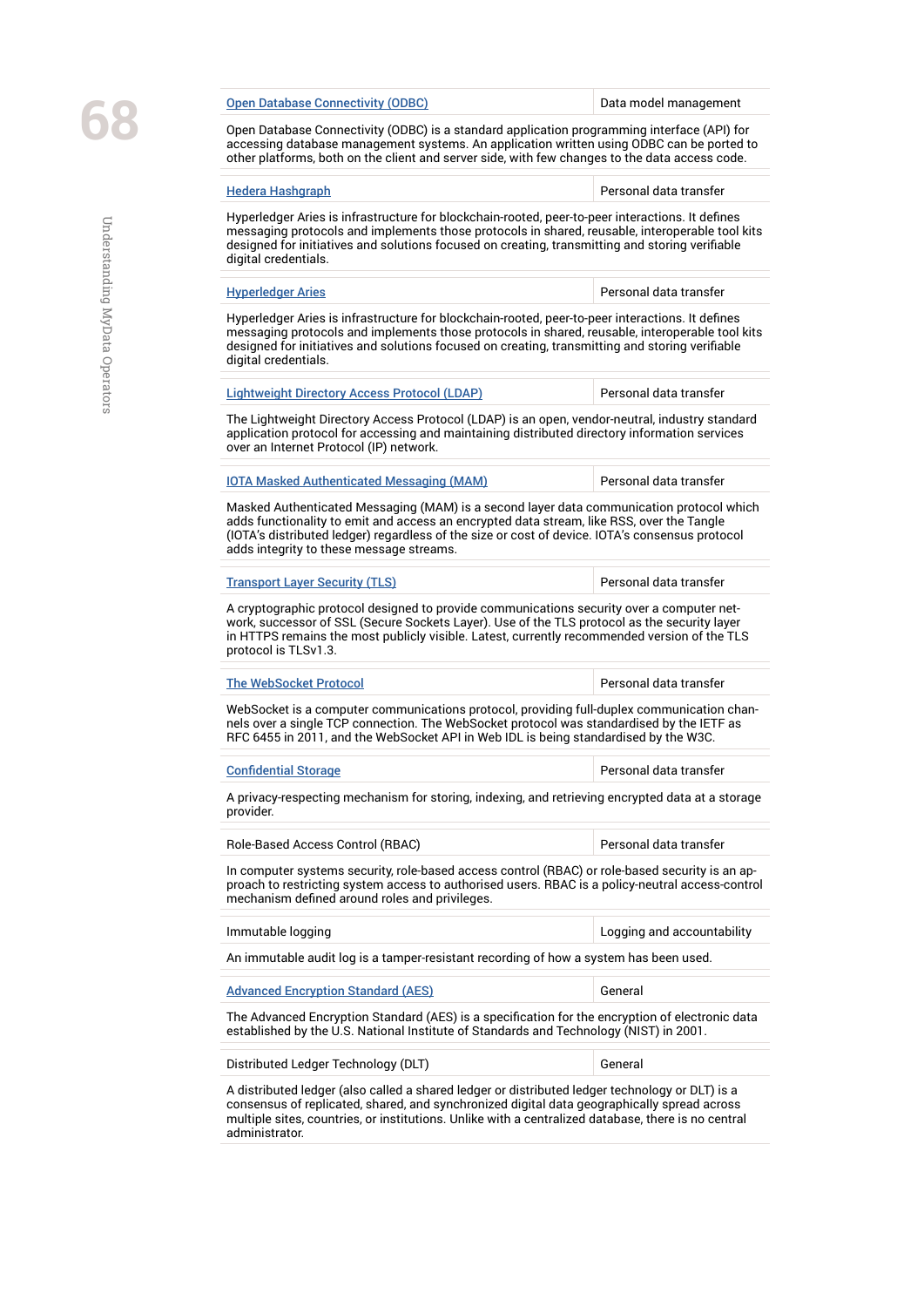| <b>ISO 9001</b>                                                                                                                                                                                                                                                                                                                        | General |
|----------------------------------------------------------------------------------------------------------------------------------------------------------------------------------------------------------------------------------------------------------------------------------------------------------------------------------------|---------|
| The ISO 9000 family of quality management systems (QMS) is a set of standards that helps<br>organizations ensure they meet customer and other stakeholder needs within statutory and<br>regulatory requirements related to a product or service.                                                                                       |         |
| <b>ISO 27001</b>                                                                                                                                                                                                                                                                                                                       | General |
| ISO/IEC 27001 is an international standard on how to manage information security. It sets out<br>the specification for an information security management system (ISMS) - a best-practice ap-<br>proach helps organisations manage their information security by addressing people, processes<br>and technology.                       |         |
| <b>ISO 27007</b>                                                                                                                                                                                                                                                                                                                       | General |
| The standard provides quidance on managing an information security management system<br>(ISMS) audit programme, on conducting audits, and on the competence of ISMS auditors. This<br>standard is applicable to those needing to understand or conduct internal or external audits of<br>an ISMS or to manage an ISMS audit programme. |         |
| <b>ISO 27017</b>                                                                                                                                                                                                                                                                                                                       | General |
| A security standard developed for cloud service providers and users to make a safer cloud-<br>based environment and reduce the risk of security problems.                                                                                                                                                                              |         |
| <b>ISO 27018</b>                                                                                                                                                                                                                                                                                                                       | General |
| A security standard to help cloud service providers who process personally identifiable informa-<br>tion (PII) to assess risk and implement controls for protecting PII.                                                                                                                                                               |         |
| <b>JSON Web Token (JWT)</b>                                                                                                                                                                                                                                                                                                            | General |
| JSON Web Tokens (JWT) are an open, industry standard RFC 7519 method for representing<br>claims securely between two parties. JWT.IO allows you to decode, verify and generate JWT.                                                                                                                                                    |         |
| <b>RSA Cryptography Specifications</b>                                                                                                                                                                                                                                                                                                 | General |
| RSA (Rivest-Shamir-Adleman) is a public-key cryptosystem that is widely used for secure data<br>transmission.                                                                                                                                                                                                                          |         |
| <b>Secure Hash Algorithms (SHA)</b>                                                                                                                                                                                                                                                                                                    | General |
| The Secure Hash Algorithms (SHA) are a family of cryptographic hash functions published by<br>the National Institute of Standards and Technology (NIST) as a U.S. Federal Information Pro-<br>cessing Standard (FIPS).                                                                                                                 |         |
| <b>Swagger</b>                                                                                                                                                                                                                                                                                                                         | General |
| Swagger is an Interface Description Language for describing RESTful APIs expressed using<br>JSON. Swagger is used together with a set of open-source software tools to design, build, docu-<br>ment, and use RESTful web services.                                                                                                     |         |
| Trusted Execution Environment (TEE)                                                                                                                                                                                                                                                                                                    | General |
| A trusted execution environment (TEE) is a secure area of a main processor (for example Arm<br>Trust-zone). In general terms, the TEE offers an execution space that provides a higher level of<br>security for trusted applications running on the device than a rich operating system.                                               |         |
| <u>X.509 Public Key Infrastructure Time-Stamp Protocol (TSP)</u>                                                                                                                                                                                                                                                                       | General |
| The Time-Stamp Protocol, or TSP is a cryptographic protocol for certifying timestamps using<br>X.509 certificates and public key infrastructure. The timestamp is the signer's assertion that a<br>piece of electronic data existed at or before a particular time.                                                                    |         |
| <b>X.509 Public Key Infrastructure Certificate</b>                                                                                                                                                                                                                                                                                     | General |
| In cryptography, X.509 is a standard defining the format of public-key certificates. X.509 certifi-<br>cates are used in many Internet protocols, including TLS/SSL, which is the basis for HTTPS, the<br>secure protocol for browsing the web. They are also used in offline applications, like electronic                            |         |

signatures.